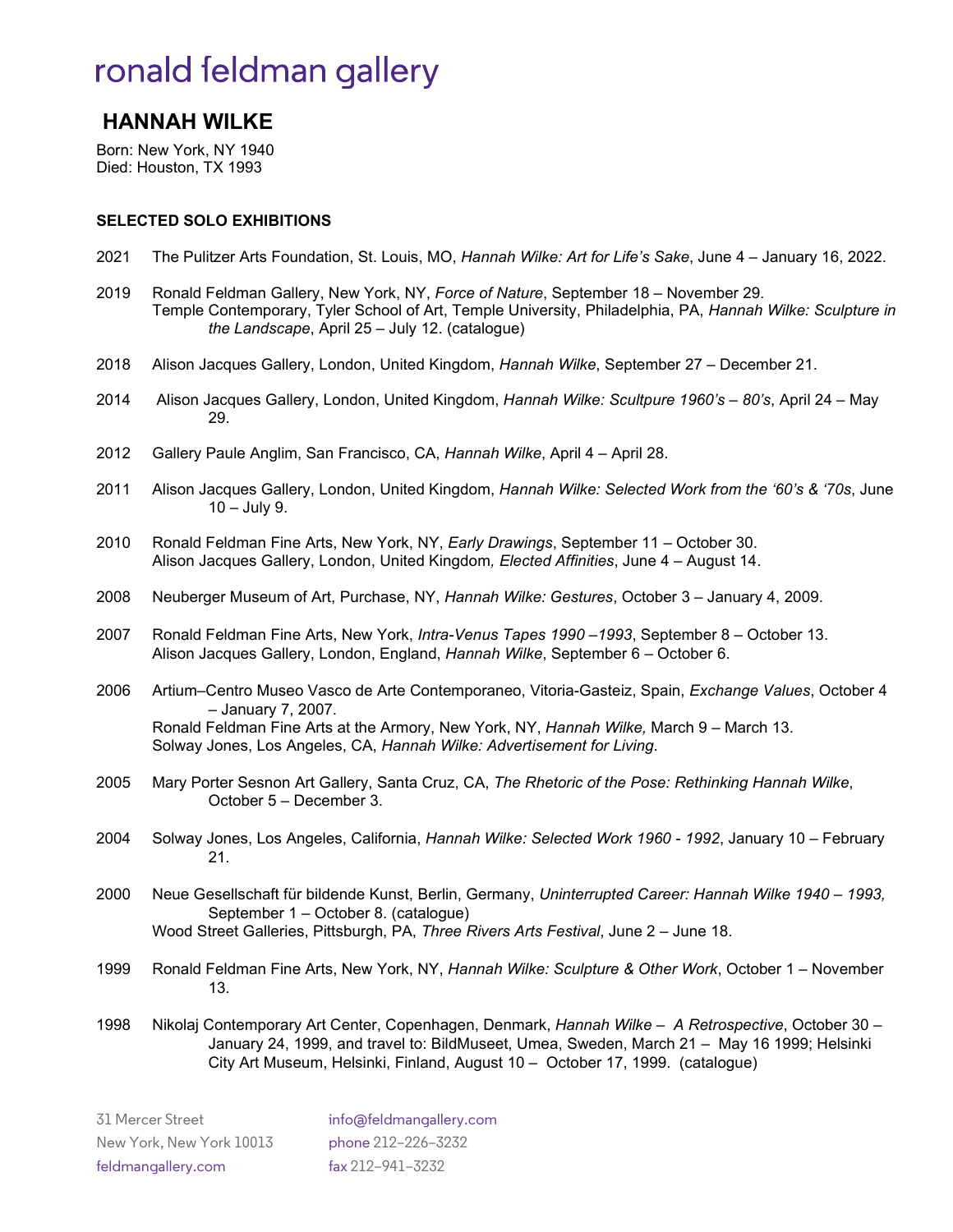- 1997 Woodruff Art Gallery, Atlanta College of Art, Atlanta, GA, *Hannah Wilke: Intra-Venus*, October 17 November 30. (catalogue)
- 1996 Ronald Feldman Fine Arts, New York, *Hannah Wilke: Performalist Self-Portraits and Video/Film Performances 1976* – *85*, September 21 – October 19.

Gallery 400, The University of Illinois at Chicago, Chicago, IL, *Hannah Wilke: Works from 1965* –*1992*, July 29 – October 15.

Weatherspoon Art Gallery, Greensboro, NC, *Hannah Wilke: Intra-Venus*, February 8 – April 21, and travel to: Tokyo Metropolitan Museum of Photography, Tokyo, Japan, September 5 – October 27. (catalogue)

- 1994 Ronald Feldman Fine Arts, New York, NY, *Intra-Venus*, January 8 February 19 and travel to: Nikolaj Contemporary Art Center, Copenhagen, Denmark, June 16 – August 6, Yerba Buena Center for the Arts, San Francisco, CA, September 5 – October 1; Santa Monica Museum of Art, Santa Monica, CA, October 6 – November 26. (catalogue).
- 1990 Genovese Graphics Gallery, Boston, MA, *Hannah Wilke, Past and Present*, October 6 November 1.
- 1989 Ronald Feldman Fine Arts, New York, NY, *About Face*, September 9 October 7. Gallery 210, University of Missouri/St. Louis, *Hannah Wilke: A Retrospective*, curated by Thomas Kochheiser, April 3 –28; University of Missouri/Kansas City, September 1 – 29. (catalogue)
- 1984 Ronald Feldman Fine Arts, New York, NY, *Support Foundation Comfort*, December 1 29. Joseph Gross Gallery, University of Arizona at Tucson, curated by Joanne Frueh, October 29 – November 16.
- 1979 Washington Project for the Arts, Washington, DC, *Hannah Wilke*:*Performalist Self-Portraits, 1942–79*.
- 1978 P.S. 1 Institute for Art and Urban Resources, New York, NY, installation of *So Help Me Hannah: Snatch Shots with Ray Guns,* October 1 – November 19. Ronald Feldman Fine Arts, New York, NY, *Through the Large Glass*, March 18 – April 1.
- 1977 Marianne Deson Gallery, Chicago, IL, *Hannah Wilke*: *Sculpture & Drawings*, October.
- 1976 Margo Leavin Gallery, Los Angeles, CA. Fine Arts Gallery, University of California at Irvine, CA, *Hannah Wilke, Scarification Photographs and Videotapes,* March 2 – 13.
- 1975 Ronald Feldman Fine Arts, New York, NY, *Hannah Wilke*, September 13 October 11.
- 1974 Ronald Feldman Fine Arts, New York, NY, *Hannah Wilke*, March 16 30. Margo Leavin Gallery, Los Angeles, CA, *Hannah Wilke*: *Drawings from the Flower Series*, January.
- 1972 Ronald Feldman Fine Arts, New York, NY, *Hannah Wilke*, September 12 October 13.
- 1971 Margo Leavin Gallery, Los Angeles, CA, December.

#### **SELECTED GROUP EXHIBITIONS**

- 2021 The Museum of Sex, New York, NY, *Porno Chic to Sex: Erotic Content & the Mainstream, 1960 till Today*, June 4 – Ongoing. Acquavella Galleries, New York, NY, *Eva Hess | Hannah Wilke, Erotic Abstraction*, May 5 – June 18.
- 2020 Musée d'art moderne et d'art contemporain (MAMAC), Nice, France, *She-BAm Pow POP Wizz 1961-1973: Les Amazones du Pop*, October 3– August 29, 2021. James Fuentes Gallery, New York, NY, *The Artist and The Self*, May 1 – July 27. Online Exhibition.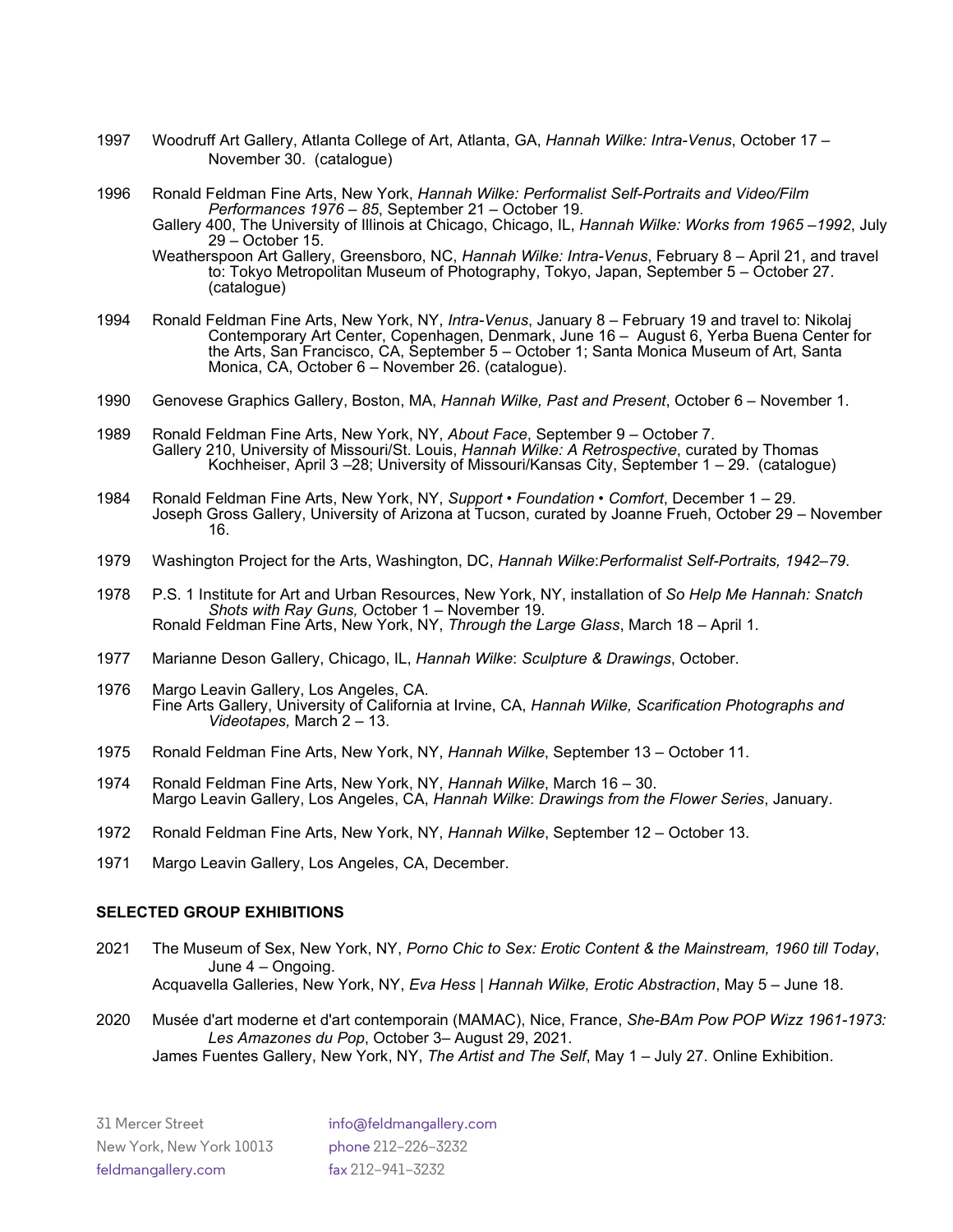Ronald Feldman Gallery, Armory Show, Pier 94, Booth 818, New York, NY, March 5 – 8. Two-Person Show.

Rumpelstiltskin, Brooklyn, NY, *Personal Effects*, February 1 – March 15.

Pennsylvania Academy of the Fine Arts, Philadelphia, PA, *Invisible City: Philadelphia and the Vernacular Avant-garde*, organized by The University of the Arts and the Pennsylvania Academy of the Fine Arts, January 21– April 4.

2019 Société, Berlin, Germany, *Selbstbildnis*, September 12–October 25. Scottish National Gallery of Modern Art, Edinburgh, Scotland, *Cut and Paste: 400 Years of Collage*, June 29 – 27 October. (catalogue)

KW Institute for Contemporary Art, Berlin, Germany, *TIES, TALES AND TRANCES, Dedicated to Frank Wagner, Independent Curator (1958 – 2016)*, February 9 – May 5.

The British Museum, London, United Kingdom, *The World Exists to be Put on a Postcard: Artists' Postcards from 1960 to Now*, February 7 – August 4. (catalogue)

Muzeum Susch, Zernez, Switzerland, *A Woman Looking at Men Looking at Women*, January 2 – June 30.

2018 Museo Jumex, Mexico City, Mexico, *Could Be (An Arrow), A Reading of la Colección Jumex*, November 29 – March 31, 2019. (catalogue)

Kunstmuseum Stuttgart, Stuttgart, Germany, *Ecstasy*, September 29 – February 24, 2019. (catalogue)

Lentos Kunstmuseum Linz, Linz, Austria, *WHO WAS 1968? Art, Architecture, Society*, September 28 – January 13, 2019. (catalogue)

- Lévy Gorvy Gallery, New York, NY, *Intimate Infinite: Imagine A Journey*, September 6 October 24. (catalogue)
- The Jewish Museum, New York, NY, *Scenes from the Collection*, Ongoing.
- The Serralves Museum of Contemporary Art, Porto, Portugal, *Zéro de Conduite: Works from the Serralves Collections*, June 1 – September 9.
- Neuberger Museum of Art, Purchase College, State University of New York, *Minimal Difference: Selected Works by Women Artists 1960s -1970s*, April 29 - July 1.
- Tate St. Ives, Cornwall, United Kingdom, *Virginia Woolf: an Exhibition Inspired by her Writings*, February 10 – April 29, and travel to: Pallant House Gallery, Chichester, United Kingdom, May 26 – September

16, and The Fitzwilliam Museum, Cambridge, United Kingdon, October 2 – December 9.

The Aldrich Contemporary Art Museum, Ridgefield, CT, *Objects Like Us*, May 20 – January 20, 2019.

- 2017 The Belvedere, Vienna, Austria, *Die Kraft Des Alters - Aging Pride*, November 17 March 4, 2018. (catalogue)
	- The Met Breuer, New York, NY, *Delirious: Art at the Limits of Reason, 1950 – 1980*, September 13 January 2018.
	- Rose Art Museum, Waltham, MA, *Body Talk*, September 8 January 28, 2018.

Cirrus Gallery, Los Angeles, CA, *Impermanence*, July 8 – August 19.

- White Cube Bermondsey, London, United Kingdom, *Dreamers Awake*, June 28 September 17.
- Julia Stoschek Collection, Düsseldorf, Germany, *Generation Loss: 10 Years of the Julia Stoschek Collection*, June 10 – September 9, 2018.
- Invisible Exports, New York, NY*, Cheap Suitcase*, May 19 June 25.
- Scottsdale Museum of Contemporary Art, Scottsdale, AZ, *I Remember Not Remembering*, February 11 April 30
- The Museum of Modern Art in Warsaw, Warsaw, Poland, *The Beguiling Siren is Thy Crest*, March 25 June 18.
- 2016 David & Schweitzer Contemporary, Brooklyn, NY, *PUSSYPOWER*, November 29 January 31, 2017. Le Musée d'Art Contemporain des Laurentides, Saint-Jérôme, Canada, *Response*, August 31 – November 6.
	- Victoria Gallery & Museum, The University of Liverpool, Liverpool, United Kingdom, *Phantom Limb*, July 9 December 3.
	- San Francisco Museum of Modern Art, San Francisco, CA, *The Campaign for Art*, May 14 September 18.

| 31 Mercer Street         | info@feldmangallery.com        |
|--------------------------|--------------------------------|
| New York, New York 10013 | phone 212-226-3232             |
| feldmangallery.com       | $\frac{1}{2}$ fax 212-941-3232 |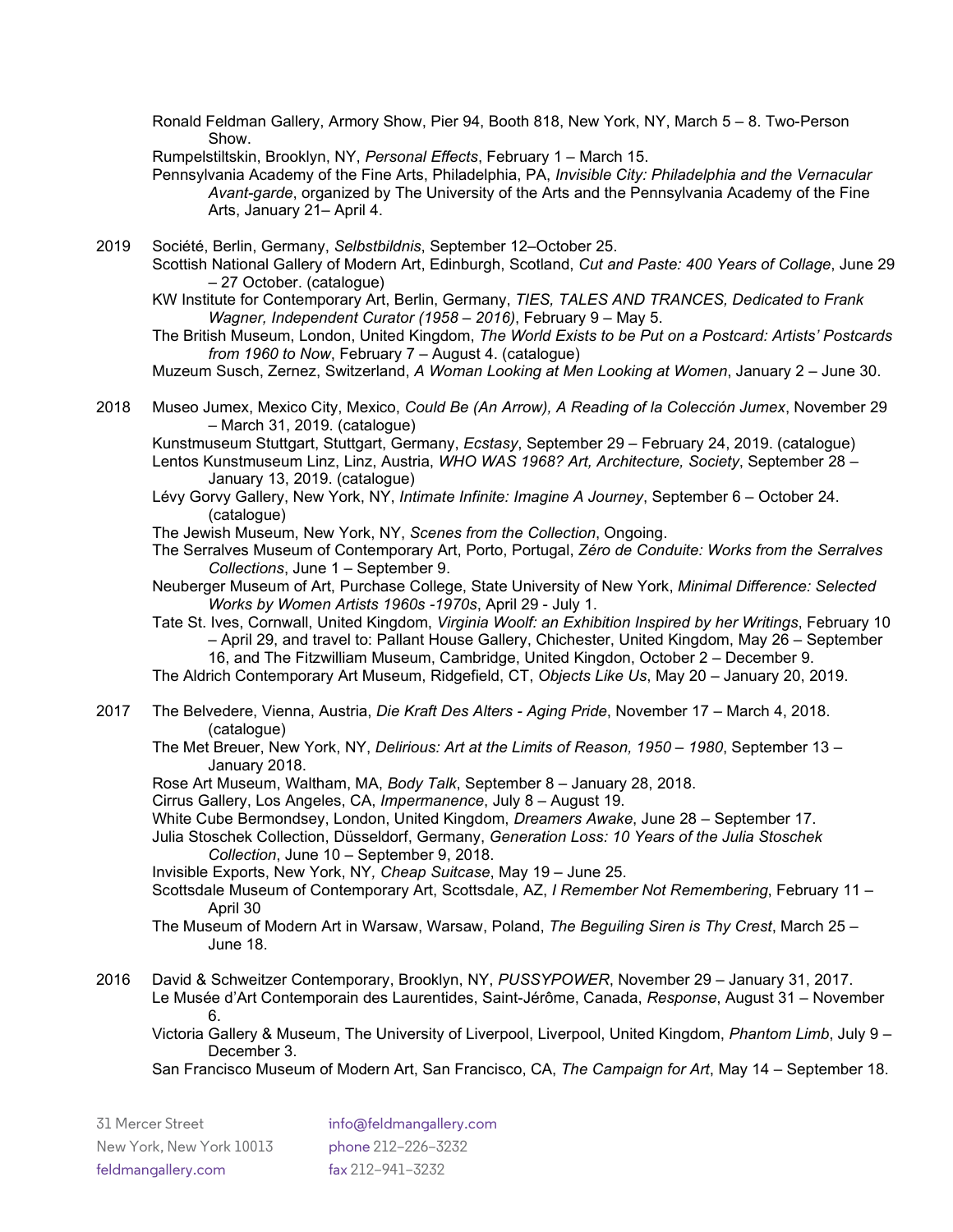Museum of Contemporary Art, Krakow, Poland, *Medicine in Art*, April 22 – October 2.

The 8th Floor, New York, NY, *In the Power of Your Care*, April 19 – August 31.

Hauser, Wirth & Schimmel, Los Angeles, CA, *Revolution in the Making: Abstract Sculpture by Women, 1947 – 2016*, March 13 – September 4.

Mitchell Algus Gallery, New York, NY, *Concept, Performance, Documentation, Language,* February 20 – April 17.

Julia Stoscheck Collection, Düsseldorf, Germany, *Number Twelve: Hello Boys*, February 13 – July 31. Tate Modern, London, United Kingdom, *Performing for the Camera*, February 12 – June 12. (catalogue)

2015 Bonnefantenmuseum, Maastricht, The Netherlands, *Ceramix: Art and Ceramics from Rodin to Schütte*, October 16 – January 31, 2016, and travel to: La Maison Rouge, Paris, France, March 9 – June 5, 2016; Sèvres-Cité de La Céramique, Sèvres, France, March 9 – June 13, 2016.

Fondazione Nicola Trussardi, Palazzo Reale, Milan, Italy, *The Great Mother*, August 26 – November 15. 57 Stux + Haller Gallery, New York, NY, *Viewer Discretion*, June 10 – July 17.

The Whitney Museum of American Art, New York, NY, *America Is Hard to See*, May 1 – September 27. Gagosian Gallery, New York, NY, *In the Studio: Photographs*, curated by Peter Galassi, February 17 - April 18, 2015.

The Warehouse, Dallas, TX, *Geometries On and Off the Grid: Art from 1950 to the Present*, February 2 – November 30.

National Academy Museum, New York, NY, *Self: Portraits of Artists in Their Absence*, January 29 – May 3.

2014 Deutsches Hygiene-Museum, Dresden, Germany, *Roll Up, Roll Up! An Anatomical Waxwork Cabinet Meets Art*, October 11 – June 28, 2015.

Galerie Hubert Winter, Vienna, Austria, *On Your Own*, September 8 – 27.

Zachęta National Gallery of Art, Warsaw, Poland, *Corpus*, September 1 – October 19.

Luxembourg & Dayan, New York, NY, *That Obscure Object of Desire*, August 14 – October 3.

Ronald Feldman Fine Arts, New York, NY, *Labor Intensive*, June 21 – July 25.

Williams College Museum of Art, Williamstown, MA, *Mitchell, Benglis, Wilke*, May 19 – October 26.

Museum of Contemporary Art, Cleveland, Ohio, *DIRGE: Reflections on [Life and] Death*, March 7 – June 8. (catalogue)

Williams College Museum of Art, Williamstown, MA, *American Art: 1950 – 1975*, January 25 – May 19. White Columns, New York, NY, *Looking Back: The 8th White Columns Annual*, January 16 – February 22.

- 2013 Perez Art Museum Miami, downtown Miami Museum Park, Miami, FL, *Americana: Formalizing Craft,* December 4 – May 1, 2015.
	- Paula Modersohn-Becker Museum, Bremen, Germany, *Sie. Selbst. Nackt. Paula Modersohn-Becker and other Artists in Selbstakt*, October 20 – February 2, 2014.
	- Ludwig Forum für Internationale Kunst, Aachen, Germany, *Nancy Graves Project,* October 13 February 16, 2014.
	- Andrea Rosen Gallery, New York, NY, *Counter Forms: Tetsumi Kudo, Alina Szapocznikow, Paul Thek, Hannah Wilke. Curated by Elena Filipovic*, October 12 – November 16 and travel to: Tate St. Ives, Cornwall, UK, October 12 – January 26, 2014.
	- Nottingham Contemporary, Nottingham, UK, *Aquatopia: The Imaginary of the Ocean Deep*, July 20 September 22.
	- Princeton University Art Museum, Princeton, NJ, *Faces and Facets*, July 6 August 18.

Zach Feuer Gallery, New York, NY, *Jew York*, June 20 – July 26.

Royal Hibernian Academy, Dublin, Ireland, *SKIN: An Artistic Atlas,* March 14 – April 28. (catalogue)

- New Museum, New York, NY, *NYC 1993: Experimental Jet Set, Trash and No Star,* February 13 May 26. (catalogue)
- Alison Jacques Gallery, London, United Kingdom, *Body I Am: Birgit Jürgenssen, Ana Mendieta, & Hannah Wilke,* January 22 – February 16.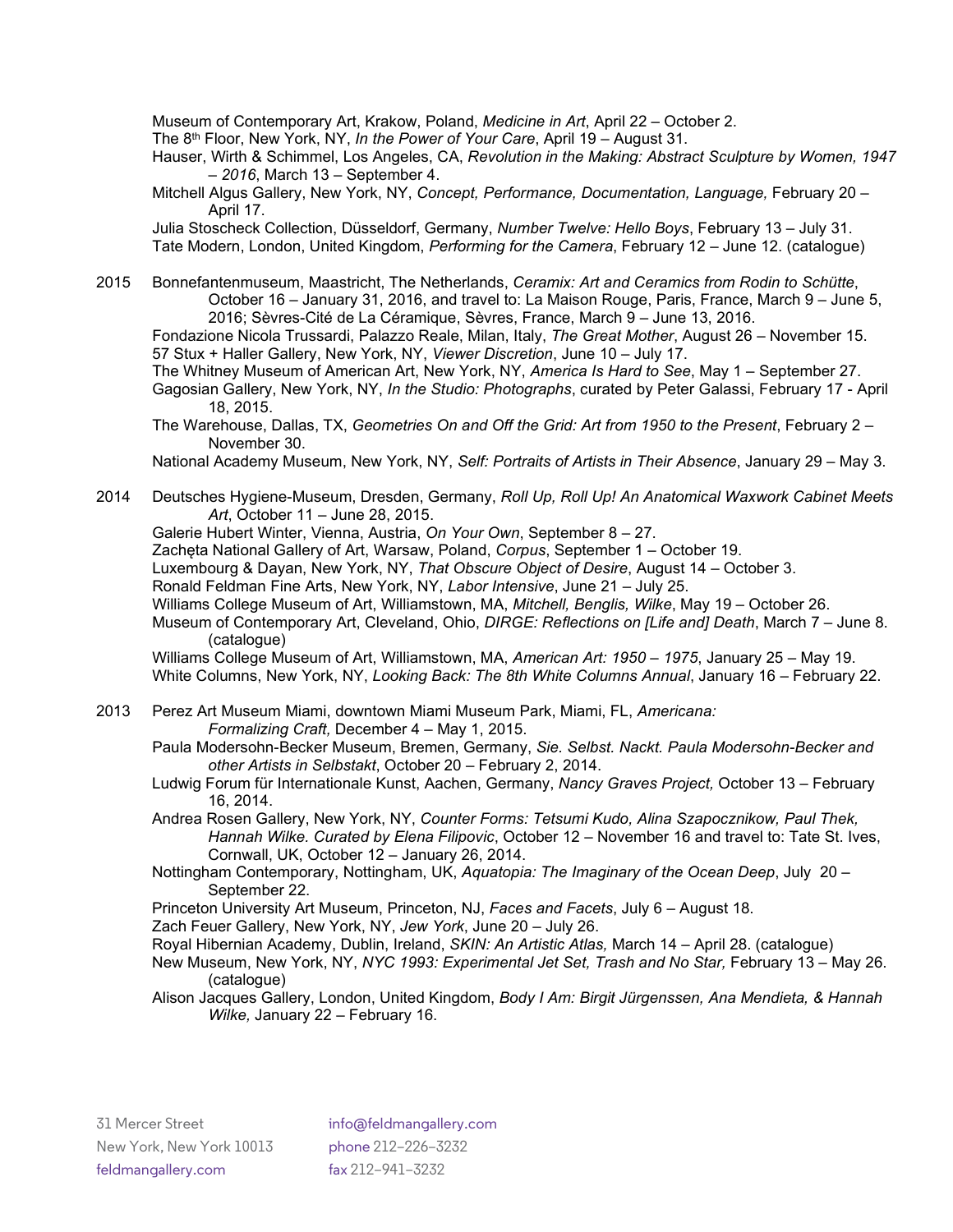- 2012 Tate Liverpool, Liverpool, UK, *Tracing the Century: Drawing as a Catalyst for Change*, November 16 January 20, 2013 and travel to: Middlesbrough Institute of Modern Art, Teesside University, Middlesbrough, UK, March 22 – July 7, 2013.
	- Seattle Art Museum, Seattle, WA, *Elles: Women Artists from the Centre Pompidou, Paris*, October 11 January 13, 2013.
	- Australian Centre for Contemporary Art, Melbourne, Australia, *OURSELVES*, October 11 November 25.
	- Monash University Faculty Gallery, Caulfield, Australia, *Live in Your Head: Action, Body Representation*, October 6 – 31.
	- Robert Rauschenberg Foundation, New York, NY, *We the People*, October 3 November 9.
	- Albertina Museum, Vienna, Austria, *The Body as Protest*, September 5 December 2.
	- James Cohan Gallery, New York, NY, *Everyday Abstarct – Abstract Everyday*, June 1 August 1.
	- Carl Solway Gallery, Cincinnati, OH, *THANKS: 50th Anniversary Exhibition*, May 11 August 11.
	- Plug Institute of Contemporary Art, Winnipeg, Manitoba, Canada, *Sound & Vision: Crossroads*, April 12 June 17.
	- Albright-Knox Art Gallery, Buffalo, NY, *Wish You Were Here: The Buffalo Avant-garde in the 1970s*, March 30 – July 8.
	- The Metropolitan Museum of Art, New York, NY, *Naked Before the Camera,* March 27 September 9. Georgia Museum of Art, University of Georgia, Athens, GA, *Performing Identity: Marina Abramovic, Eleanor Antin, Hannah Wilke*, March 21 – June 10.
	- Andrea Rosen Gallery, New York, NY, *Hans Bellmer, John Currin, Marcel Duchamp, Llyn Foulkes, Robert Heinecken, Tetsumi Kudo, Richard Prince, Alina Szapocznikow, Hannah Wilke*, February 11 – March 24.

Ronald Feldman Fine Arts, New York, NY, *Have We Met Before?* February 18 – April 28.

2011 Elizabeth Leach Gallery, Portland, OR, *Body Gesture: A group exhibition of Feminist Art,* November 22 – January 28, 2012.

Bargehouse, London, UK. *Moving image: Contemporary Video Art Fair*, October 13 – October 16.

Otis College of Art and Design, Los Angeles, CA, *Doin' It In Public: Feminism and Art at the Woman's Building*, October 1 – Janaury 28.

- Museo de Arte Contemporáneo de Castilla y León, León, Spain, *Paradigm Shift: Serralves Collection 60s - 70s,* September 24 – January 8, 2012.
- Marianne Boesky Gallery, New York, NY, *Night Scented Stock Date*, September 8 October 22.
- The Museum of Contemporary Art, Los Angeles, CA, *The Personal is Political: Women Artists from the Collection,* July 31 – October 10.

Museum der Moderne Monchsberg, Salzburg, Austria, *Role Models - Role Playing*, July 23 - October 30. Subliminal Projects Gallery, Los Angeles, CA, *Eve*, July 23 – August 20.

- Ronald Feldman Fine Arts, New York, NY, *Taking Shape,* June 25 July 29.
- Los Angeles County Museum of Art, Los Angeles, CA, *Human Nature: Contemporary Art from the Collection*, March 13 – July 4.

Tunnel, New York, NY, *Moving Image Art Fair*, March 3 – 6.

- The Bertha and Karl Leubsdorf Art Gallery, Hunter College, New York, NY, *Objects of Devotion and Desire,*  February 17- April 30. (catalogue)
- The Neuberger Museum of Art, SUNY Purchase, Westchester, NY, *The Deconstructive Impulse: Women Artists Reconfigure the Signs of Power, 1973 – 1991,* January 15 – April 3 and travel to: The Nasher Museum of Art, Duke University, Durham, NC*,* August 25 – December 5 and Contemporary Arts Museum Houston, Houston, TX, February 11, 2012 – April 29, 2012. (catalogue)
- 2010 Museum of Contemporary North Miami, North Miami, FL, *Pivot Points IV*, September 16 November 7. The Jewish Museum, New York, NY *Shifting the Gaze: Painting and Feminism*, September 12 – January 30, 2011.

Invisible Exports, New York, NY, *Mine,* September 11 – October 24.

The Museum of Modern Art, New York, NY, *The Original Copy: Photography of Sculpture, 1839 to Today*, August 1 – November 1 and travel to: Kunsthaus Zürich, Zürich, Switzerland, February 25 – May 15, 2011. (catalogue)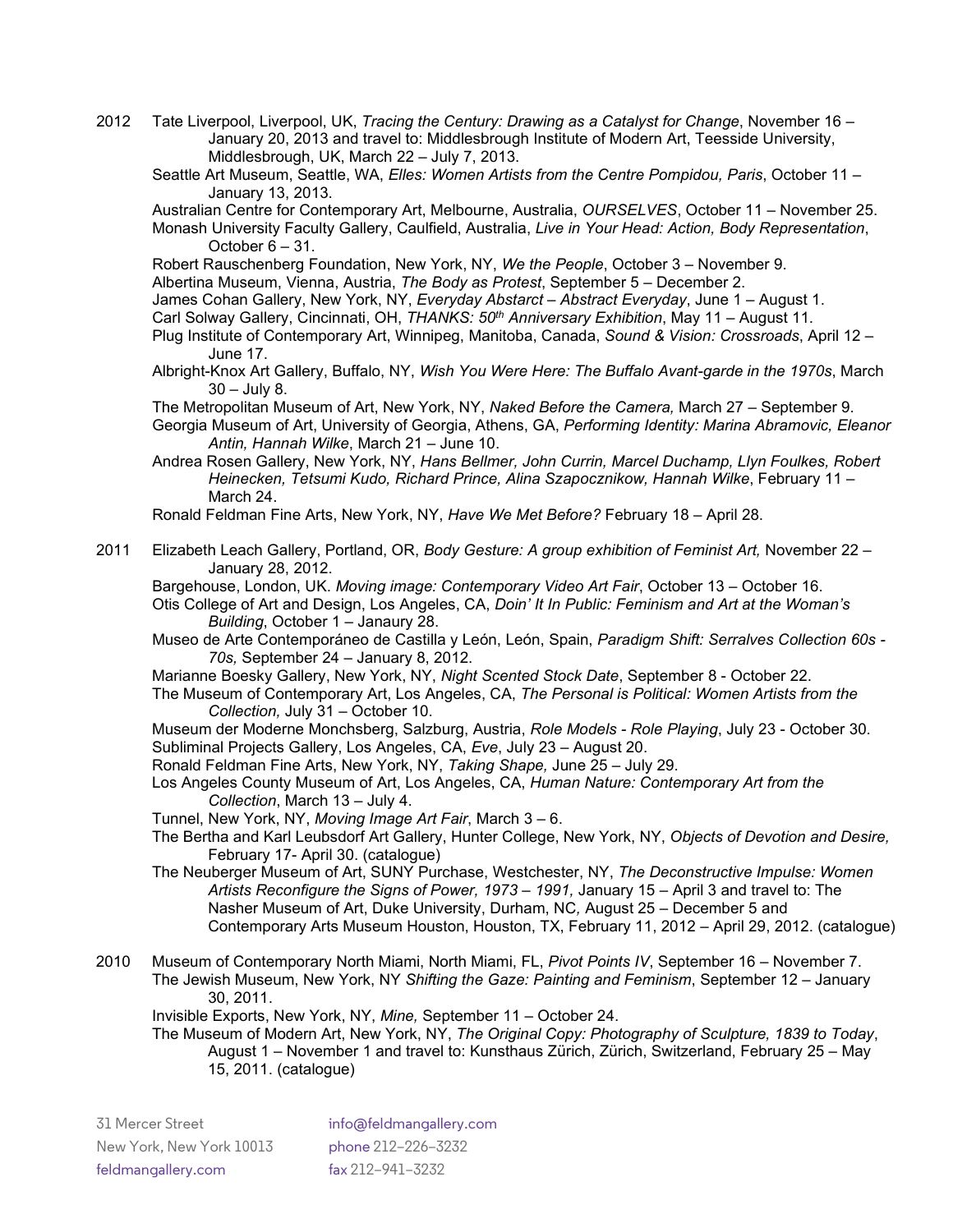- Hammer Museum, Los Angeles, CA, *Selections from the Hammer Contemporary Collection*, July 3 January 30, 2011.
- Whitney Museum, New York, NY, *Off The Wall*, July 1 September 19.
- The Museum of Modern Art, New York, NY, *Contemporary Art from the Collection,* June 30 September 19, 2011.
- Wellcome Collection, London, UK, *Skin*, June 10 September 26.
- Ronald Feldman Fine Arts, New York, NY, *Resurrectine*, May 15 June 26.
- The Museum of Modern Art, New York, NY, *Pictures by Women: A History of Modern Photography,* May 7 April 18, 2011.
- The Deichtorhallen, Hamburg, Germany, *I Want to See How You See – Julia Stoschek Collection*, April 16 July 25.
- Walker Art Center, Minneapolis, MN, *The Talent Show*, April 10 August 14 and travel to: MoMA PS1, Long Island City, NY, December 12, 2010 – April 4, 2011.
- Galleria Nazionale d'Arte Moderna, Rome, Italy, *Donna: Feminist Avant–garde of the 1970s from Sammlung Verbund Collection, Vienna,* February 19 – May 16 and travel to: Festival PhotoEspaña, Circulo de Bellas Artes, Madrid, Spain, June 4 – September 1, 2013; BOZAR Palais des Beaux-Arts, Brussels, Belgium, June 18 – August 31, 2014; the Mjellby Art Museum, Halmstad, Sweden, September 21, 2014 – January 11, 2015; Hamburger Kunsthalle, Hamburg, Germany, March 13 – May 31, 2015; Photographer's Gallery, London, United Kingdom, October 7, 2016 – January 15, 2017; Museum of Modern Art, Vienna, Austria, May 6 – September 3, 2017; Zentrum für Kunst und Medientechnologie, Karlsruhe, Germany, November 18, 2017 – April 8, 2018; Stavanger Art Museum, Stavanger, Norway, June 15 – October 14, 2018; The Brno House of Arts, Brno, Czech Republic, December 12, 2018 – February 24, 2019; Centre de Cultura Contemporània de Barcelona, Spain, July 19 – December 1, 2019. (catalogue)
- [kunstraumno.10], Mönchengladbach, *Germany, 18 Artists from New York, Juni Edition 1991,* February 28 March 14. (catalogue)
- Francis Naumann Fine Art, New York, NY, *The Visible Vagina*, January 20 March 13. (catalogue) CRG Gallery, New York, NY, *The Language of Flowers*, January 9 – February 13.
- Le Silo Symposium, National Institute for the History of Art, Paris, France, Glass House, Curated by Clara Schulmann, January 12.
- 2009 The Museum of Contemporary Art, Los Angeles, CA, *Collection: MOCA's First Thirty Years*, November 15 May 3, 2010.

Philadelphia Museum of Art, Philadelphia, PA, *Marcel Duchamp: Étant donnés*, August 15 – November 29. Ronald Feldman Fine Arts, New York, NY, *BLACK&WHITEWORKS*, June 6 – July 31.

Museum voor Moderne Kunst Arnhem, Arnhem, Netherlands, *REBELLE: Art and Feminisim 1969 – 2009*, May 30 – August 23.

Centre Pompidou, Paris, France, *Elles@centrepompidou*, May 27 – February 21, 2011. (catalogue) The Museum of Modern Art, New York, NY, *Compass in Hand: Selections from The Judith Rothschild Foundation Contemporary Drawings Collection,* April 22 – January 4, 2010.

2008 Ronald Feldman Fine Arts, New York, NY, *Drawing Review: 37 Years of Works on Paper*, November 22 – December 23.

Julia Stoschek Collection, Düsseldorf, Germany, *Number Two: Fragile*, October 11 – August 1, 2009. Fotomuseum Winterthur, Winterthur, Switzerland, *DARKSIDE – Part 1: Photographic Desire and Sexuality Photographed*, September 6 – November 16.

Maccarone, New York, NY, *Pretty Ugly*, July 10 – September 1.

The Museum of Contemporary Art, Los Angeles, CA, *Collecting Collections: Highlights from the Permanent Collection of the Museum of Contemporary Art, Los Angeles*, February 10 – May 19.

Fleisher/Ollman Gallery, Philadelphia, PA, *2,000 Years of Sculpture*, February 2 – March 8.

2007 Binghamton University Art Museum, Binghamton, NY, *eFemera*, November 28 – January 30, 2008. Lothringer 13, Munich, Germany, *Above Average Looking/Accessible Lives (SOMATOPOWER)*, November 15 – January 27, 2008.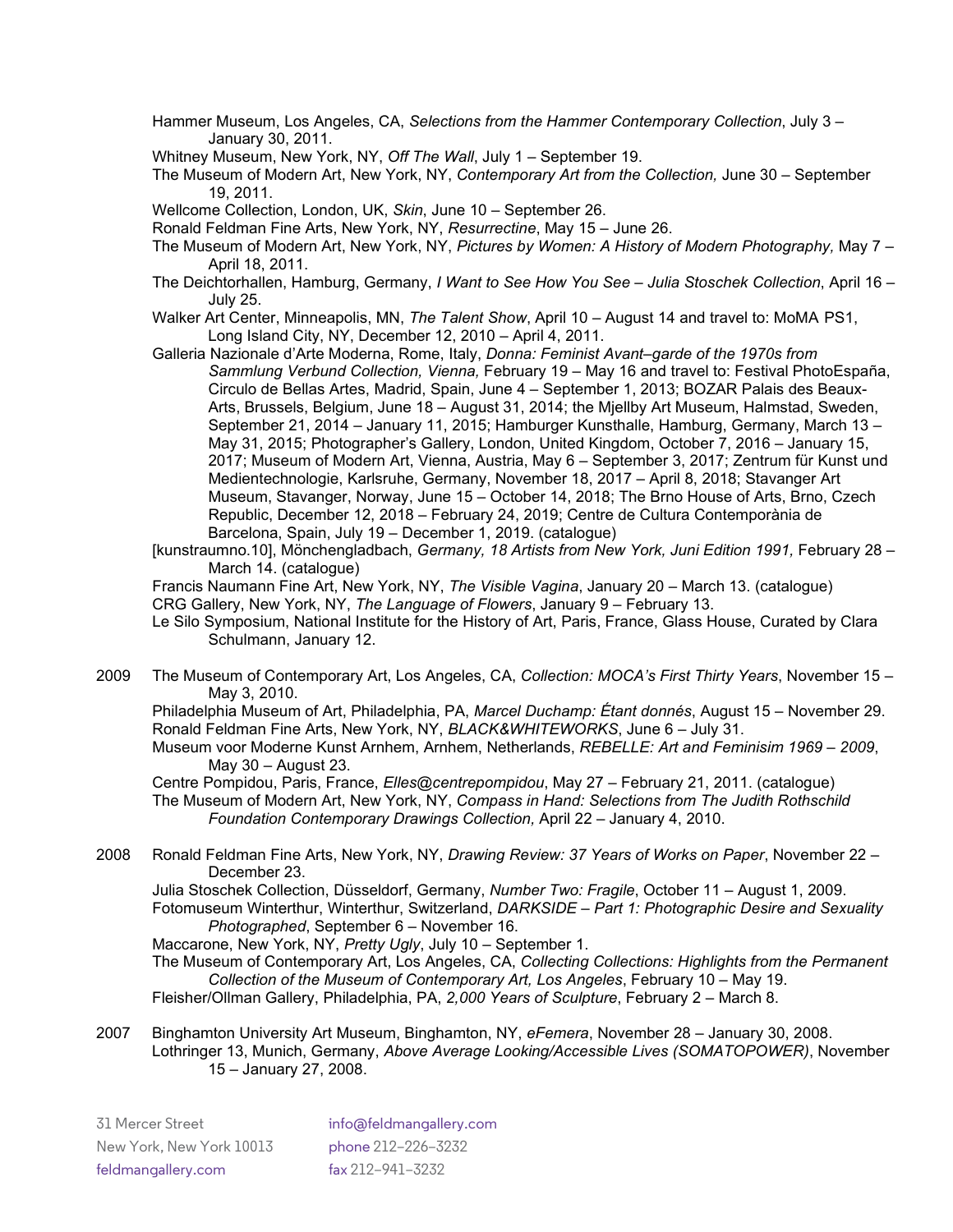American University Museum in the Katzen Arts Center, Washington, DC, *Claiming Space: Some American Feminist Originators*, November 6 – January 27, 2008.

Atlanta Contemporary Art Center, Atlanta, GA, *Finding Form*, October 5 – December 22. Scottish National Portrait Gallery, Edinburgh, Scotland, *The Naked Portrait*, June 6 – September 2 and

- travel to: Compton Verney, Warwickshire, England, September 29 December 9. (catalogue)
- Centro Galego de Arte Contemporanea, Santiago de Compostela, Spain, *A Batalla Dos Xeneros*, September 13 – December 2.

The Zimmerli Art Museum, Rutgers University, NJ, *A New Reality: Black-and-White Photography in Contemporary Art*, September 1 – November 18; Stedman Art Gallery, Camden, NJ, December 10 – February 23, 2008; Thomas J. Walsh Gallery, Fairfield, CT, September 19 – December 7, 2008.

Grimaldi Forum Monaco, Monaco, *New York, New York: 50 Years of Art, Architecture, Photography, Film and Video*, July 14─September 10.

- Bilboko Arte Eder Museoa, Bilbao. "*Kiss Kiss Bang Bang: 45 Years of Art and Feminism*," June 11─ September 9, 2007. (catalogue)
- The Barbican, London, England, *Panic Attack*, June 5 September 29.
- MAK, Vienna, Austria, *Held Together With Water. Art from the Verbund Collection*, May 9 September 16. (catalogue)
- Tabla Rasa Gallery, Brooklyn, NY, *Women's Work: Homage to Feminist Art*, March 28 May 13. Galerie Lelong, New York, NY, *Role Play: Feminist Art Revisited 1960–1980*, March 15 – April 28.
- The Geffen Contemporary at the Museum of Contemporary Art, Los Angeles, CA, *WACK!: Art and the Feminist Revolution*, March 4 – July 16 and travel to: National Museum of Women in the Arts, Washington, D.C., September 21 – December 16; P.S. 1 Contemporary Art Center, Long Island City, NY, February 17 – May 12, 2008; Vancouver Art Gallery, British Columbia, October 4, 2008– January 18, 2009. (catalogue)
- 2006 The Whitney Museum of American Art, New York, NY, *Photography and the Self: The Legacy of F. Holland Day*, December 20 – March 4, 2007.
	- Museo Nacional Centro de Arte Reina Sofia, Madrid, Spain, *Primera generacion: arte e imagen en movimiento (1963–1986)*, November 7 – April 2, 2007.
	- Kathleen Cullen Fine Arts, New York, NY, *SAFE*, September 7 October 21.
	- P. S. 1 Contemporary Art Center, Long Island City, NY, *Into Me/Out of Me*, June 25 September 25 and travel to: Kunst-Werke Berlin e.V., Institute for Contemporary Art, Berlin, Germany, November 25 – January 28, 2007.
	- Museum of Contemporary Art, Sydney, Australia, *Masquerade Representation and the self in contemporary art*, March 23 – May 21. (catalogue)
	- Grey Art Gallery, New York, NY, *The Downtown Show: The New York Art Scene, 1974–1984*, January 10– April 1 and travel to: Andy Warhol Museum, Pittsburgh, PA, May 20 – September 3; Austin Museum of Art, Austin, TX, November 18 – January 28, 2007. (catalogue)
- 2005 The Museum of Contemporary Art, Los Angeles, CA, *Recent Acquisitions*, November 20 January 9, 2006. Mildred Lane Kemper Art Museum, Washington University in St. Louis, St. Louis, MO, *Inside Out Loud: Visualizing Women's Health in Contemporary Art,* January 21 – April 24. (catalogue) Mizel Center for Arts and Culture, Denver, CO, *Upstarts and Matriarchs: Jewish Women Artists and the Transformation of American Art*, January 13 – March 27. (catalogue)
- 2004 ABC Carpet and Home, New York, NY, *Love Your Tree Exhibit / V-Day*, November 18 January 15, 2005. Vlepo Gallery, Staten Island, NY, *Life As Art*, October 7 – October 28. Ethan Cohen Fine Arts, New York, NY, *Sexy Beasts: 1963 – 2004,* January 31 – March 16. (catalogue) Generali Foundation, Vienna, Austria, *Dass die Körper sprechen, auch das wissen wir seit langem*, Janaury 22 – April 25. (catalogue)
- 2003 Walker Art Center, Minneapolis, MN, *The Last Picture Show: Artists Using Photography, 1960 – 1982*, October 11 – January 4, 2004 and travel to: UCLA Hammer Museum, Los Angeles, CA, February 8 – May 11; Museo de Arte Contempoaranea de Vigo, Spain, May 28 – September 19; Fotomuseum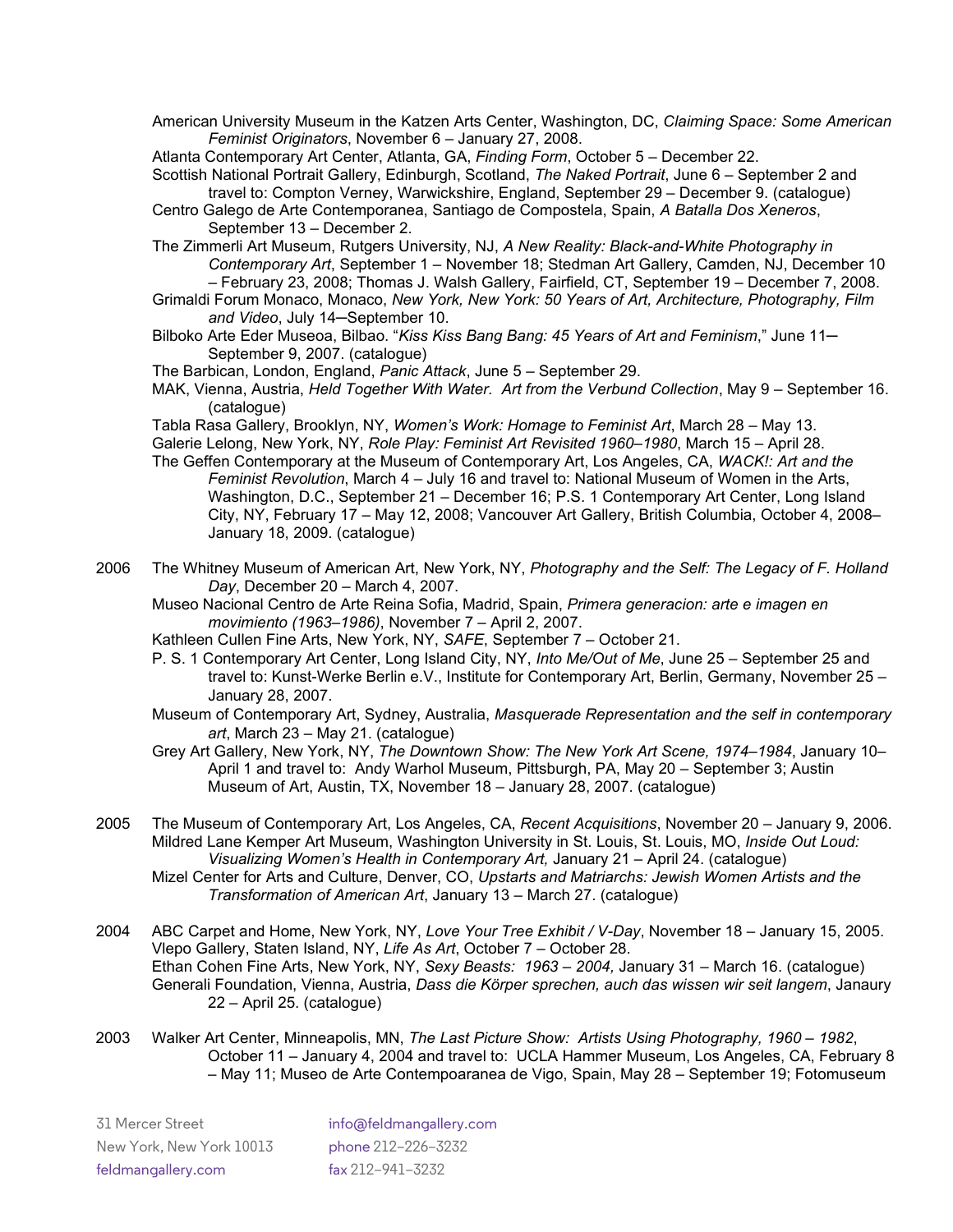Winterthur, Switzerland, November 29, 2004 – February 20, 2005, Miami Art Central, Miami, FL, March 11 – June 12, 2005. (catalogue)

- Ormeau Baths Gallery, Belfast, N. Ireland, *And the One Doesn't Stir Without the Other*, July 24 August 31. (catalogue)
- ESPAI d'Art Contemporani de Castello, Castello, Spain, *Micropoliticas III: Art & Everyday Life*, July 11 September 21, 2003.
- Ludwig Museum Budapest, Budapest, Hungary, *Interior Secrets of the Body*, June 20 August 31. (catalogue)
- Axel Raben Gallery, New York, NY, *Lost Worlds: Apocalyptic & Utopian Visions*, June 5 July 26.
- The Institute of Contemporary Art, Boston, MA, *Pulse: Art, Healing and Transformation*, May 14 August 31. (catalogue)

Ronald Feldman Fine Arts, New York, NY, *Ameri©an Dre@m*, February 22 – April 5. (catalogue) Elga Wimmer PCC, New York, NY, *Body Politics*, February 13 – March 15.

Dorsky Gallery, Long Island City, NY, *Witness: Theories of Seduction*, February 9 – April 14.

- 2002 ICA, Institute of Contemporary Art, London, England, *Extra Art: A Survey of Artists' Ephemera, 1960 1999,* November 15 – January 15, 2003.
	- White Columns, New York, NY, *GLORIA: Another Look at Feminist Art in the 1970's*, September 13 October 20, and travel to: Moore College of Art & Design, Philadelphia, PA, January 21 – February 26, 2003; Museum of Art, R.I.S.D., Providence, RI, November 21, 2003 – February 4, 2004. (catalogue)
	- Guild Hall of East Hampton, East Hampton, NY, *Personal And Political: The Women's Art Movement, 1969–1975*, August 10 – October 20. (catalogue)
	- New Museum of Art Lucerne, Lucerne, Switzerland, *Another World – 12 Bedroom Stories*, June 25 September 29. (catalogue)
	- Galerie Lelong, New York, NY, *Goddess*, June 20 July 26.
	- Kunsthalle Wein, Museumsplatz Vienna, Austria, *Tableaux Vivants – The Art of 'LivingPictures' in Photography, Film, and Video*, May 24 – August 25. (catalogue)
	- Momenta Art, Brooklyn, NY, *Enough About Me*, April 26 May 26.
	- Paule Anglim Gallery, San Francisco, CA, *Women Artists: Their Work and Influence, 1950s – 1970s*, January 9 – February 10.
- 2001 Kunst Haus Dresden, Dresden, Germany, *Let's Talk About Sex: Sexuality and the Body in Contemporary Art*, December 6 – February 10, 2002. (catalogue)

California College of Arts and Crafts, San Francisco, CA, *Extra Art: A Survey of Artists' Ephemera, 1960- 1999*, October 12 – December 8. (catalogue)

- Gallery of Contemporary Art, Lewis and Clark College, Portland, OR, *Strike! Printmakers as Social Critics*, September 6 – October 21.
- David Zwirner Gallery, New York, NY, *New York c. 1975*, June 21 August 3.

Firehouse Art Gallery, Nassau Community College, Garden City, NY, *SMIRK: women, art, and humor*, March  $10 - \text{April } 26$ .

Tate Gallery, London, England, *Century City: Art and Culture in Modern Metropolis*, February 29 – April. Palm Beach Institute of Contemporary Art, Lake Worth, FL, *See Through*, January 2 – March 18.

- 2000 Jack Tilton Gallery, *Uncomfortable Beauty*, December 8 January 13, 2001. Arken Museum for Moderne Kunst, Ishøj, Denmark, *Body & Existence / Krop & Eksistens*, September 15 – January 15, 2001.
	- Kunstverein Munchen, Munich, Germany, *The Wounded Diva, Hysteria, Body, Technology in 20th Century Art,* March 3 – May 5.
	- Kunstsammlung Nordrhein–Westfalen, Düsseldorf, Germany, *Global Art Rheinland 2000: The Self is Something Else: Art at the End of the 20th Century*, February 19 – June 18. (catalogue)
- 1999 Center for Visual Arts and Culture, The University of Connecticut, Storrs, CT, *Mug Shots: Performing Persona*, November 22 – January 22, 2000.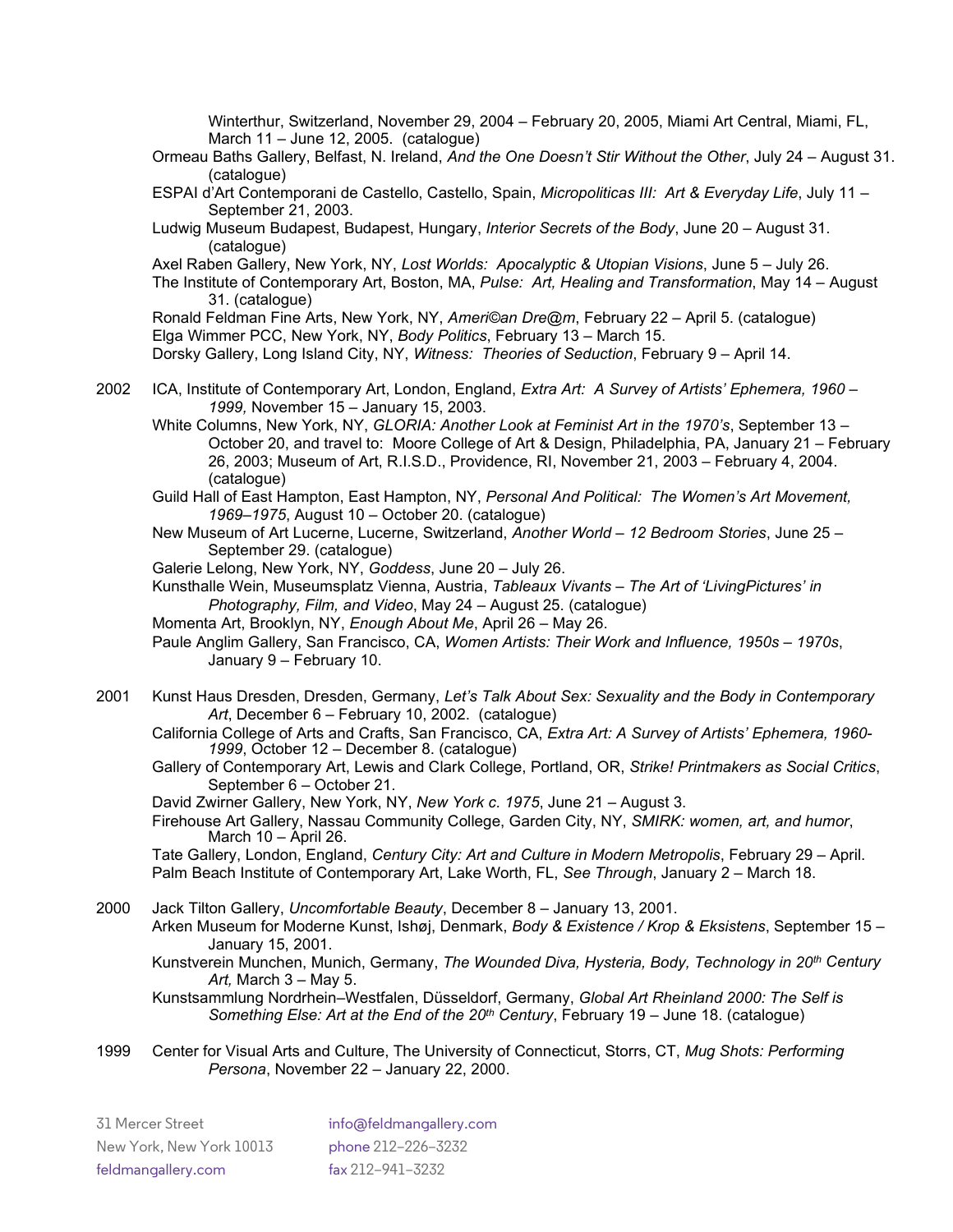- Whitney Museum of American Art, NY, *The American Century: Art and Culture, 1900–2000*, September 23– January 23, 2000.
- Neuberger Museum, Purchase, NY, *Contemporary Classicism*, February 21–June 6, and travel to: Tampa Museum of Art, November 9 – January 16, 2000. (catalogue)
- Castle Gallery, The College of New Rochelle, New Rochelle, NY, *Salome: Images of Women in Contemporary Art*, February 7 – April 9. (catalogue)
- 1998 Joseph Gross Gallery, University of Arizona, Tucson, AZ, *Tribute*, September 30 November 12. (catalogue)
	- Landes Galerie, Landesmuseum, Linz, Austria, *Figure, Sculpture, Female-Forms of Representation of the Female Body*, March 16 – June 15. (catalogue)
	- Fundacion Museo de Bellas Artes, Caracas, Venezula, *Desde el Cuerpo: Alegorias de la Feminino*, February 15 – May 17.
	- Apex Art C.P., New York, NY, *Not For Sale: Feminism in the USA during the 1970's*, February 12 March
	- 14.<br>The Museum of Contemporary Art, Los Angeles, CA, Out of Actions: Between Performance and the Object, February 8 – May 10, and travel to: Osterreisches Museum fur angewandte Kunst, Vienna, Austria, June 17–September 6; Museu d'Art Contemporani de Barcelona, Barcelona, Spain, October 15 – January 6, 1999; Museum of Contemporary Art, Tokyo, Japan, February 11 – April 11, 1999.
- 1997 Santa Barbara Contemporary Arts Forum, *Signs of Age: Representing the Older Body*, November 8 January 18, 1998.

Betty Rymar Gallery, The School of the Art Insitute, Chicago, IL, *Figure*, October 10 – November 19. The Saint Louis Art Museum, Saint Louis, MO, *Defining Eye: Women Photographers of the Twentieth Century from the Collection of Helen Kornblum*, September 23 – January 11, 1998.

- Milwaukee Art Museum, Milwaukee, WI, *Identity Crisis: Self-Portraiture at the End of the Century,*  September 12 – November 12, and travel to: Aspen Art Museum, Aspen, CO, December 18 – February 15, 1998.
- Deitch Projects, New York, NY, *Shopping*, September 5 21.
- Herbert F. Johnson Museum of Art, Cornell University, Ithaca, NY, *At the Threshold of the Visible: Miniscule and Small Scale Art, 1964–1996*, organized by Independent Curators Incorporated, New York, NY, August 30 – October 30, and travel to: Meyerhoff Galleries, Maryland Institute of Art, Baltimore, MD, November 15 – December 15; Art Gallery of Ontario, Toronto, Ontario, January 28 – April 22, 1998; Art Gallery of Windsor, Windsor, Ontario, May–June; Contemporary Arts Center of Virginia, Virginia Beach, VÁ, July–August; Santa Monica Museum of Art, Santa Monica, CA, November 14 – December; Edmonton Art Gallery, Edmonton, Alberta, January 23 – March 28, 1999. (curated by Ralph Rugoff).
- The National Museum of American Jewish History, Philadelphia, PA, *Too Jewish? Challenging Traditional Identities,* July 25 – December 26.
- Satellite, Long Island City, NY, *Bridge*, May.
- Visual Arts Gallery, School of Visual Arts, New York, NY, *79/97,* May 15 May 31.
- Kunstnernes Hus, Oslo, Norway, *Laying Low: Postminimalism/Scatter Art,* April 12 May 25. (catalogue) Centre National d'Art Contemporain de Grenoble, France, *Vraiment Feminisme et art*, April 6 – May 25, curated by Laura Cottingham.
- Art & Idea, Cuauhtemoc, Mexico, *Video (desnudo),* January 23 February 21.
- Selby Gallery, Ringling School of Art and Design, Sarasota, FL, *Real(ist) Women*, January 10 February 26. (catalogue)
- 1996 Trans Hudson Gallery, Jersey City, NJ, *(nude) a comparison of the body of the artist in video from the 1970s and 1990s*, June 14 – July 14, and travel to: Catherine Clark Gallery, San Francisco, CA, October 3 – November 5.

Tokyo Metropolitan Museum of Photography, Tokyo, Japan, *Gender Beyond Memory: The Works of Contemporary Women Artists*, September 5 – October 27. (catalogue)

Mac, galeries contemporaines des musées de Marseille, Marseille, France *L'art au corps: Le corps exposé de Man Ray à nos jours*, July 6 – October 15. (catalogue)

Mercer Union Gallery, Toronto, ON, Canada, *Love Gasoline*, May 23–June 29. (catalogue( Armand Hammer Museum of Art and Cultural Center, Los Angeles, CA, *Sexual Politics: Judy Chicago's* 

*Dinner Party in Feminist Art History*, April 24 – August 18. (catalogue)

The Rose Art Museum, Brandeis University, Waltham, MA, *More Than Minimal: Feminism and Abstraction in the '70s*, April 21 – June 30. (catalogue)

The Jewish Museum, New York, NY, *Too Jewish*, March 10 – July 14. (catalogue)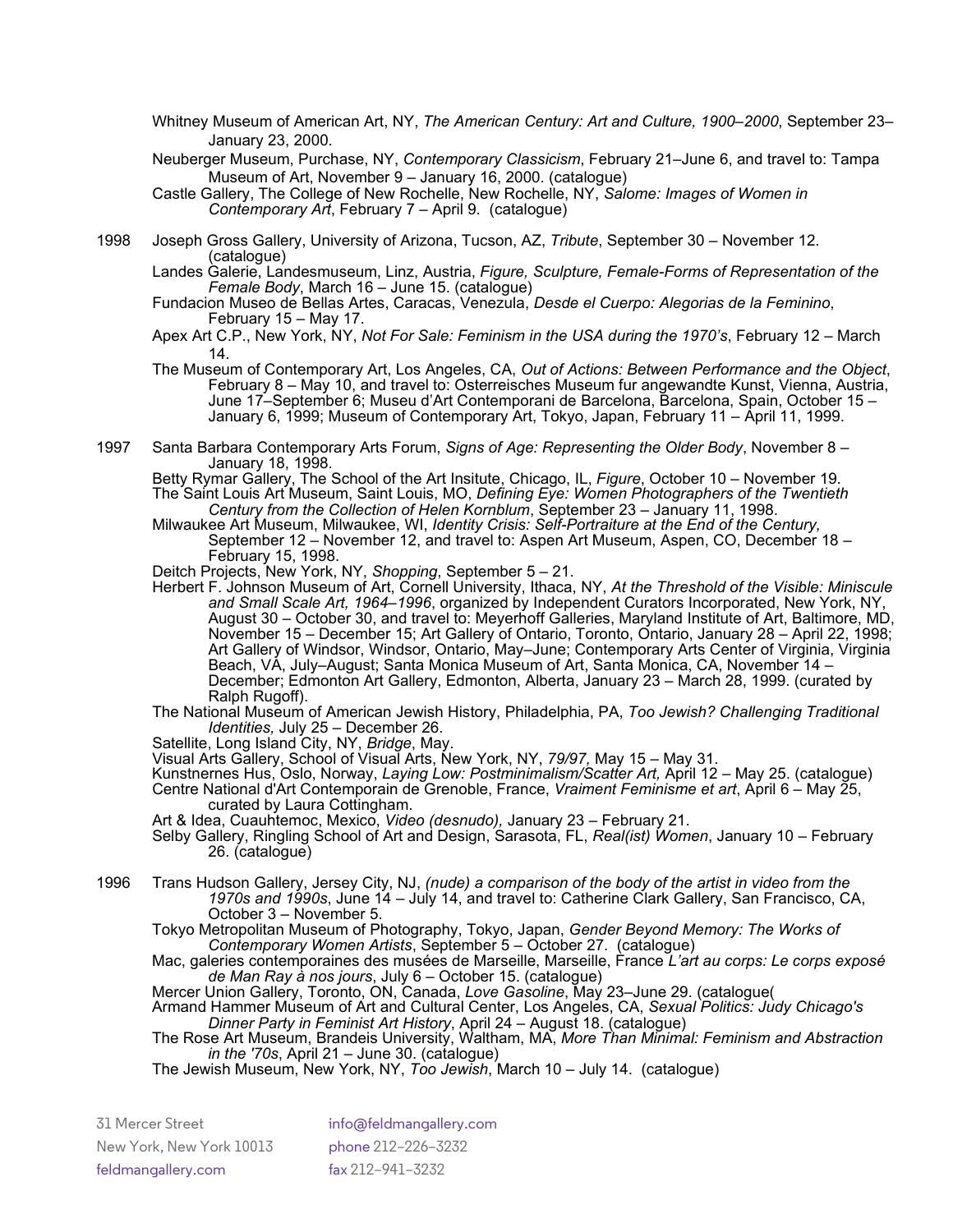Museum of Contemporary Art, Miami, FL, *Reel Work: Artists' Films and Videos from the 1960's & 1970's*, February 23 – April 27.

Genovese Gallery, Boston, MA, *She Said*, February 10 – March 14.

The X–Art Foundation, New York, NY, *Blast Art Benefit*, February 6 – February 10.

University Galleries, Illinois State University, Normal, IL, *Frankenstein (In Normal)*, January 23 – February 25.

Ronald Feldman Fine Arts, New York, NY, *Withdrawing*, January 13 – February 17. Kunsthallen Brandts Klaedefabrik, Odense, Denmark, *Body As Membrane*, January 12 – March 17.

1995 Weatherspoon Art Gallery, Greensboro, NC, *Art on Paper*, November 12 – January 21, 1996.

Musee National d'Art, Centre Georges Pompidou, Paris, France, *Feminin-Masculine: The Sex of Art*, October 17 – January 8, 1996.

Leedy Vo-ulkos Art Center Gallery, Kansas City, MO, *Causes and Cures*, October 6 – November 11. Laurence Miller Galler, New York, NY, *Inside/Outside From Sculpture to Photography*, September 14 – October 28.

Greenville County Museum of Art, Greenville, SC, *Tattoo Your Dog*, August 29 – October 8.

Allen Memorial Art Museum at Oberlin College, Oberlin, OH, *Action/Performance and the Photograph*, August 22 – October 29, and travel to: Hatton Gallery, Colorado State University, Fort Collins, CO January 22 – February 23, 1996; Presentation House, Vancouver, British Columbia, Canada, September 7 – October 27, 1996; Mount St. Vincent University and St. Mary's University, Halifax, Nova Scotia, Canada, January 11 – February 9,1997; Reese Bullen Gallery, Humbolt State University, Arcata, CA, February 6 – March 6, 1998; Forum for Contemporary Art, St. Louis, MO, November 13, 1998 – January 9, 1999; Edwin A. Ulrich Museum of Art, Wichita State University, Wichita, KS, January 10 – February 21, 2000.

The Helsinki City Art Museum & The Nordic Arts Centre, Helsinki, Finland, *Borealis 7– Desire*, August 17 – October 1, and travel to: Louisiana Art Museum, Humlebaek, Denmark, November 2 – February 11,<br>1996; Bergen Billedgalleri, Bergen, Norway, February 24 – April 30, 1996; Listasafn Islands, 1996; Bergen Billedgalleri, Bergen, Norway, February 24 – April 30, 1996; Listasafn Islands,<br>National Gallery of Iceland, Reykjavík, Iceland, October 1 – November 30, 1996. (catalogue)

The Parrish Art Museum, Southampton, NY, *Face Value: American Portraits*, July 16 – September 3; Wexner Center for the Arts, Columbus, OH, February 3 – April 21, 1996; Tampa Museum of Art, Tampa, FL, July 14 – September 8, 1996.

The New Museum of Contemporary Art, New York, NY, *Human/Nature*, April 20 – May 18.

The Swiss Institute, New York, NY, *Chocolate!*, April 6 – May 20. (catalogue)

School of Visual Arts, New York, NY, *Pixel Putty*, March 28.

Dru Arstock Gallery, New York, NY, *Me*, March 25 – May 6.

Exit Art/The First World, New York, NY, *Endurance*, March 4 – April 5.

The Hudson River Museum, Yonkers, NY, *Looking at Ourselves: The American Portrait*, February 10 – August 30.

Christinerose Gallery, New York, NY, *Revealing Desire*, February 4 – March 11.

Nathalie Karg, Ltd., New York, NY, January 31 – April 15.

1994 Gallery 400, School of Art and Design, The University of Illinois at Chicago, Chicago, IL, *More Than Real*, December 15 – February 28, 1995.

The Shirley Fitterman Gallery, The City University of New York, New York, NY, *Wounded in America*, October 11 – November 30.

Islip Art Museum, East Islip, NY, *Riddle of the Sphinx: The Ages of Man,* October 5 – November 20.

The Institute of Contemporary Art, University of Pennsylvania, Philadelphia, PA, *Face Off: The Portrait in Recent Art*, September 9 – May 18, 1995. (catalogue)

Isabella Stewart Gardner Museum, Boston, MA, *Art's Lament: Creativity in the Face of Death,* September 8 – October 23.

The Interart Center, New York, NY, *Gift*, May 13 – June 25.

Peculiar Works Project, New York, NY, *Wall Paper,* April 20 – May 8.

Duke University Museum of Art, Durham, NC, *SOHO at Duke University*, April 8 – May 29.

Fogg Art Museum, Harvard University Art Museum, Boston, MA, *Power Pleasure Pain,* March 19 – June 12. (catalogue)

Women's Caucus for Art, Denise Bibro Gallery, New York, NY, *Diagnosis: Breast Cancer*, February 15 – 26. Cleveland Center for Contemporary Art, Cleveland, OH, *Outside the Frame: Performance and the Object*,

February 11, 1994 – May 1, 1994 and travel to: Snug Harbor Cultural Center, Staten Island, NY, February 26 – June 18, 1995. (catalogue)

1993 Center Galleries, Center for Creative Studies, Detroit, MI, *Robert Farber & Hannah Wilke: After Death*, November 12 – December 18.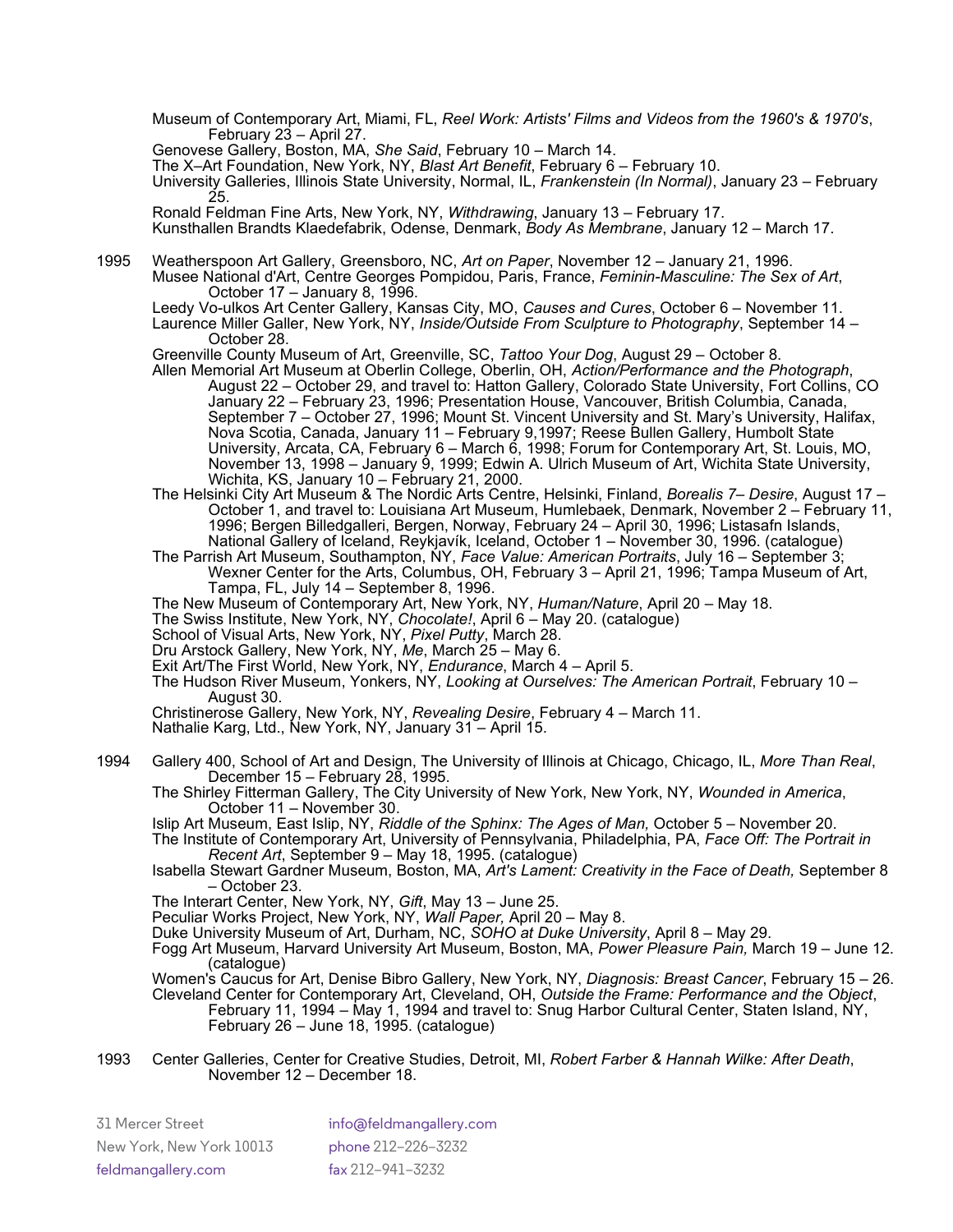- Turner/Kroll Galleries, Los Angeles, CA, *Action, Performance and the Photograph*, July 10 September 25, and travel to: Allen Memorial Art Museum at Oberlin College, August 22 – October 29, 1995; Presentation House, Vancouver, British Columbia, Canada, September 7 – October 27, 1996. (catalogue)
- Whitney Museum of American Art, New York, NY, Abject Art: Repulsion and Desire in American Art, June 23 – August 29. (catalogue)
- Ronald Feldman Fine Arts, New York, NY, *Summer '93*, June 21 August 20.
- The Jewish Museum, New York, NY, *Collecting for the 21st Century: Recent Acquistions & Promised Gifts,* June 13 – September 12.
- Haines Gallery, San Francisco, CA, *Body Parts*, May 4 June 12.
- David Zwirner, New York, NY, *Coming to Power*, May 1 June 16.
- Phyllis Kind Gallery, New York, NY, *M'Aidez/Mayday*, May 1 June 12.
- Weatherspoon Art Gallery, University of North Carolina at Greensboro and the Herter Art Gallery, University of Massachusetts at Amherst, *Fictions of the Self: The Portrait in Contemporary Photography*, February 14 – April 30, 1994. (catalogue)
- Art Contemporain Lyon, France, *Here's Looking at Me*, January 22 April 30.
- 1992 Tel Aviv Museum of Art, Tel Aviv, Israel, *Not For Sale*, October 22 December 27. (catalogue) Sean Elwood Fine Arts, Seattle, WA, *Of Modest Means*, October 15 – November 8. Ledis Flam, New York, NY, *Rubber Soul*, September 17 – October 10. A.B. Galeries et Associes S.A., Paris, France, *Erotiques*, June 10 – July 18. Visual Arts Center of Alaska, Anchorage, AK, *Seeing Red, White or Blue: Censored in the U.S.A.*, May 15 – June 7. (catalogue) The X-Art Foundation and Blast, New York, NY, *Blast Art Benefit*, April 11 – 18. Philippe Staib Gallery, New York, NY, *Body and Soul*, March 19 – April 18. West Gallery, California State University, Fullerton, CA, *Realities: Body and Mind*, February 3 – 28. Ghia Gallery, San Francisco, CA, *Love and Death: Growing Old in America (Is a Sin)*, January 18 –February 23. 494 Gallery, New York, NY, *Taboo: Bodies Talk*, January 9 – 26. 1991 Alternative Museum, New York, NY, *Artists of Conscience*, November 6 – January 25, 1992. (catalogue) Renee Fotouhi Fine Art, East Hampton, NY, *Body Body*, September 21 – October 17. Galerie Loehrl, Moenchengladbach, Germany, *Eighteen from New York*, September 15 – October 25. Bergen Museum of Art and Science, Paramus, NJ, *Birds in Science and Art*, July 16 – September 22. Triplex Gallery, The City University of New York, New York, NY, *AIDS: It Could Be You*, June 7 – 27. Cage Gallery, Cincinnati, OH, *Lists*, May 3 – 24. Wright State University, Dayton, OH, *Parents*, April 12 – May 15. (catalogue) Art Gallery of Hamilton, Hamilton, Canada, *Practicing Beauty*, April 19 – June 23. (catalogue) Hillwood Art Museum, C.W. Post Campus, Long Island University, Long Island, NY, *Original Sin*, January 16 – March 1. (catalogue) Boston Public Library, Boston, MA, *Imaging Illness*, October 1 – 31, and travel to: Everson Museum of Art, Syracuse, NY, January 7 – February 16, 1992. (catalogue) 1990 Katonah Museum of Art, Katonah, NY, *The Technological Muse*, November 11 – February 3, 1991. (catalogue) The Forum Gallery, Jamestown Community College, Jamestown, NY, *Aging: The Process, The Perception*, curated by Dan Talley, September 7 – October 27; Art Gallery, Towson State University, Towson, MD, September 12 – October 5, 1991; The Continental Art Gallery,
	- Continental Insurance Co., New York, NY, October 30 November 26; Tyler Art Gallery, SUNY Oswego, Oswego, NY, February 28 – March 29, 1992. (catalogue). Curt Marcus Gallery, New York, NY, *The Kitchen Art Sale,* May 29 – June 23.
	- Jan Kesner Gallery, Los Angeles, CA, *Pharmacy*, curated by Cliff Benjamin, April 7 May 12.
- 1989 The Whitney Museum of American Art, New York, NY, *Image World: Art and Media Culture*, curated by Lisa Phillips and Marvin Heiferman, November 8 – February 18, 1990. (catalogue) Fuller Elwood Gallery, Seattle, WA, *In Her Image*, April 20 – May 27.
	- Cincinnati Art Museum, *Making Their Mark*, curated by Randy Rosen and Catherine C. Brower, February 15 – April 2; New Orleans Museum of Art, May  $6$  – June 8; Denver Art Museum, July 15 –September 10; Pennsylvania Academy of Fine Arts, October 18 – January 3, 1990. (catalogue)
	- Fine Arts Center, University of Rhode Island, Kingston, RI, *Microsculpture*, curated by Willoughby Sharp. Sotheby's, New York, NY, *New York Women's Foundation Auction*, benefit.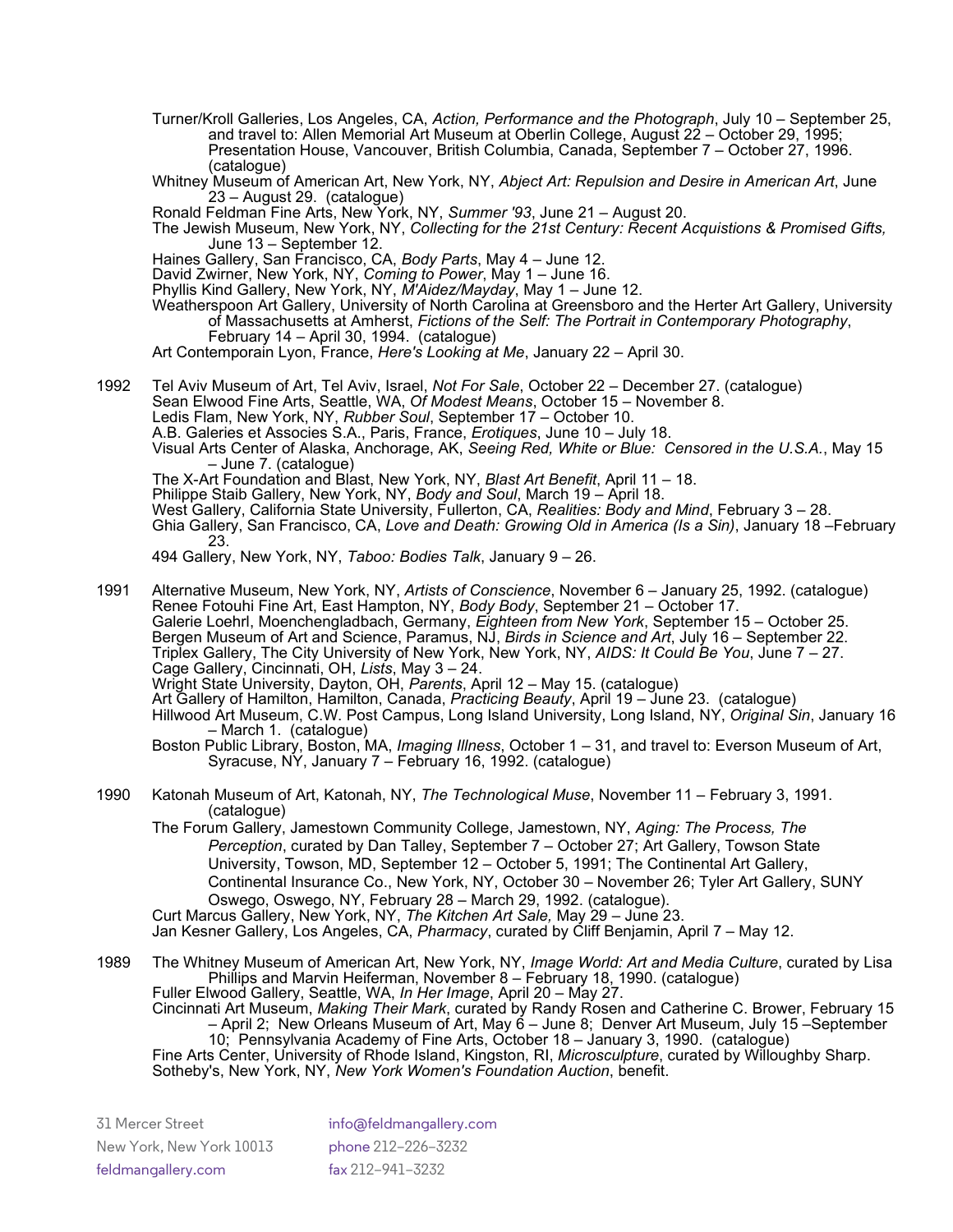1988 Museum Ludwig, Cologne, West Germany, *Marcel Duchamp and the Avantgarde since 1950*, December 20 – March 20, 1989. (catalogue)

The New Waterfront Museum, Brooklyn, NY, *The All-Male Feminist Show*, November 26 – January 9, 1989. The Whitney Museum of American Art, Downtown, New York, NY, *Modes of Address: Language in Art Since 1960,* July 28 – September 23. (catalogue)

National Portrait Gallery, Washington, DC, *The Artist's Mother: Portraits and Hommage*, April 1 – June 5. Ceres Gallery, New York Feminist Art Institute, New York, NY, *Work of the Spirit*, February 9 – February 27. The Atlanta College of Art Gallery, Atlanta, GA, *American Herstory: Women and the U.S. Constitution,* January 27 – March 5.

- Otis Art Institute of Parsons School of Design, Los Angeles, CA, *Hollywood, Portraits of the Stars*, January 19 – February 20.
- 1987 PPOW, New York, NY, *Heresies: Issues that Won't Go Away*, Benefit Exhibition, December 4 20.

Heckscher Museum, Huntington, NY, *The Artist's Mother: Portraits and Hommage*, November 14 – January 3, 1988.

Longwood Arts Gallery, Bronx, NY, *The Blue Angel: The Decline of Sexual Stereotypes in Post-Feminist Sculpture*, curated by Juli Carson and Howard McCalebb, October 10 – November 14 and travel to: Space 111, Birmingham, AL, January 2 – 31, 1988; A.I.R. Gallery, New York, March 15–April 2, 1988. (catalogue)

Sorkin Gallery, New York, NY, *Appearances: 10th Anniversary and Benefit Show*, May 19 – June 6. David Winton Bell Gallery, Brown University, Providence, RI, *Alternative Supports: Contemporary Sculpture on the Wall*, curated by Judith E. Tolnick, April 25 – May 25. (catalogue)

Attitude Art, New York, NY, *Unmuzzled Ox at Attitude Art*, April.

Wright State University Art Galleries, Dayton, OH, *Family Portraits*, curated by Barry A. Rosenberg and Kathleen Peoples, February 22 – March 20. (catalogue)

Schick Art Gallery, Skidmore College, Saratoga Springs, NY, *Self-Portraits: The Message, the Material,* February 19 – March 13 and travel to: Hofstra Museum, Emily Lowe Gallery, Hempstead, NY, March 29 – May 17.

Ceres Gallery, New York Feminist Art Institute, New York, NY, *The Political is Personal*, February 3 – 21. White Columns, New York, NY, *Spring Film,* curated by Brandon Krall.

1986 Real Art Ways, Hartford, CT, *Out of Sight – Out of Mind*, curated by PPOW, October 24 – November 21. Central Hall Gallery, New York, NY, *A Garden of Knowledge*, in *Streets, Altars & Gardens,* curated by Bonnie Sherk.

Schoharie County Arts Council Gallery, Cobleskill, NY, *Vessels of Meaning*, curated by Suzanne Anker*,*  October 3 – November 7.

Bernice Steinbaum Gallery, New York, NY, *Let's Play House*, curated by Miriam Schapiro, May. Snug Harbor Cultural Center, S.I. Newhouse Gallery, Staten Island, NY, *New Liberty Monuments*, curated by John Perreault, March 15 – April 6.

Alternative Museum, New York, NY, *Liberty and Justice*, curated by Geno Rodriguez, February 22 – March 22. (catalogue)

The Clocktower, Institute for Art and Urban Resources, New York, NY, *Letters*, Women's Caucus for Art 1986 National Conference, curated by Judy Collischan van Wagner and Carol Becker Davis,<br>February 13 – March 15.

Ceres Gallery, New York Feminist Art Institute, New York, NY, *The Heroic Female: Images of Power*, February 11 – March 1.

St. Marks Church, New York, NY, *Benefit for the Poetry Project*, February 7 –9.

Hudson Center Galleries, New York, NY, *The Male Nude: Women Regard Men*, curated by Elisa Decker, February 6 – March 1. (catalogue)

El Bohio, New York, *Indoor/Outdoor Sculpture Exhibition*, curated by David Hacker. (catalogue) Charles Cowles Annex Gallery, New York, NY, *Artists for Artists: An Auction to Benefit New York Artists* 

*Housing*. (catalogue) Sotheby's, New York, NY, *Very Special Arts Benefit Art Auction.*

1985 Knight Gallery, Charlotte, NC, *Drawings*, December 20 – February 7, 1986. Stamford Museum and Nature Center, Stamford, CT, *American Art: American Women*, December 15 – February 23, 1986. (catalogue)

Hillwood Art Gallery, C.W. Post, Long Island University, Greenvale, NY, *The Doll Show: Artists' Dolls and Figurines*, curated by Judy Collischan van Wagner and Carol Becker Davis, December 11 – January 29, 1986. (catalogue)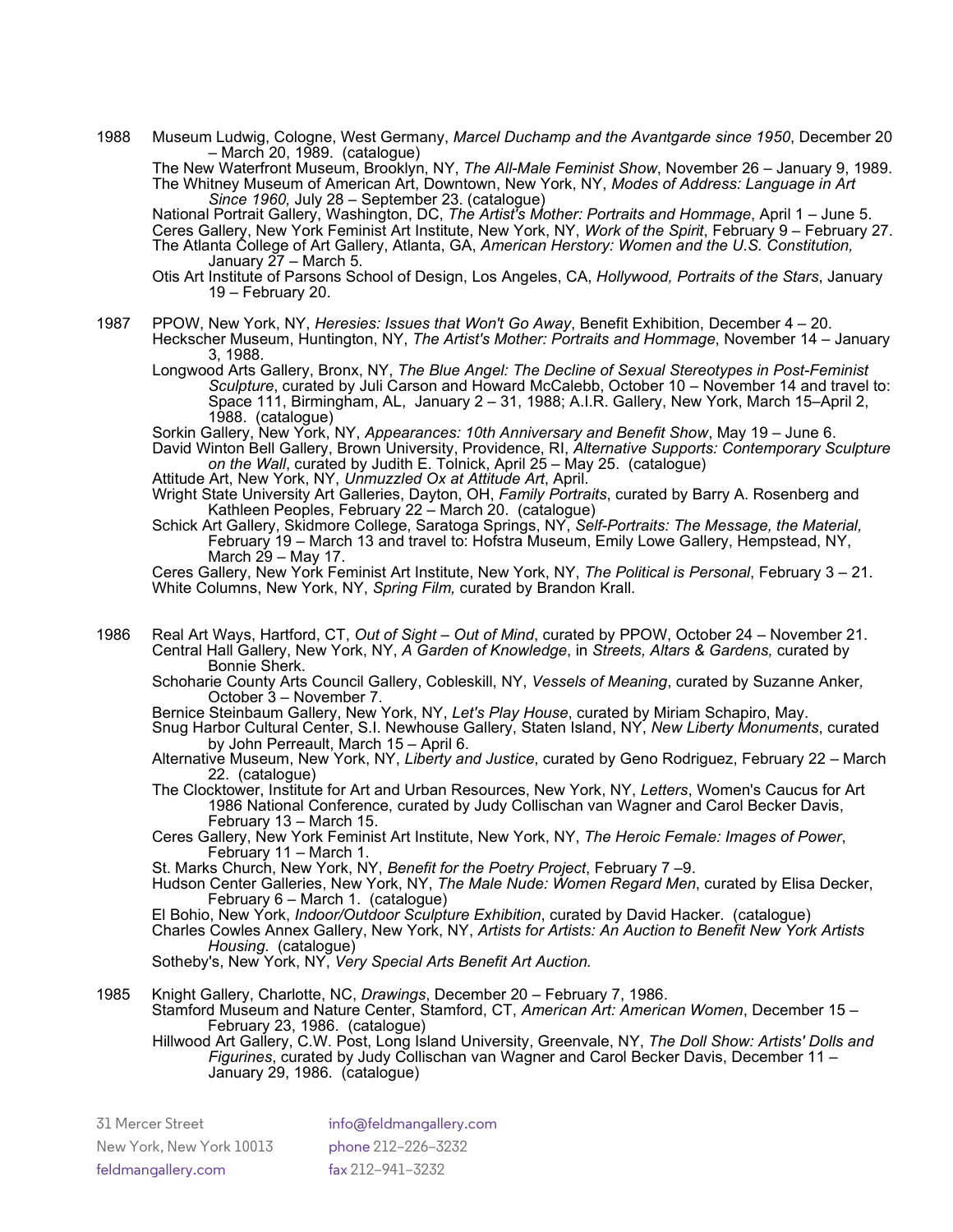Puck Building, New York, NY, *Independent Curators, Inc. Benefit Auction*, November 16 – November 18. Kamikaze, New York, NY, *Too Hot for Summer*, curated by Robert Costa, August.

Storefront for Art and Architecture, New York, NY, *After 'Tilted Arc'*, curated by Tom Finkelpearl, Glenn Weiss and Kyong Park*'*, November 7 – December 1.

- Ronald Feldman Fine Arts, New York, NY, *Benefit Exhibition Sale for Fashion Moda*, November 2 November 16.
- Munchner Stadtmuseum, Munich, Germany; Museum Des 20.Jahrhunderts, Vienna, Austria, *Das Akfoto*, July 12 –September 1 and travel to: Museum fur Kunst und Kulturgeschichtes, Dortmund, Germany, September 20 –December 8. (catalogue)

Bond Gallery, New York, NY, *Stigmata*, July 10 – August 10, curated by Steven Kaplan.

The 5 and Dime, New York, NY, *The 5 and Dime Goes to the Beach*, May 15 – June 16.

Pheonix City Art Gallery, New York, *20 Women*, curated by Eve Zimmerman, April 4–April 28.

- Avenue B Gallery, New York, NY, February 28 March 24, and C.O.C.A. Center on Contemporary Art, Seattle, WA, *Feminists and Misogynists Together at Last*, curated by Robert Costa.
- City Gallery, Department of Cultural Affairs, New York, NY, *Not Just Black and White*, curated by Gigi Franklin and Paul Franklin, February 25 – March 22.
- Ceres Gallery, New York, NY, *Reflections: Women in Their Own Image*, January 22 February 9. The Palladium, New York, NY, *Women Artists at the Palladium*, curated by the Guerilla Girls, October 17. Tyler School of Art, Temple University, Philadelphia, PA, *Golden Years: Tyler's 50th Anniversary*, January 10 – February 6. (catalogue)
- 1984 Ted Greenwald Gallery, New York, NY, *Artists' Weapons*, curated by Donald Kuspit and Ted Greenwald, December 20 – January 26, 1985.

ABC No Rio, New York, NY, *Artist's Call*.

Sidney Janis Gallery, New York, NY, *American Women Artists*. (catalogue)

Franklin Furnace, New York, NY, *Artist's Call*, curated by Lucy R. Lippard.

The Sculpture Center and BACA, New York, NY, *Sound/Art*, curated by William Hellerman, June 1–30. (catalogue)

Night Gallery, New York, NY, *Inaugural Show*.

The Women's Bank, New York, NY, *Women's Portraits*, curated by Ruth Bass.

Visual Arts Museum, *And the Living is Easy*, curated by Lowery Sims.

World's Fair – Women's Pavillion, New Orleans, LA, *American Women Artists*, May 12 – November 1984.<br>Stellweg–Seguy Gallery, New York, NY, *Soul Catchers.* 

Margo Leavin Gallery, Los Angeles, CA, *American Sculpture*, July 17 – September 15.

238 Mott Street, New York, NY, *The Five and Dime Presents an Evening Art Sale*, curated by Holly O'Grady, Sue Morgan, Carita Crawford, John Hoge and Marilu Knode.

Interim Art, London, England, *Armed*, curated by Maureen Paley and Robin Harris.

Eve Drewelove Gallery, University of Colorado, Boulder, *The Destroyed Print*, May 19 – June 16.

- The New Museum, New York, NY, *Art and Ideology*, curated by Lowery Sims, February 3 March 18. (catalogue)
- 1983 Linda Farris Gallery, Seattle, WA, *Self Portraits*, August 4 September 11 and travel to: Los Angeles Municipal Art Gallery, Los Angeles, CA, (catalogue)

New York Road Runners Club, New York, NY, *Running '83*, April 29 – May 30. The Berkshire Museum, Pittsfield, MA, *Revolutions Per Minute – The Art Record*, March 25 – May 29. Pratt Institute Gallery, New York, NY, *Exceptions*, curated by Ellen Schwartz, January 24 – February 19. Windows on White, New York, NY, *Protective Devices*, January 1 –30. Whitney Counterweight 4, New York, NY.

Dubois Gallery, Houston, TX, *American Flower Painting from the Early 20th Century to Contemporary Art*.

1982 Ericson Gallery, New York, NY, *Animal Life*, curated by Michael Florescu, December 7 – January 8, 1983. Greene Street Gallery, New York, NY, Feminist Art Institute Benefit.

Eve Drewelove Gallery, University of Colorado, Boulder, CO, *The Destroyed Print*, May 19 – June 16 and travel to: Pratt Institute Gallery, New York, NY, November 15 – December 11.

Emily Lowe Gallery, Hofstra University, Hempstead, NY, *Androgyny in Art*, curated by Gail Gelburd, November 6 – December 19. (catalogue)

Roger Litz Gallery, New York, NY, *The Erotic Impulse*, September 11 – October 6.

Ronald Feldman Fine Arts, New York, NY, *The Atomic Salon*, in cooperation with *The Village Voice*, curated by Carrie Rickey*,* June 9 – July 2.

Frank Marino Gallery, New York, NY, *Heresies Benefit*, May.

Ronald Feldman Fine Arts, New York, NY, *Revolutions Per Minute – The Art Record*, April 25 – June 5.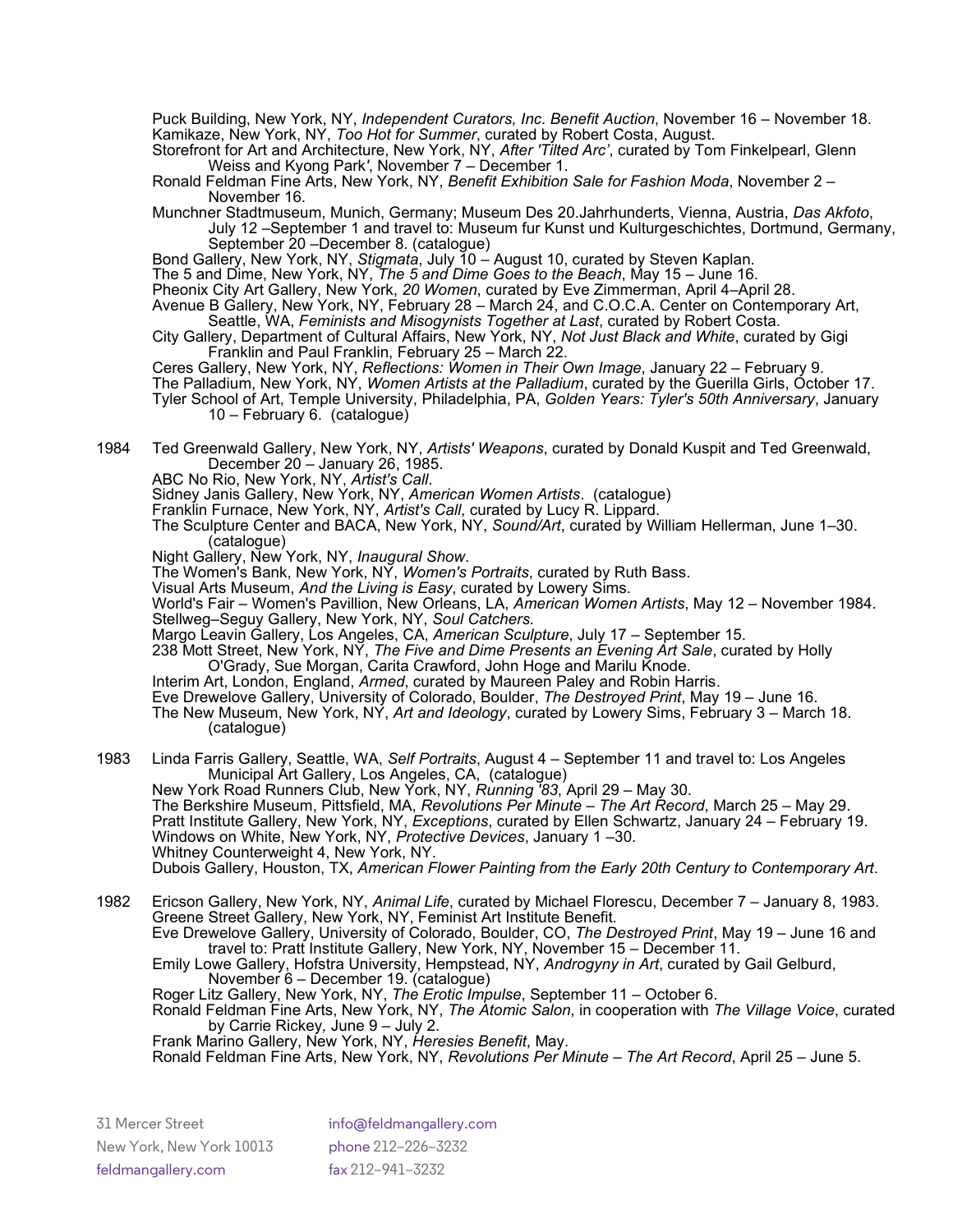P.S. 1, Institute for Art and Urban Resources, New York, NY, *Sound Corridor*, curated by William Hellerman, April 4 – May 30.

Women's Caucus for the Arts, Westbeth Gallery, New York, NY, *Sexuality in Art: Two Decades from a Feminist Perspective*, curated by Eunice Golden, February 14 – March 7.

Aaron Berman Gallery, New York, NY, *Women's Art: Miles Apart*, curated by June Blum, February 2 – February 27 and travel to: Valencia Community College, Orlando, FL, March 14 – April 15. Pratt Institute Gallery, New York, NY, *Feast Your Eyes*.

1981 Grey Art Gallery, New York University, New York, NY, *Heresies Benefit*, June.

Elise Meyer, Inc., New York, NY, and Emily Lowe Gallery, Hofstra University, Hempstead, NY, *Schemes*, curated by Elise Meyer and Shelley Rice, June 4 – June 27.

Franklin Furnace, New York, NY, *Soundworks*, curated by Peter Frank, April 19 – June 13. The Kitchen, New York, NY, *Pictures and Promises*, curated by Barbara Kruger, January 8 – February 5. Fashion Institute of Technology, New York, NY, *CAPS at FIT*, September. New York Feminist Art Institute, The Coliseum, New York, NY, *Transformations, Women in Art –– 70's–80's*. New York State Museum Cultural Education Center, Albany, NY, *Caps at the State Museum*.

- Franklin Furnace, New York, NY, *The Page as Alternative Space*, curated by Ingrid Sischy.
- P.S. 1, Institute for Art and Urban Resources, New York, NY, *Figuratively Sculpting*, curated by Richard Flood.
- The Cooper Union Art Gallery, New York, NY, *Window Room Furniture*, curated by Ricardo Scofido and Tod Williams.

Hokin Gallery, Bay Harbor Islands, FL, *Portraits*.

1980 Leo Castelli Gallery, New York, NY, *Drawings*, Benefit for the Foundation for Contemporary Performance Art, Inc., November 29 – December 20.

Cal State, Bakersfield, CA, *A Drawing Show from the Margo Leavin Gallery*, April 15 – May 14. Tangeman Fine Arts Gallery, University of Cincinnati, *The Sense of the Self,* February 11 – March 8. Pratt Institute Gallery, New York, NY, *First Person Singular*, curated by Ellen Schwartz, February 7 – March 1.

Florida International University, Miami, FL, *Other Media*, curated by Jim Couper. Studio Amazone, Amsterdam, The Netherlands, *Androgyny*, curated by Rosa Lindenburg. Franklin Furnace, New York, NY, *One Grand Leap Year Art Sale*. Frank Marino Gallery, New York, NY, *Heresies Benefit*.

College Art Association, New Orleans, LA, *A Decade of Women's Performance*. Museu de Arte Contemporanea, São Paolo, Brazil, *American Women Artists 1980.*

- 1979 Smith College Museum of Art, Northhampton, MA, *Contemporary Women in the Visual Arts*, curated by Debbie Goldstein and Donald Keyes, December 9–January 31, 1980.
	- Sunne Savage Gallery, Boston, *Artists' Boxes*, November 2 November 30.

P.S. 1, Institute for Art and Urban Resources, *Thirteen Galleries*: *So Help Me Hannah – Snatch Shots with Ray Guns,* April 22 – June 22

Delaware Art Museum, Wilmington, DE*, Thirteen Galleries*: *So Help Me Hannah – Snatch Shots with Ray Guns,* February 26 – March 29.

Hampshire College Art Gallery, Amherst, MA, *Images of the Self*, curated by Sally Yard, February 19 – March 14. (catalogue)

Tiroler Landesmuseum Ferdinandeum, Innsbruck, *Photographie als Kunst 1879–1979; Kunst als Photographie 1949–79* and travel to: Neue Galerie am Wolfgang Gurlitt Museum, Linz; Neue Galerie am Landesmuseum Joanneum, Graz; and Museum des XX Jahrhunderts, Vienna, Austria.

- 1978 The High Museum of Art, Atlanta, GA, *Thirteen Galleries*: *So Help Me Hannah – Snatch Shots with Ray Guns*, December 16 – January 21, 1979.
	- Ingber Gallery, New York, *Art as Furniture, Furniture as Art*, December 9 January 3, 1979.
	- P.S. 1, Institute for Art and Urban Resources, New York, *Women Artists '78*, sponsored by the Women's Caucus for the Arts and traveling to: Graduate Center, City University of New York, NY.
	- Marian Goodman Gallery, New York, NY, *Objects*, curated by Nicolas Calas.

P.S. 1, Institute for Art and Urban Resources, New York, NY, *Post Card Show.*

De Appel, Amsterdam, The Netherlands, *Feministische Kunst International*.

Neuberger Museum of Art, State University of New York, Purchase, NY, *The Sense of Self: From Self– Portrait to Autobiography*, a traveling exhibition organized by Independent Curators Incorporated, curated by Nina Sundell, September 1978 – May 1980. (catalogue)

Bronx Museum of the Arts, New York, NY, *Personal Visions*, March.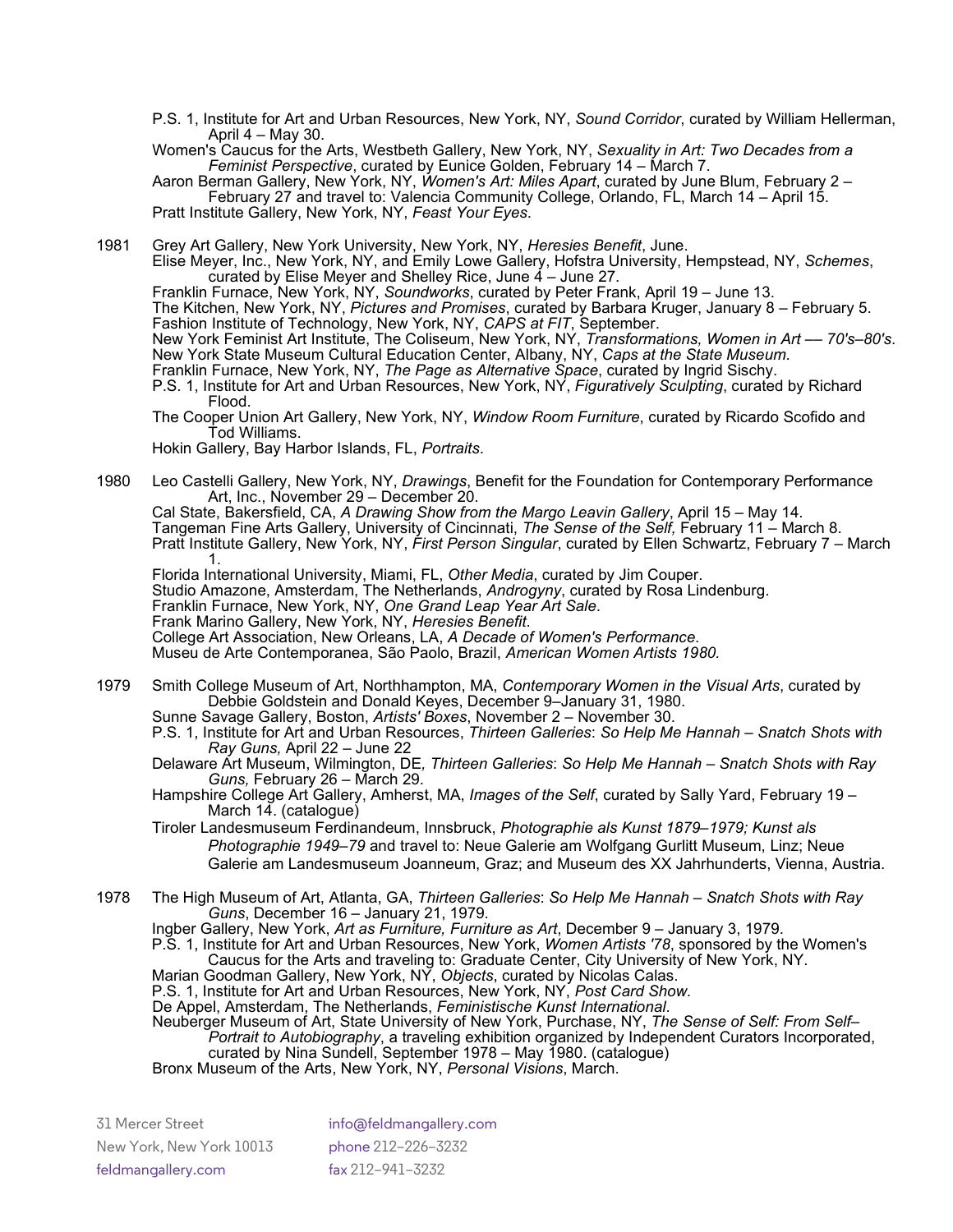Margo Leavin Gallery, Los Angeles, CA, *Three Generations: Structures in Collage*, January 26 – March 4.

1977 David Stuart Galleries, Los Angeles, CA, *The Dirty Dozen*, through November 30.

Fine Arts Gallery, California State University, Los Angeles, CA, *Miniature*, curated by Sandy Ballatore, October 3 – November 10. (catalogue)

The Brooklyn Museum Art School, *Contemporary Women: Consciousness and Content*, October 1 – 27. Rutgers University Art Gallery, Camden, NJ, *Six Women Artists*, June.

The New Gallery, Cleveland, OH, *The City Project 1977: Outdoor Environmental Art*, May 14 – June 18. Women's Building, Los Angeles, CA, *Contemporary Issues – Works by Women on Paper*, sponsored by the Womens's Caucus for the Arts, February 3 –March 1.

Whitney Museum of American Art, Downtown, New York, NY, *Nothing but Nudes*, January 26 – March 3. Greenwich Library, Greenwich, CT, *Contact: Women and Nature*, January 7 – January 29, curated by Lucy R. Lippard.

1976 Ben Shahn Gallery, William Paterson College, Wayne, NJ, *Six Artists*, December 11 – January 23. The Indianapolis Museum of Art, Indianapolis, IN, *Painting & Sculpture Today 1976,* June 9 – July 18. (catalogue) Fine Arts Building, New York, NY, *Style and Process*, curated by Marina Urbach, May 15 – May 25.

Fine Arts Gallery, University of California, Irvine, CA, *Art in Landscape*, February 6 – February 28. 26th Berlin Festival, Berlin, West Germany, *Soho – Downtown Manhattan*.; Louisiana Museum, Denmark.

1975 Fine Arts Building, New York, NY, *Lives*, curated by Jeffrey Deitch, November 29 – December 20. Fine Arts Building, New York, NY, *Photography Not Photography*, curated by Edit deAk, November 1 – 11. Albright–Knox Art Gallery, Buffalo, NY, *Recent Acquisitions*. Art Institute of Chicago, Chicago, IL, *Small Scale in Sculpture*. Bronx Museum of Arts, New York, NY, *The Year of the Woman*. Dootson–Calderhead Gallery, Seattle, WA, *Drawings and Works on Paper*, August 22 – September 9. Margo Leavin Gallery, Los Angeles, CA, *Drawings*, April. Galerie Gerald Piltzer, Paris, France, *5 americaines a Paris*, February 5 – March 4. The Clocktower, Institute of Art and Urban Resources, New York, NY, *Artists Make Toys*, January 1 – February 15. Harcus Krakow Sonnabend Rosen, Boston, MA, *Drawings*. University of Illinois, Chicago, IL, *Art and Landscape*. 1974 The Brooklyn Museum, Brooklyn, NY, *National Print Exhibition, 19th Biennial*, November 20 – January 5, 1975.

Women's Interart Center, New York, NY, *Wall Sculpture*, October 17 – November 8. Glaser Gallery, La Jolla, CA, *Flower Images*, September. The Indianapolis Museum of Art, Indianapolis, IN, Painting & Sculpture Today 1974, May 22 - July 14 and travel to: The Contemporary Art Center and the Taft Museum, Cincinnati, OH, September 12 - October 26. (catalogue) California Institute of the Arts, Valencia, CA, *Anonymous Was a Woman.* Margo Leavin Gallery, Los Angeles, CA, *Drawings*, May.

Landhaus, Graz, Austria, Art as Living Ritual, curated by Horst Gerhard Haberl.

Smith College Museum of Art, Northhampton, MA, *Non–traditional Sculpture*.

1973 Contemporary Arts Center, Cincinnati, OH, *Options 73–30: Recent Works of Art*, September 25 – November 11. (catalogue)

Lo Giudice Gallery, New York, NY, *Recent Sculpture and Painting*, March 10 – April 4. New York Cultural Center, New York, NY, *Women Choose Women*, January 12 – February 18. Whitney Museum of American Art, New York, NY, *Whitney Biennial*, January 10 – March 18.

1972 The New Gallery, Cleveland, OH, *Master Drawings and Works on Paper*, December. Margo Leavin Gallery, Los Angeles, CA, *Drawings by Sculptors*, November–December. Newark Museum, Newark, NJ, *Painting or Sculpture?*, Summer. Leo Castelli Gallery, New York, NY, *Artists' Benefit for Civil Liberties*, March. Akron Institute of Art, Akron, OH, *Summer Drawing Show*. Kunsthaus, Hamburg, West Germany, *American Women Artists*. J.L. Hudson Gallery, Detroit, MI, *Young Artists.*<br>Documenta V, Kassel, West Germany, *Herbert Distel's Museum of Drawers*. Neuendorf Gallery, Cologne, West Germany, *Group Show*.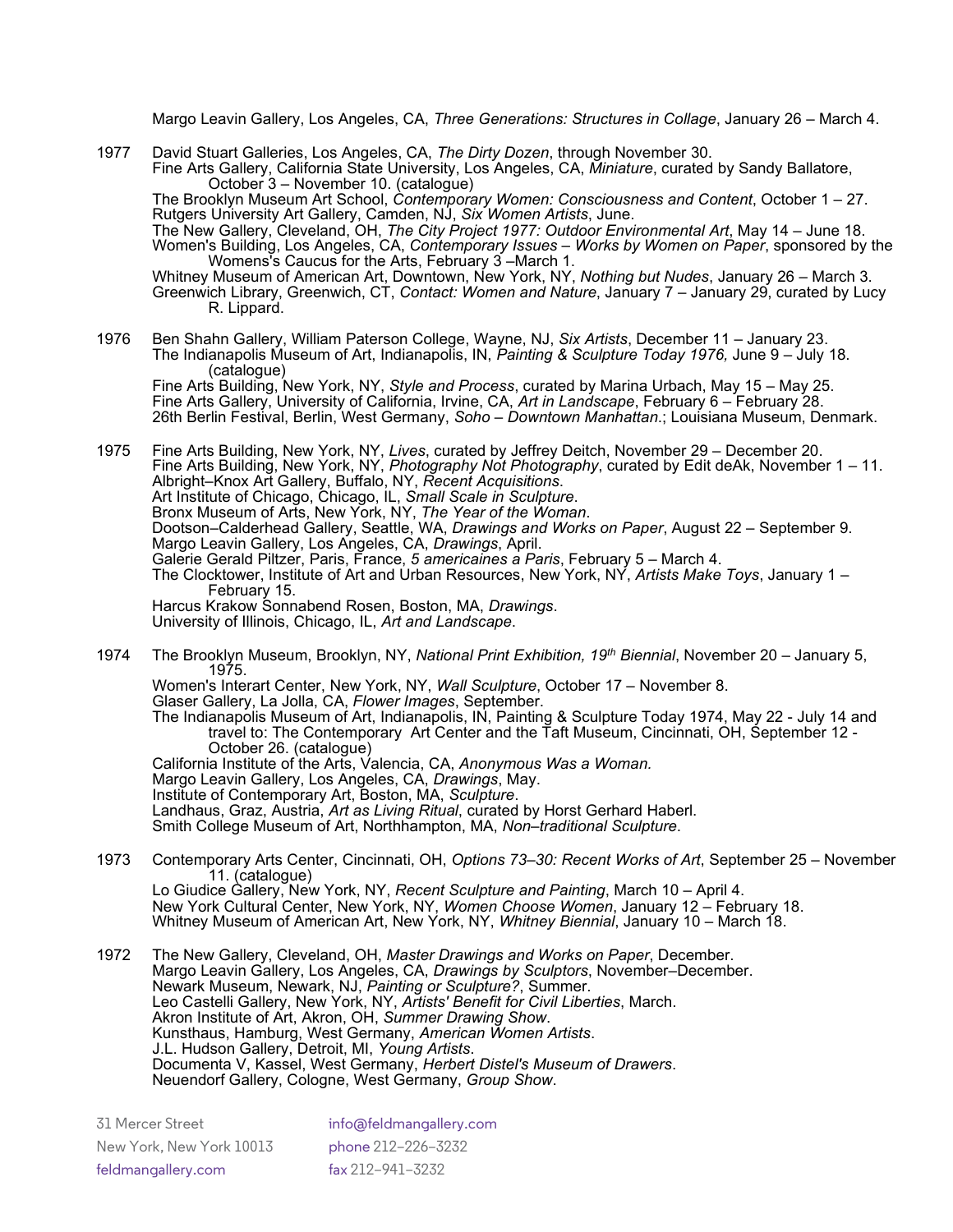- 1971 Richard Feigen Gallery, New York, NY, *10 Painters, 1 Sculptor*. Richard Feigen Gallery, New York, NY, *Americans*.
- 1966 Castagno Gallery, New York, NY, *3–D Group Show*. NYCATA, New York, NY, *Erotic Hetero Is Erotic Is*
- 1961 Philadelphia Print Club Annual Graphics Show.

# **BIBLIOGRAPHY**

# (**\* indicates articles pertaining solely to the artist)**

- 2021 Angeleti, Gabriella, Nancy Kenney, and Wallace Ludel. "Top shows to see in New York during Frieze week." *The Art Newspaper*. May 5, 2021. [https://www.theartnewspaper.com/review/top-shows-to-see-in](https://www.theartnewspaper.com/review/top-shows-to-see-in-new-york-during-frieze-week)[new-york-during-frieze-week](https://www.theartnewspaper.com/review/top-shows-to-see-in-new-york-during-frieze-week)
	- \*Boyer, Anne. "Hannah Wilke: Living as Art." *Art in America*. October 20, 2021. [https://www.artnews.com/art-in-america/features/hannah-wilke-living-as-art-pulitzer-arts-foundation-](https://www.artnews.com/art-in-america/features/hannah-wilke-living-as-art-pulitzer-arts-foundation-1234607565/)[1234607565/](https://www.artnews.com/art-in-america/features/hannah-wilke-living-as-art-pulitzer-arts-foundation-1234607565/)
	- \*Cardoza, Kerry. "Subject and Object: Rethinking Feminist Icon Hannah Wilke." *Newcity Art*. November 1, 2021.<https://art.newcity.com/2021/11/01/subject-and-object-rethinking-feminist-icon-hannah-wilke/>
	- Camhi, Leslie. "Violaine Huisman's Dazzling Debut Is All About Her Mother." *Vogue*. October 19, 2021. <https://www.vogue.com/article/violaine-huisman-novel>
	- Dess, Sophie Madeline. "Two Paths for Erotic Sculpture." *The New Republic.* May 18, 2021. <https://newrepublic.com/article/162413/eva-hesse-hannah-wilke-erotic-sculpture>
	- Greenberger, Alex. "Mary Beth Edelson, Feminist Artist Who Envisioned Women as Goddesses, Has Died at 88." *ARTnews*. May 17, 2021. [https://www.artnews.com/art-news/news/mary-beth-edelson](https://www.artnews.com/art-news/news/mary-beth-edelson-feminist-artist-dead-1234591774/)[feminist-artist-dead-1234591774/](https://www.artnews.com/art-news/news/mary-beth-edelson-feminist-artist-dead-1234591774/)
	- G'Sell, Eileen. "The Willful Jouissance of Hannah Wilke." *Hyperallergic*. August 14, 2021. <https://hyperallergic.com/668977/the-willful-jouissance-of-hannah-wilke/>
	- Irish, Anni. "How Hannah Wilke and Eva Hesse Sought to Redefine Sculpture." *Observer*. June 11, 2021. <https://observer.com/2021/06/hannah-wilke-eva-hesse-acquavella-review/>
	- "Margo Leavin (1936 2021)." *Artforum*. October 18, 2021. [https://www.artforum.com/news/margo-leavin-](https://www.artforum.com/news/margo-leavin-1936-2021-86947)[1936-2021-86947](https://www.artforum.com/news/margo-leavin-1936-2021-86947)
	- \*McQuaid, Cate. "Where Hannah Wilke's feminist art flowered into friendship." *The Boston Globe*. March 24, 2021. [https://www.bostonglobe.com/2021/03/24/arts/where-hannah-wilkes-feminist-art-flowered](https://www.bostonglobe.com/2021/03/24/arts/where-hannah-wilkes-feminist-art-flowered-into-friendship/)[into-friendship/](https://www.bostonglobe.com/2021/03/24/arts/where-hannah-wilkes-feminist-art-flowered-into-friendship/)
	- Merkin, Daphne. "Two Artists' Divergent Roads to Eros." *The New York Times*. June 3, 2021. <https://www.nytimes.com/2021/06/03/arts/design/hannah-wilke-eva-hesse-acquavella-erotic.html>
	- Roberts, Jen. "Top 5 events in St. Louis this weekend: June 11 13." *St. Louis Magazine*. June 9, 2021. <https://www.stlmag.com/culture/top-5-events-in-st-louis-this-weekend-june-11%E2%80%9313/>
	- \*Sheets, Hilarie M. "Hannah Wilke's work laid bare at the Pulitzer Art Foundation." *The Art Newspaper*. June 1, 2021.<https://www.theartnewspaper.com/preview/hannah-wilke-s-work-laid-bare>
	- The Editors. "The Amazons Are Back for a Summer of Pop Art in France." *Highbrow Magazine*. June 17, 2021.<https://www.highbrowmagazine.com/12323-amazons-are-back-summer-pop-art-france>
	- Van Eeckhoutte, Louis-Philippe. "Armchair Traveler: From Venice to Berlin." *Interview Magazine.* June 9, 2021.<https://www.interviewmagazine.com/art/armchair-traveler-june-2021>

Woytus, Amanda. "See this now: 'Hannah Wilke: Art for Life's Sake' at the Pulitzer Arts Foundation." *St. Louis Magazine*. June 17, 2021. [https://www.stlmag.com/culture/visual-arts/see-this-now-hannah](https://www.stlmag.com/culture/visual-arts/see-this-now-hannah-wilke-art-for-lifes-sake-pulitzer-arts-foundation/)[wilke-art-for-lifes-sake-pulitzer-arts-foundation/](https://www.stlmag.com/culture/visual-arts/see-this-now-hannah-wilke-art-for-lifes-sake-pulitzer-arts-foundation/)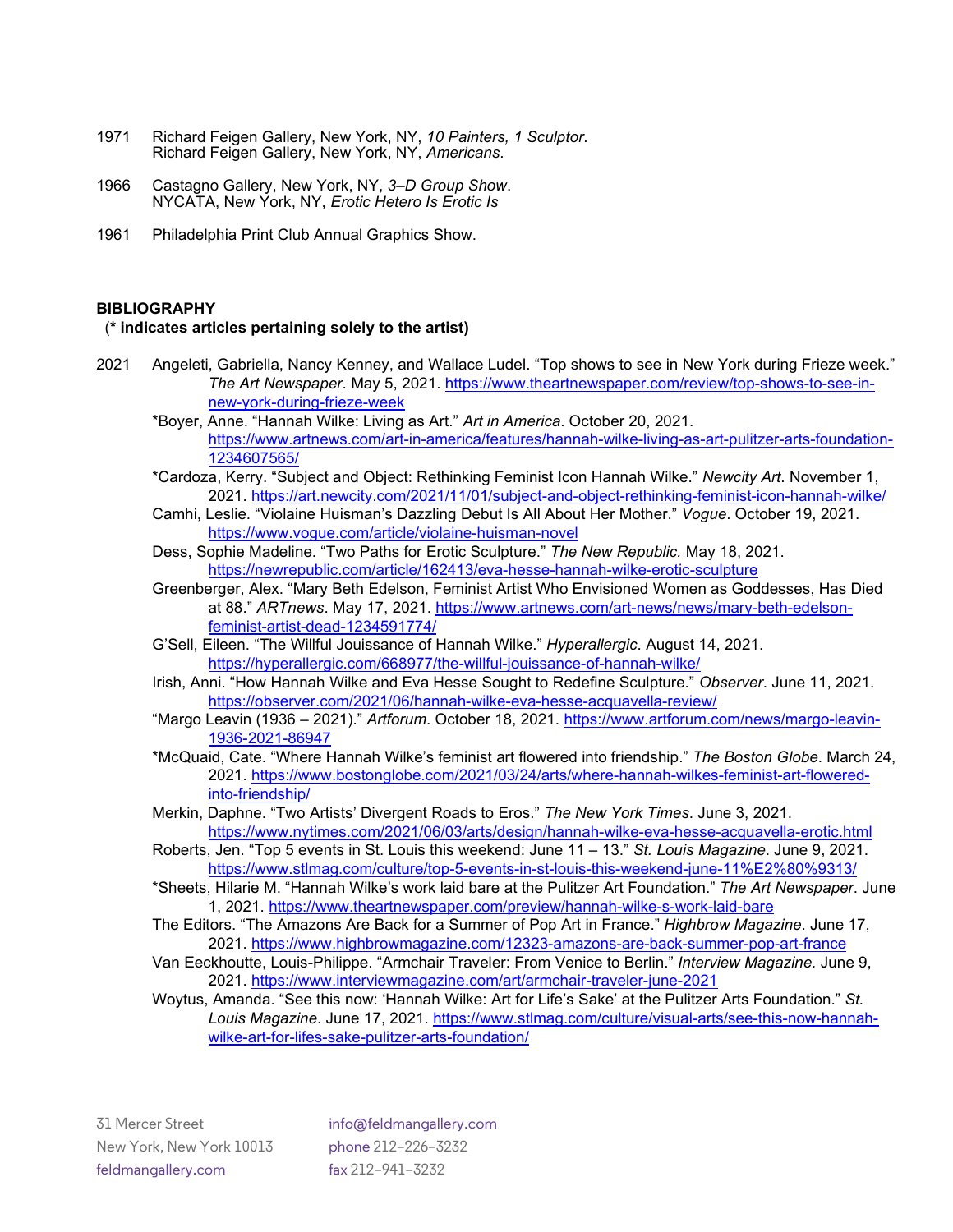- 2020 Artnet News. "The Art World at Home: Woodman Family Foundation Director Lissa McClure Is Reading Artists' Correspondence and Baking Cookies." *Artnet News*. December 28, 2020. <https://news.artnet.com/art-world/art-world-home-lissa-mcclure-1933786>
	- Vogel, Maria. "Facing Illness With Art: 4 Powerful Artworks That Reveal Artists' Experiences With Breast Cancer." *Artnet News*. October 12, 2020. [https://news.artnet.com/art-world/breast-cancer-art-](https://news.artnet.com/art-world/breast-cancer-art-1912124)[1912124](https://news.artnet.com/art-world/breast-cancer-art-1912124)
	- Wise, Carrie. "5 Virtual Art s Experiences From Northeast Ohio Artists and Institutions." *Ideastream*. September 17, 2020. [https://www.ideastream.org/news/5-virtual-arts-experiences-from-northeast](https://www.ideastream.org/news/5-virtual-arts-experiences-from-northeast-ohio-artists-and-institutions-0-v27)[ohio-artists-and-institutions-0-v27](https://www.ideastream.org/news/5-virtual-arts-experiences-from-northeast-ohio-artists-and-institutions-0-v27)
	- NYS Dambrot, Shana. "Arts At Home (Wednesday Is The New Thursday): July 22-25." *LA Weekly*. July 22, 2020. <https://www.laweekly.com/arts-at-home-wednesday-is-the-new-thursday-july-22-25/>
	- Harris, Gareth. "In Pictures | Eva Hesse and Hannah Wilke compared in new catalogue." *The Art Newspaper*. June 18, 2020. [https://www.theartnewspaper.com/feature/extract-or-a-love-of-liquid-latex](https://www.theartnewspaper.com/feature/extract-or-a-love-of-liquid-latex-and-fuelled-by-grief-new-catalogue-compares-the-careers-of-eva-hesse-and-hannah-wilke)[and-fuelled-by-grief-new-catalogue-compares-the-careers-of-eva-hesse-and-hannah-wilke](https://www.theartnewspaper.com/feature/extract-or-a-love-of-liquid-latex-and-fuelled-by-grief-new-catalogue-compares-the-careers-of-eva-hesse-and-hannah-wilke)
	- Frieze Editors. "Missing Galleries Amid Covid-19? Check Out these Exhibitions Behind Closed Doors." *Frieze*. March 20, 2020. [https://frieze.com/article/missing-galleries-amid-covid-19-check-out-these](https://frieze.com/article/missing-galleries-amid-covid-19-check-out-these-exhibitions-behind-closed-doors#Personal)[exhibitions-behind-closed-doors#Personal](https://frieze.com/article/missing-galleries-amid-covid-19-check-out-these-exhibitions-behind-closed-doors#Personal)
	- Stromberg, Matt. "A Reimagining of a 1974 Performance of Art and Food." *Hyperallergic.* March 11, 2020. <https://hyperallergic.com/547109/soup-tart-active-cultures/>
	- Sheets, Hilarie M. "Feminists Arm Themselves With Art." *The New York Times.* March 08, 2020. [https://www.nytimes.com/2020/03/08/arts/feminism-art-us-election.html?auth=login](https://www.nytimes.com/2020/03/08/arts/feminism-art-us-election.html?auth=login-email&login=email)[email&login=email](https://www.nytimes.com/2020/03/08/arts/feminism-art-us-election.html?auth=login-email&login=email)
	- Keener, Katherine. "\$10,000 Aware Prize will recognize 20<sup>th</sup> century female artist at Armory Show." Art *Critique.* February 25, 2020. [https://www.art-critique.com/en/2020/02/armory-introduces-aware](https://www.art-critique.com/en/2020/02/armory-introduces-aware-prize/)[prize/](https://www.art-critique.com/en/2020/02/armory-introduces-aware-prize/)
	- Jenkins, Chris. "Armory Show 2020 Welcomes 183 Exhibitors from 32 Countries to New York." *Arts & Collections.* February 13, 2020. [https://www.artsandcollections.com/armory-show-2020-welcomes-](https://www.artsandcollections.com/armory-show-2020-welcomes-183-exhibitors-from-32-countries-to-new-york)[183-exhibitors-from-32-countries-to-new-york](https://www.artsandcollections.com/armory-show-2020-welcomes-183-exhibitors-from-32-countries-to-new-york)
	- Hine, Thomas. "Colossal exhibit celebrates Philly as a hotbed for the avant-garde." *The Philadelphia Inquirer.*  February 01, 2020. [https://www.inquirer.com/arts/uarts-philadelphia-avant-garde-invisible-city](https://www.inquirer.com/arts/uarts-philadelphia-avant-garde-invisible-city-exhibit-locations-review-20200201.html)[exhibit-locations-review-20200201.html](https://www.inquirer.com/arts/uarts-philadelphia-avant-garde-invisible-city-exhibit-locations-review-20200201.html)
- 2019 Das, Jareh. "Richard Saltoun and Catherine McCormack on 100% Women." *Ocula Magazine.* November 29, 2019.<https://ocula.com/magazine/conversations/richard-saltoun-and-catherine-mccormack/>
	- Stewart, Nan. "Editors Picks: 11 Things Not to Miss in New York's Art World This Week." *Artnet News.*  November 25, 2019.<https://news.artnet.com/exhibitions/editors-picks-november-25-2019-1701264>
	- Watlington, Emily. "A Survey of Hannah Wilke's Works Traces Her Engagement With Bodily Vulnerability." *Art in America.* November 21, 2019. [https://www.artnews.com/art-in-america/aia-reviews/hannah](https://www.artnews.com/art-in-america/aia-reviews/hannah-wilke-ronald-feldman-illness-vulnerability-body-1202668693/)[wilke-ronald-feldman-illness-vulnerability-body-1202668693/](https://www.artnews.com/art-in-america/aia-reviews/hannah-wilke-ronald-feldman-illness-vulnerability-body-1202668693/)
	- Cohen, Alina and Casey Lesser. "7 Must-See Shows in New York Right Now." *Artsy*, November 15, 2019. <https://www.artsy.net/article/artsy-editorial-7-must-see-new-york>
	- Steinhauer, Jillian. "New York Galleries: What to See Right Now." *The New York Times.* November 13, 2019. <https://www.nytimes.com/2019/11/13/arts/design/new-york-galleries-what-to-see-right-now.html>
	- Kim, Elizabeth. "How An Abandoned Queens School Became PS1, A Mecca For Contemporary Art." *Gothamist.* October 28, 2019. [https://gothamist.com/arts-entertainment/how-abandoned-queens](https://gothamist.com/arts-entertainment/how-abandoned-queens-school-became-ps1-mecca-contemporary-art)[school-became-ps1-mecca-contemporary-art](https://gothamist.com/arts-entertainment/how-abandoned-queens-school-became-ps1-mecca-contemporary-art)
	- Staff. "Chicago's Shane Campbell Gallery Closes, New York Dealer Ronald Feldman Retires, and More." *Artforum.* October 28, 2019. [https://www.artforum.com/news/chicago-s-shane-campbell-gallery](https://www.artforum.com/news/chicago-s-shane-campbell-gallery-closes-new-york-dealer-ronald-feldman-retires-and-more-81177)[closes-new-york-dealer-ronald-feldman-retires-and-more-81177](https://www.artforum.com/news/chicago-s-shane-campbell-gallery-closes-new-york-dealer-ronald-feldman-retires-and-more-81177)
	- Vulture Editors. "14 Great Things to Do in New York." *New York Magazine: Vulture.* October 28, 2019. <https://www.vulture.com/article/things-to-do-nyc-today-this-weekend.html>
	- Haigney, Sophie. "Ronald Feldman, Risk-taking Gallerist, Retires After Nearly 50 Years." *The New York Times.* October 25, 2019. [https://www.nytimes.com/2019/10/25/arts/design/ronald-feldman-gallerist](https://www.nytimes.com/2019/10/25/arts/design/ronald-feldman-gallerist-retires.html)[retires.html](https://www.nytimes.com/2019/10/25/arts/design/ronald-feldman-gallerist-retires.html)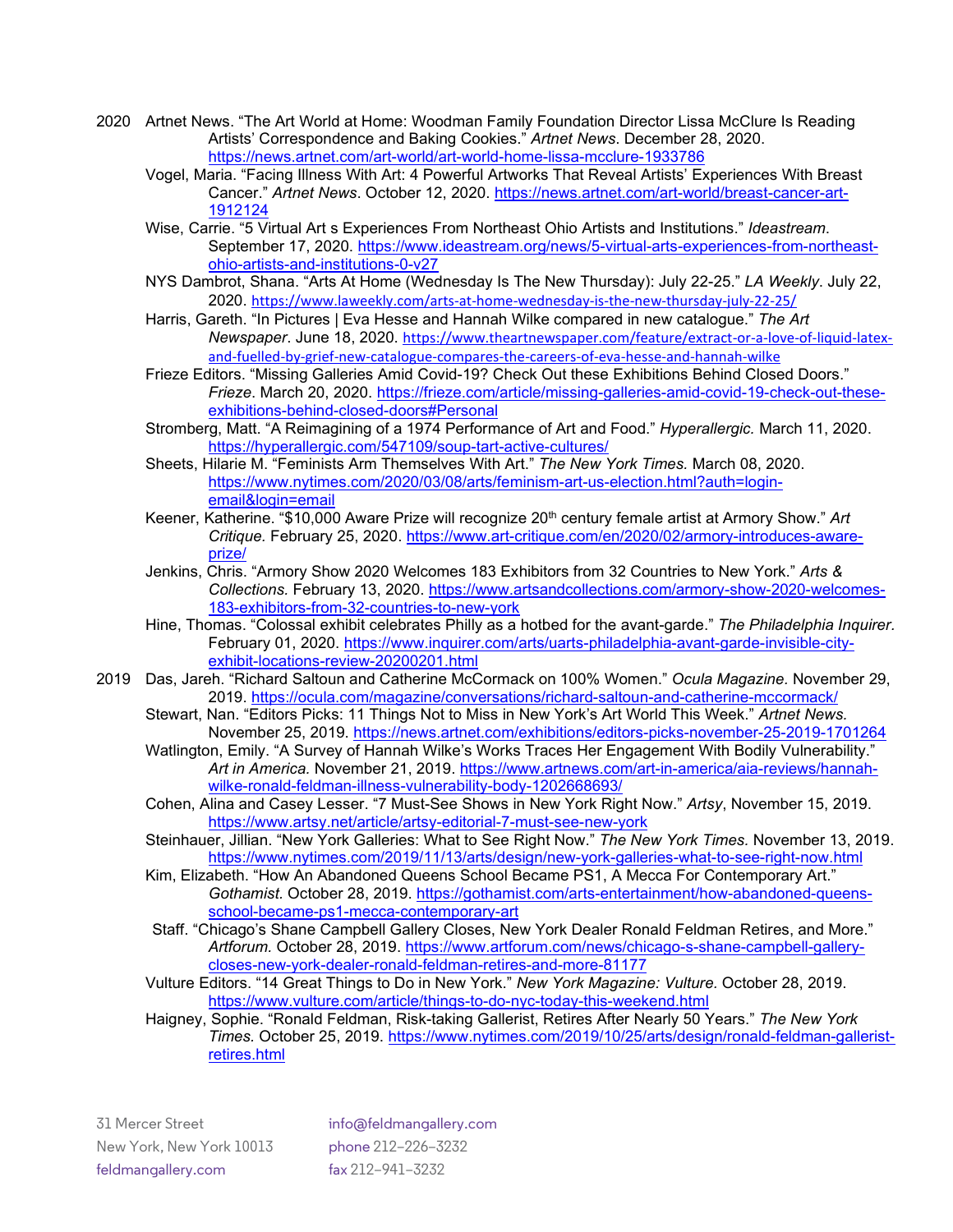Fateman, Johanna. "Goings on About Town: Hannah Wilke, Feldman." *The New Yorker.* October 10, 2019. <https://feldmangallery.com/index.php/news/2019/2019-wilke-the-new-yorker-fateman>

- Sterngast, Tal. "Critics' Pick: 'Selbstbildnis' Société Genthiner Strasse 36." *Artforum.* October 09, 2019. <https://www.artforum.com/picks/selbstbildnis-80976>
- Staff. "MoMA Announces Publication on History of MoMA PS1." *Web Wire.* September 13, 2019. <https://www.webwire.com/ViewPressRel.asp?aId=246861>
- Turner, Jeff. "Emerging Voices Holly Rae Tharnish." *The Gateway.* September 03, 2019. <http://unothegateway.com/emerging-voices-holly-rae-tharnish/>
- The Editors of Artnews. "Read Reviews by Pivotal Art Critic Douglas Crimp on Pat Steir, Larry Bell, Hannah Wilke, and More: From the Archive." *ArtNews.* August 02, 2019. <http://www.artnews.com/2019/08/02/douglas-crimp-artnews-reviews/>
- Das, Jareh. "Patty Chang: From Xinjiang to the Atlantic Ocean." *Ocula.* August 02, 2019. <https://ocula.com/magazine/conversations/patty-chang-from-xinjiang-to-the-atlantic-ocean/>
- Bastien, Maceo. "Hannah Wilke-Art In The Landscape | Tyler School of Art." *Flaunt.* May 14, 2019. <https://www.flaunt.com/content/hannah-wilke>
- Newhall, Edith. "Temple photo exhibit of chewing-gum genitalia is a revival for a Philadelphia provocateur." *The Philadelphia Inquirer.* May 08, 2019, [https://www.philly.com/arts/what-to-see-in-philadelphia](https://www.philly.com/arts/what-to-see-in-philadelphia-galleries-hannah-wilke-20190508.html)[galleries-hannah-wilke-20190508.html](https://www.philly.com/arts/what-to-see-in-philadelphia-galleries-hannah-wilke-20190508.html)
- Crimmins, Peter. "Unknown photos by feminist artist Hannah Wilke debut at Temple University." *WHYY.* April 26, 2019. [https://whyy.org/articles/unknown-photos-by-feminist-artist](https://whyy.org/articles/unknown-photos-by-feminist-artist-hannah-wilke-debut-at-temple-university/)[hannah-wilke-debut-at-temple-university/](https://whyy.org/articles/unknown-photos-by-feminist-artist-hannah-wilke-debut-at-temple-university/)

Kapplow, Heather. "A New Swiss Museum Shows Women's Art Through a Multivalent Lens." *Hyperallergic.* March, 27, 2019. [https://hyperallergic.com/490962/museum-susch-a-woman-looking-at-men](https://hyperallergic.com/490962/museum-susch-a-woman-looking-at-men-%20looking-at-women/)[looking-at-women/](https://hyperallergic.com/490962/museum-susch-a-woman-looking-at-men-%20looking-at-women/)

- Sheer, Douglas I. "Douglas I. Sheer to Retire as Chairman of Artists Talk on Art." *Cision PR Newswire.*  January 11, 2019. [https://www.prnewswire.com/news-releases/douglas-i-sheer-to-retire-as](https://www.prnewswire.com/news-releases/douglas-i-sheer-to-retire-as-chairman-of-artists-talk-on-art-300776497.html)[chairman-of-artists-talk-on-art-300776497.html](https://www.prnewswire.com/news-releases/douglas-i-sheer-to-retire-as-chairman-of-artists-talk-on-art-300776497.html)
- Williams, Hannah. "Hannah Wilke's Naked Crusade to Subvert the Patriarchy." *Artsy.* January 01, 2019.<https://www.artsy.net/article/artsy-editorial-hannah-wilkes-naked-crusade-subvert-patriarchy>
- 2018 Stokes, Wendy. "12 Famous Women Who've Used Their Sexuality (To Get Ahead)." *The Frisky.* October 30, 2018.<https://thefrisky.com/12-famous-women-whove-used-their-sexuality-to-get-ahead/>
	- \*Tindle, Hannah. "Tracing the Legacy of an Artist who Made Yonic Forms from Chewing Gum." *Another Magazine.* October 23, 2018. [https://www.anothermag.com/art-photography/11269/tracing-the](https://www.anothermag.com/art-photography/11269/tracing-the-legacy-of-an-artist-who-made-yonic-forms-from-chewing-gum)[legacy-of-an-artist-who-made-yonic-forms-from-chewing-gum](https://www.anothermag.com/art-photography/11269/tracing-the-legacy-of-an-artist-who-made-yonic-forms-from-chewing-gum)
	- \*Marciniak, Caroline. "Hannah Wilke: What It Means to Be a Woman Artist." *Frieze.* October 18, 2018. <https://frieze.com/article/hannah-wilke-what-it-means-be-woman-artist>
	- Schwarz, Gabrielle. "Frieze week highlights: latex terracotta and Camden catwalk." *Apollo.* October 01, 2018. [https://www.apollo-magazine.com/frieze-week-highlights-latex-terracotta-and-a-camden](https://www.apollo-magazine.com/frieze-week-highlights-latex-terracotta-and-a-camden-catwalk/)[catwalk/](https://www.apollo-magazine.com/frieze-week-highlights-latex-terracotta-and-a-camden-catwalk/)
	- Carrigan, Margaret. "Private View: our pick of September gallery shows." *The Art Newspaper.* September 11, 2018. <https://www.theartnewspaper.com/preview/private-view-september-2018>
	- Hohorst, Louise. "Eraser, Erase-Her: Censorship of The Female, An Interview With Caroline Wayne. *Cultbytes*. September 09, 2018. <http://cultbytes.com/all/deconstructing-censorship-caroline-wayne/>

\*Drohojowska-Philp, Hunter. "Hannah Wilke at Selwyn Fine Art." *KCRW.* May 24, 2018. <https://www.kcrw.com/culture/shows/art-talk/hannah-wilke-at-selwyn-fine-art>

- Kapplow, Heather. "A New Swiss Museum Shows Women's Art Through a Multivalent Lens." *Hyperallergic.*  March 25, 2019. [https://hyperallergic.com/490962/museum-susch-a-woman-looking-at-men](https://hyperallergic.com/490962/museum-susch-a-woman-looking-at-men-looking-at-women/)[looking-at-women/](https://hyperallergic.com/490962/museum-susch-a-woman-looking-at-men-looking-at-women/)
- Jean, Melany. "'18+' at Recspec Gallery: The exhibit of explicit work by 23 women and nonbinary artists has the effect of a peep show with recurring thrills." *The Austin Chronicle.* March 02, 2018. <https://www.austinchronicle.com/arts/2018-03-02/18-plus-at-recspec-gallery/>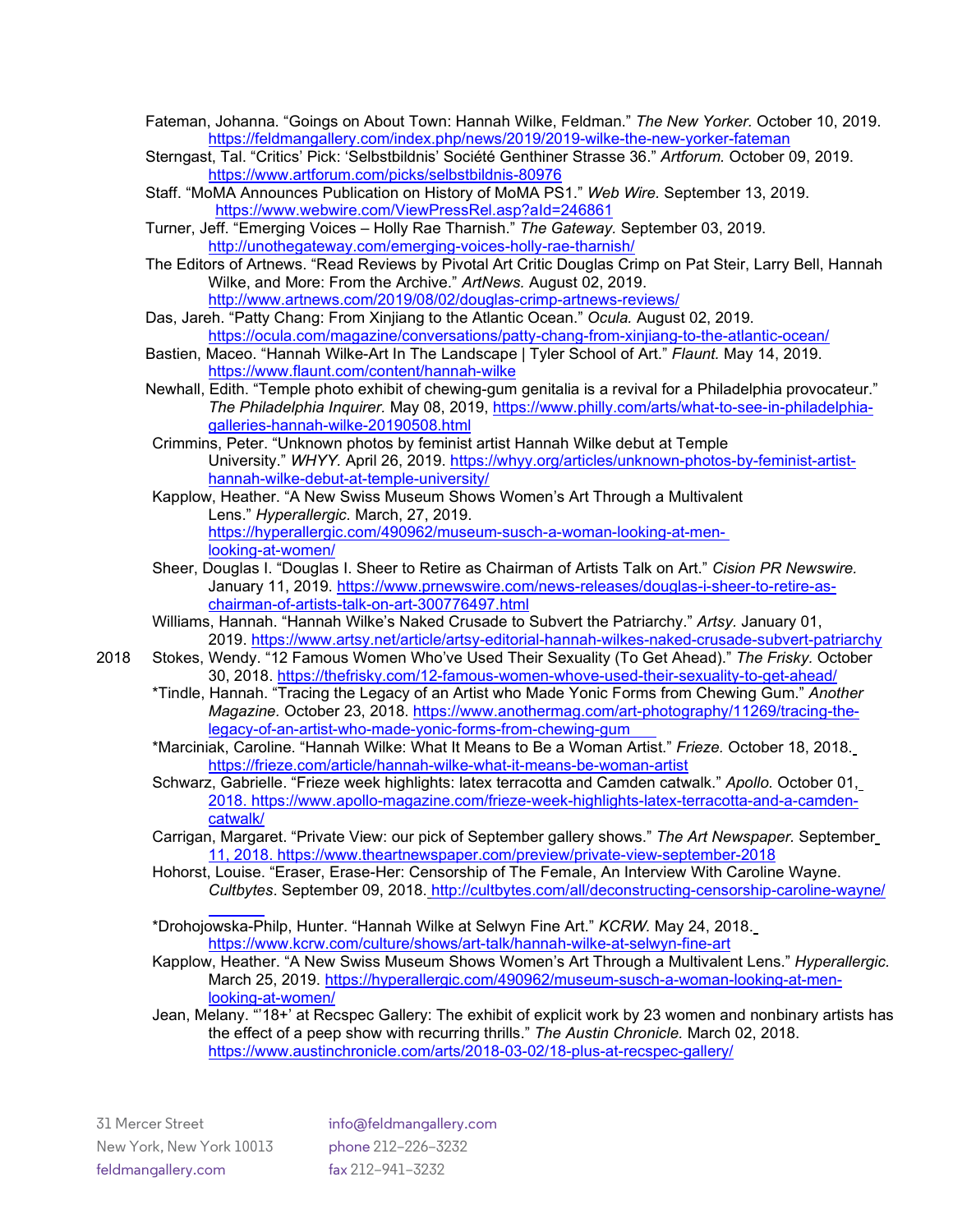- Luke, Ben."A Fortnight of Tears review: Tracey Emin's most honest and emotional show yet." *Go London.*  February 05, 2019. [https://www.standard.co.uk/go/london/arts/tracey-emin-a-fortnight-of-tears](https://www.standard.co.uk/go/london/arts/tracey-emin-a-fortnight-of-tears-review-white-cube-gallery-a4057656.html)[review-white-cube-gallery-a4057656.html](https://www.standard.co.uk/go/london/arts/tracey-emin-a-fortnight-of-tears-review-white-cube-gallery-a4057656.html)
- Pollock, Griselda. "Alina Szapocznikow: Confronting the Shoah through sculpture." *The Jewish Chronicle.*  January 12, 2018. [https://www.thejc.com/culture/features/griselda-pollock-alina-szapocznikow](https://www.thejc.com/culture/features/griselda-pollock-alina-szapocznikow-shoah-survivor-artist-1.451780)[shoah-survivor-artist-1.451780](https://www.thejc.com/culture/features/griselda-pollock-alina-szapocznikow-shoah-survivor-artist-1.451780)
- 2017 Tully Judd. "Art Basel Miami Beach Opens with a Bang: And Early sales portend a successful fair." *Robb Report.* December 07, 2017. [https://robbreport.com/shelter/art-collectibles/art-basel-miami-beach](https://robbreport.com/shelter/art-collectibles/art-basel-miami-beach-opens-with-a-bang-2765900/)[opens-with-a-bang-2765900/](https://robbreport.com/shelter/art-collectibles/art-basel-miami-beach-opens-with-a-bang-2765900/)
	- Levy, Francis. "Delirious: Art at the Limits of Reason, 1950-1980." *Huffington Post.* November 24, 2017. [https://www.huffpost.com/entry/delirious-art-at-the-limits-of-reason-1950-](https://www.huffpost.com/entry/delirious-art-at-the-limits-of-reason-1950-1980_b_5a182a13e4b0bf1467a8462a) [1980\\_b\\_5a182a13e4b0bf1467a8462a](https://www.huffpost.com/entry/delirious-art-at-the-limits-of-reason-1950-1980_b_5a182a13e4b0bf1467a8462a)
	- G'Sell, Eileen. "Tongue-in-Cheek Fetishism, Tied Up with a Pretty Bow." *Hyperallergic.* October 31, 2017. <https://hyperallergic.com/408617/tongue-in-cheek-fetishism-tied-up-with-a-pretty-bow/>
	- Admin. "Marissa Vigneault gives lecture on Bruce Conner at SUMA." *The Independent: A voice for Utah.*  October 01, 2017.<http://suindependent.com/marissa-vigneault-gives-lecture-bruce-conner-suma/>
	- Freeman, Nate. Greenberger, Alex. Russet, Andrew. "Game of Tomes: At the Beloved, Crowded NY Art Book Fair, a Feast of Bibliophiles. *ArtNews.* September 22, 2017. [http://www.artnews.com/2017/09/22/game-of-tomes-at-the-beloved-crowded-ny-art-book-fair-a](http://www.artnews.com/2017/09/22/game-of-tomes-at-the-beloved-crowded-ny-art-book-fair-a-feast-for-bibliophiles/)[feast-for-bibliophiles/](http://www.artnews.com/2017/09/22/game-of-tomes-at-the-beloved-crowded-ny-art-book-fair-a-feast-for-bibliophiles/)
	- Admin. "Body Language: Hannah Wilke." *Christies.* September 19, 2017. [http://www.christies.com/features/Body-Language-Hannah-Wilke-8533-](http://www.christies.com/features/Body-Language-Hannah-Wilke-8533-3.aspx?pid=en_homepage_row1_slot2_1) [3.aspx?pid=en\\_homepage\\_row1\\_slot2\\_1](http://www.christies.com/features/Body-Language-Hannah-Wilke-8533-3.aspx?pid=en_homepage_row1_slot2_1)
	- Truong, Isabelle. "New Rose exhibition is introspective and inviting." *The Justice.* September 12, 2017. <https://www.thejustice.org/article/2017/09/new-rose-exhibition-is-introspective-and-inviting>
	- Vaizey, Marina. "DVD: Every Picture Tells a Story: The art films of James Scott: a very mixed anthology, dating from 1966 to 1983." *The Art Desk.* September 08, 2017. [https://www.theartsdesk.com/film](https://www.theartsdesk.com/film-visual-arts/dvd-every-picture-tells-story)[visual-arts/dvd-every-picture-tells-story](https://www.theartsdesk.com/film-visual-arts/dvd-every-picture-tells-story)
	- Admin. "'To me, it was always visceral'." *Christies.* September 04, 2017. [http://www.christies.com/features/Drawings-from-the-Collection-of-Irving-Stenn-8500-](http://www.christies.com/features/Drawings-from-the-Collection-of-Irving-Stenn-8500-3.aspx?sc_lang=en) [3.aspx?sc\\_lang=en](http://www.christies.com/features/Drawings-from-the-Collection-of-Irving-Stenn-8500-3.aspx?sc_lang=en)
	- Murphy, Olivia B. "The Female Gaze Is So Hot Right Now: Two Shows Look At Women In Art and Erotica. *Artslant.* July 31, 2017. [https://www.artslant.com/ny/articles/show/48269-the-female-gaze-is-so](https://www.artslant.com/ny/articles/show/48269-the-female-gaze-is-so-hot-right-now-two-shows-look-at-women-in-art-and-erotica)[hot-right-now-two-shows-look-at-women-in-art-and-erotica](https://www.artslant.com/ny/articles/show/48269-the-female-gaze-is-so-hot-right-now-two-shows-look-at-women-in-art-and-erotica)
	- Rosen, Miss. "Onr Photographer's Intimate Portrait of the 1980s Mew York Art Scene." *Another Magazine.*  July 19, 2018. [https://www.anothermag.com/art-photography/11005/one-photographers-intimate](https://www.anothermag.com/art-photography/11005/one-photographers-intimate-portrait-of-the-1980s-new-york-art-scene)[portrait-of-the-1980s-new-york-art-scene](https://www.anothermag.com/art-photography/11005/one-photographers-intimate-portrait-of-the-1980s-new-york-art-scene)
	- Morby, Alice. "Johanna-Maria Parv's fashion collection is designed to free women from restrictive clothing." *Dezeen.* July 04, 2017. [https://www.dezeen.com/2017/07/04/johanna-maria-parv-fashion](https://www.dezeen.com/2017/07/04/johanna-maria-parv-fashion-collection-frees-women-social-restriction-central-saint-martins-design-graduate/)[collection-frees-women-social-restriction-central-saint-martins-design-graduate/](https://www.dezeen.com/2017/07/04/johanna-maria-parv-fashion-collection-frees-women-social-restriction-central-saint-martins-design-graduate/)
	- Laing, Olivia. "Dreamers Awake review a sublime anatomy of female surrealism." *The Guardian.* June 28, 2017. [https://www.theguardian.com/artanddesign/2017/jun/28/dreamers-awake-review-white-cube](https://www.theguardian.com/artanddesign/2017/jun/28/dreamers-awake-review-white-cube-bermondsey-london-surrealism-louise-bourgeois-sarah-lucas)[bermondsey-london-surrealism-louise-bourgeois-sarah-lucas](https://www.theguardian.com/artanddesign/2017/jun/28/dreamers-awake-review-white-cube-bermondsey-london-surrealism-louise-bourgeois-sarah-lucas)
- 2016 Lambert, Audra. "Whose Care Is it Anyway? Reflections on In The Power of Your Care." *Arte Fuse.*  September 20, 2016. [https://artefuse.com/2016/09/20/interview-with-rubin-foundation-curator-sara](https://artefuse.com/2016/09/20/interview-with-rubin-foundation-curator-sara-reisman-124692/)[reisman-124692/](https://artefuse.com/2016/09/20/interview-with-rubin-foundation-curator-sara-reisman-124692/)
	- Muñoz-Alonso. "Performing for the Camera at Tate Modern Is an Exhilarating Survey of Timely Subject: Where does real life end and performance begin." *Artnet News.* February 18, 2016. <https://news.artnet.com/exhibitions/performing-for-the-camera-tate-review-429041>
- 2015 Ghorashi, Hannah. "'A Tremendous Snapshot of More Than Four Decades of Work': Curator Glenn R. Phillips on the Getty;s Acquisition of Margo Leavin Gallery Archives."*ArtNews.* June 11, 2015.

New York, New York 10013 phone 212–226–3232 feldmangallery.com fax 212–941–3232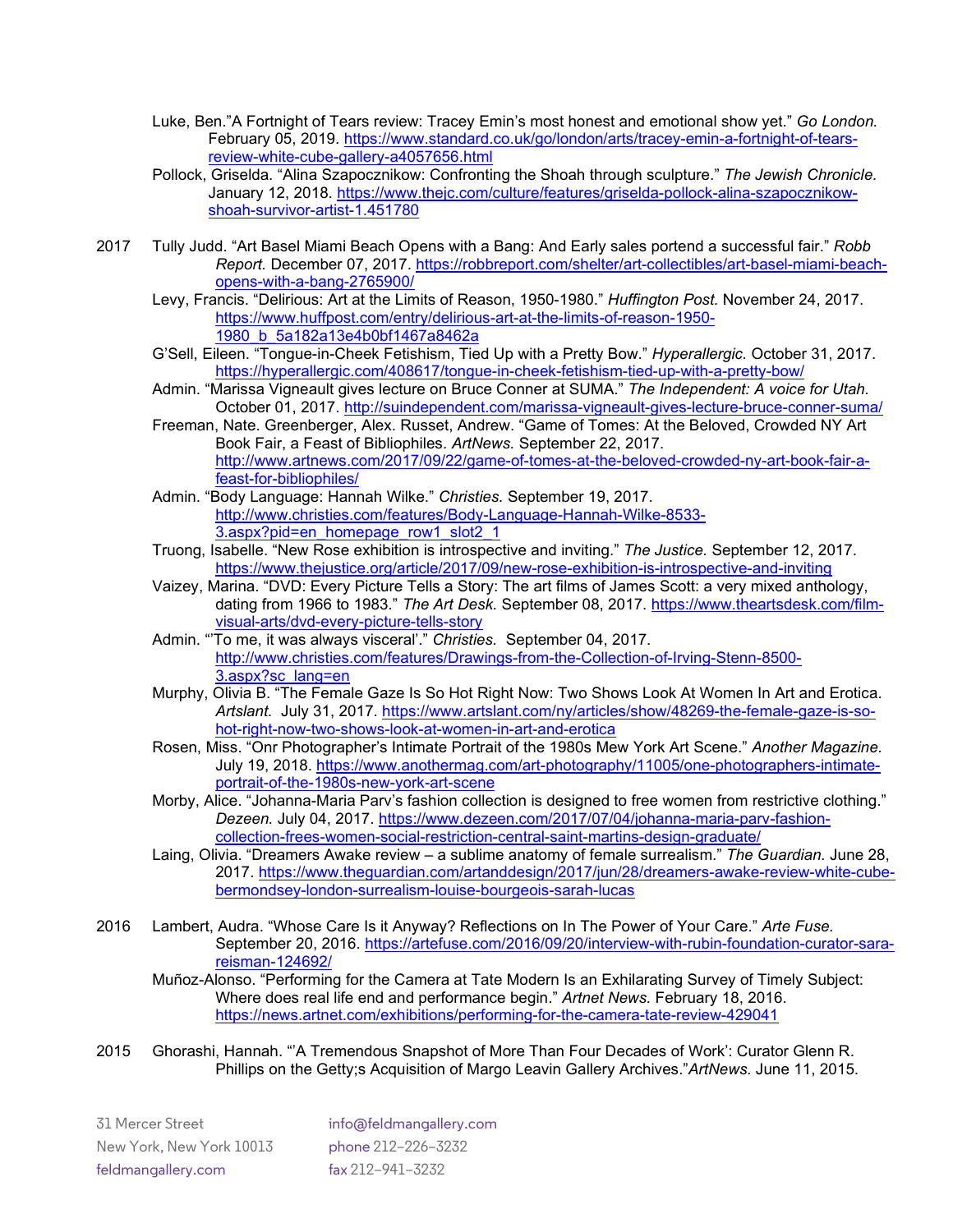[http://www.artnews.com/2015/06/11/a-tremendous-snapshot-of-more-than-four-decades-of-work](http://www.artnews.com/2015/06/11/a-tremendous-snapshot-of-more-than-four-decades-of-work-getty-curator-talks-recent-acquisition-of-margo-leavin-gallery-archives/)[getty-curator-talks-recent-acquisition-of-margo-leavin-gallery-archives/](http://www.artnews.com/2015/06/11/a-tremendous-snapshot-of-more-than-four-decades-of-work-getty-curator-talks-recent-acquisition-of-margo-leavin-gallery-archives/)

- Gastevich, Gigi. "The Body, Painted And Performed: Feminist Artists Who #FreeTheNipple." *Neon Tommy.*  June 05, 2015.<http://www.neontommy.com/news/2015/06/body-painted-performed-political.html>
- \*Fialho, Alex. "Tibor de Nagy Gallery: Hannah Wilke." *Artforum*, vol. 53, no. 5 (January 2015): 215-16.
- Yablonsky, Linda. "The Curious Nineties." *ArtNews*, Vol. 114, No. 2 (February 2015): 70 77.
- 2014 \*Buckley, Annie. "The Unruly Muse: Art in the Time of Cancer." *Artillery*, vol. 8, issue 5 (May/June 2014): 46-48.
	- "Jean-Luc Nancy in Conversation with Maria Brewinska." *Zacheta - National Gallery of Art* (Sep/Oct/Nov 2014): 22.
- 2013 Coghlan, Niamh. "A Year to Remember." *Aesthetica,* no. 52 (April / May 2013): 70-75.
- Cotter, Holland. "A Time of Danger and Pain, Two Long Decades Ago: 'NYC 1993' Exhibition at New Museum." *The New York Times.* February 14, 2013. [http://www.nytimes.com/2013/02/15/arts/design/nyc-1993-exhibition-at-new](http://www.nytimes.com/2013/02/15/arts/design/nyc-1993-exhibition-at-new-museum.html?pagewanted=1&_r=1&)[museum.html?pagewanted=1&\\_r=1&](http://www.nytimes.com/2013/02/15/arts/design/nyc-1993-exhibition-at-new-museum.html?pagewanted=1&_r=1&)
	- Jones, Jonathan. "The 10 most subversive women artists in history." The Guardian, January 13, 2014. [http://www.theguardian.com/artanddesign/jonathanjonesblog/2014/jan/13/10-most-subversive](http://www.theguardian.com/artanddesign/jonathanjonesblog/2014/jan/13/10-most-subversive-women-artists)[women-artists](http://www.theguardian.com/artanddesign/jonathanjonesblog/2014/jan/13/10-most-subversive-women-artists)
	- \*Middleman, Rachel. "Rethinking Vaginal Iconology with Hannah Wilke's Sculpture." *Art Journal*, vol. 72, no.4. (Winter 2013): 34-45.
	- Saltz, Jerry. "On '93 in Art" from "Are We Still Living in 1993?" *New York Magazine* (February 13, 2013): 28- 37.
	- Young, Paul David. "The Nothing Act." *Art in America*, vol. 101, no. 4. (April 2013): 82 87.
- 2012 "Dealer's Notebook: Alison Jacques." *Art and Auction* (June 2012): p 136. Baldacci, Christina and Angela Vettese. "Prove di Forza." In *Art e dossier,* no. 289. 'Arte del corpo – Dell'autoritratto alla Body Art.' pp 34 – 37.
	- Baden, Eric. "Wish You Were Here: The Buffalo Avant-Garde in the 1970s." *Art Papers*, vol 36, no. 4 (July/August 2012): p. 40-41.
	- Cotlowitz, Ava. "Art (Her)story." *The Bare Square,* July 30, 2012. http://thebaresquare.com/tag/hannahwilke/
	- Kazakina, Katya. "Lonely Bankers, Doomed Women, Brancusi: Chelsea Art." *Bloomberg.com*, June 19, 2012. [http://www.bloomberg.com/news/2012-06-19/lonely-bankers-d](http://www.bloomberg.com/news/2012-06-19/lonely-bankers-)oomed-women-brancusichelsea-art.html
	- Kuspit, Donald. "Beverly Fishman: Deceptive Pleasures." *Artnet.com*, January 3, 2012. <http://www.artnet.com/magazineus/features/kuspit/beverly-fishman1-3-12.asp>
	- Martin, Alison. "Christie's 'First Open' sale features works by contemporary artists." *Examiner.com*, February 8, 2012. [http://www.examiner.com/art-auctions-in-new-york/christie-s-first-open-sale](http://www.examiner.com/art-auctions-in-new-york/christie-s-first-open-sale-features-works-by-contempoary-artists)[features-works-by-contempoary-artists](http://www.examiner.com/art-auctions-in-new-york/christie-s-first-open-sale-features-works-by-contempoary-artists)
	- Meyer, Richard. "Anita Steckel: 1930-2012." *ArtForum* vol. L, no. 10 (Summer 2012): p 53-54.
	- Morris, David. "Summer of Hate." Art Review, no. 64 (December 2012): 147.
	- \* Park, Michelle. "Intravenous Artist, Hannah Wilke." *Resource,* July 23, 2012. <http://resourcemagonline.com/intravenous-artist-hannah-wilke/>
	- Saltz, Jerry. "On '93 in Art" from "Are We Still Living in 1993?" *New York Magazine* (February 13, 2013): 28- 37.
	- Sherlock, Amy. "Jo Spence: Space & Studio Voltaire, London." *Frieze,* no. 149, (September 2012): 178.

Staff. "Group exhibition "Everyday Abstract-Abstract Everyday" on view at James Cohan Gallery." *Artdaily.org,* June 6, 2012.

[http://www.artdaily.org/index.asp?int\\_sec=11&int\\_new=55874](http://www.artdaily.org/index.asp?int_sec=11&int_new=55874)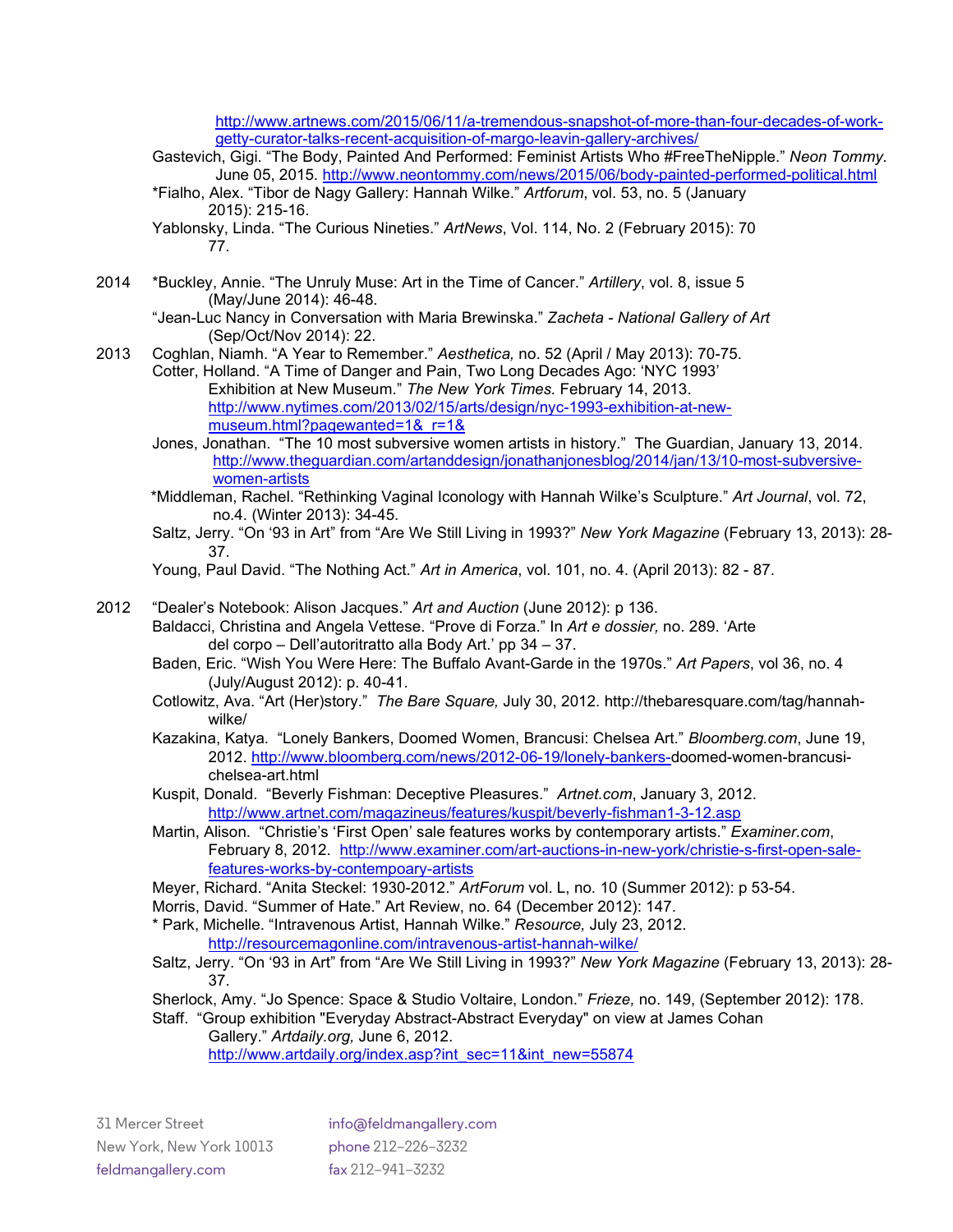Staff. "Goings on about town: Art. 'Everyday Abstract – Abstract Everyday.'"*The New Yorker,* July 23, 2012. http://www.newyorker.com/arts/events/art/everyday-abstract-abstract-everyday-cohan Wei, Lilly. "The Body in Winter." *ARTnews* 111, no. 5, (May 2012): 90 – 95.

Wyma, Chloe. "The Met Reveals the Dialectic of the Unclothed Body in its Brainy 'Naked Before the Camera' Show." *Blouin ARTINFO,* May 11, 2012. [http://artinfo.com/news/story/803980/the-met](http://artinfo.com/news/story/803980/the-met-reveals-the-dialectic-of-the-unclothed-body-in-its-brainy-naked-before-the-camera-show)[reveals-the-dialectic-of-the-unclothed-body-in-its-brainy-naked-before-the-camera-show](http://artinfo.com/news/story/803980/the-met-reveals-the-dialectic-of-the-unclothed-body-in-its-brainy-naked-before-the-camera-show)

- Young, Paul David. "The Suzanne Lacy Network." *Art in America*, no. 6 (June/July 2012): p 116-125.
- 2011 .Anderson-Spivy, Alexandra. "Martha Wilson: The legs are the last to go." *Artnet.com*, October 11, 2011. http://www.artnet.com/magazineus/reviews/spivy/martha-wilson-10-11-11.asp
	- \*Ashraf, Anatole. "Anne Truitt, Hannah Wilke @ Alex Zachary Gallery." *NY Arts Magazine,* August 2011. *http://www.nyartsmagazine.com/index.php?option=com\_content&view=article&id=577015:annetruitt-hannah-wilke--alex-zachary-gallery&catid=165:national&Itemid=723*
	- \*Barliant, Claire. "Hannah Wilke: Ronald Feldman." *Art in America*, no. 1 (January 2011): 111.
	- "Brazilian Matrix: Ivo Mesquita, Adriano Pedrosa, Renata Lucas and Fernanda D'Agostino in Conversation." *Flash Art XLIV,* no 278 (May-June 2011): 122- 125.
	- Camnitzer, Luis. "The Original Copy." *Art Nexus* 10, no. 80 (March May 2011). pp 60-64.
	- Capone, Sean. "Moving Image Art Fair Review." *The Supernature: New York City Artworld Notes* blog*,*  March 5, 2011. <http://thesupernature.blogspot.com/>
	- Corbett, Rachel. "Frieze Art Fair: Frieze Week Guide 2011." *Artnet.com*, October 11, 2011. http://www.artnet.com/magazineus/news/corbett/frieze-art-fair-10-11-11.asp
	- Denson, Roger G. "'Old', 'Crazy' and 'Hysterical.' Is That All There Is?" *TheHuffingtonPost.com*, October 5, 2011. http://www.huffingtonpost.com/g-roger-denson/women-old-crazy-and-hyste\_b\_995484.html.
	- Earnest, Jarrett. "Don't you understand what we are trying to do here?" *The Brooklyn Rail,* June 2011. <http://www.brooklynrail.org/2011/06/film/dont-you-understand-what-we-are-trying-to-do-here>
	- Elist, Jasmine. Subliminal Projects Gallery's 'Eve' is all about female creation." *Los Angeles Times,* July 28, 2011. http://www.latimes.com/theguide/events-and-festivals/la-et-guidefeature28- 20110728,0,298907.story
	- Hulme, Emily. "Art Week gets 'Moving.'" *Amny* online edition, February 24, 2011. <http://www.amny.com/urbanite-1.812039/art-week-gets-moving-1.2711342>
	- Johnson, Ken. "Everyone's 15 Minutes in a Culture of Celebrity." *The New York Times Online Edition,*  January 13, 2011.

[http://www.nytimes.com/2011/01/14/arts/design/14talent.html?\\_r=1&scp=1&sq=wilke&st=cse](http://www.nytimes.com/2011/01/14/arts/design/14talent.html?_r=1&scp=1&sq=wilke&st=cse)

- Kirsh, Andrea. "Monographs on Birgit Jürgenssen, Nancy Spero and Hannah Wilke." *the artblog,* June 1, 2011. http://theartblog.org/2011/06/monographs-on-birgit-jurgenssen-nancy-spero-and-hannahwilke/
- La Force, Thessaly. "Making Art." *the Paris Review Daily,* June 2, 2011. http://www.theparisreview.org/blog/2011/06/02/making-art/
- Levin, Kim. "A Woman of Letters." *ARTnews,* 110 no. 5 (May 2011): 68.
- Nathan, Emily. "Video Art Fair: Move It Or Lose It." *Artnet* online edition, March 11, 2011. <http://www.artnet.com/magazineus/reviews/nathan/moving-image-video-art-fair3-11-11.asp>
- \* Pollack, Barbara. "Body of Evidence: Hannah Wilke by Nancy Princenthal." *ARTnews* 110, no. 2 (February 2011): 60-61.
- Robinson, Walter. "Aneta Grzeszykowska: Nestling Up Against Dead Love." *artnet.com,* August 18, 2011. [http://www.artnet.com/magazineus/reviews/robinson/aneta-grzeszykowska-lovetime-harris](http://www.artnet.com/magazineus/reviews/robinson/aneta-grzeszykowska-lovetime-harris-lieberman-8-18-11.asp)[lieberman-8-18-11.asp](http://www.artnet.com/magazineus/reviews/robinson/aneta-grzeszykowska-lovetime-harris-lieberman-8-18-11.asp)
- \*Rosenberg, Karen. "Anne Truitt and Hannah Wilke." *The New York Times,* July 7, 2011. http://www.nytimes.com/2011/07/08/arts/design/anne-truitt-and-hannah-wilke.html
- Smee, Sebastian. "!Women Art Revolution: Feminist Art Movement that Still Refuses to be Quiet." *boston.com,* June 15, 2011. [http://articles.boston.com/2011-06-15/ae/29661794\\_1\\_feminist-art](http://articles.boston.com/2011-06-15/ae/29661794_1_feminist-art-guerrilla-girls-gorilla-masks)[guerrilla-girls-gorilla-masks](http://articles.boston.com/2011-06-15/ae/29661794_1_feminist-art-guerrilla-girls-gorilla-masks)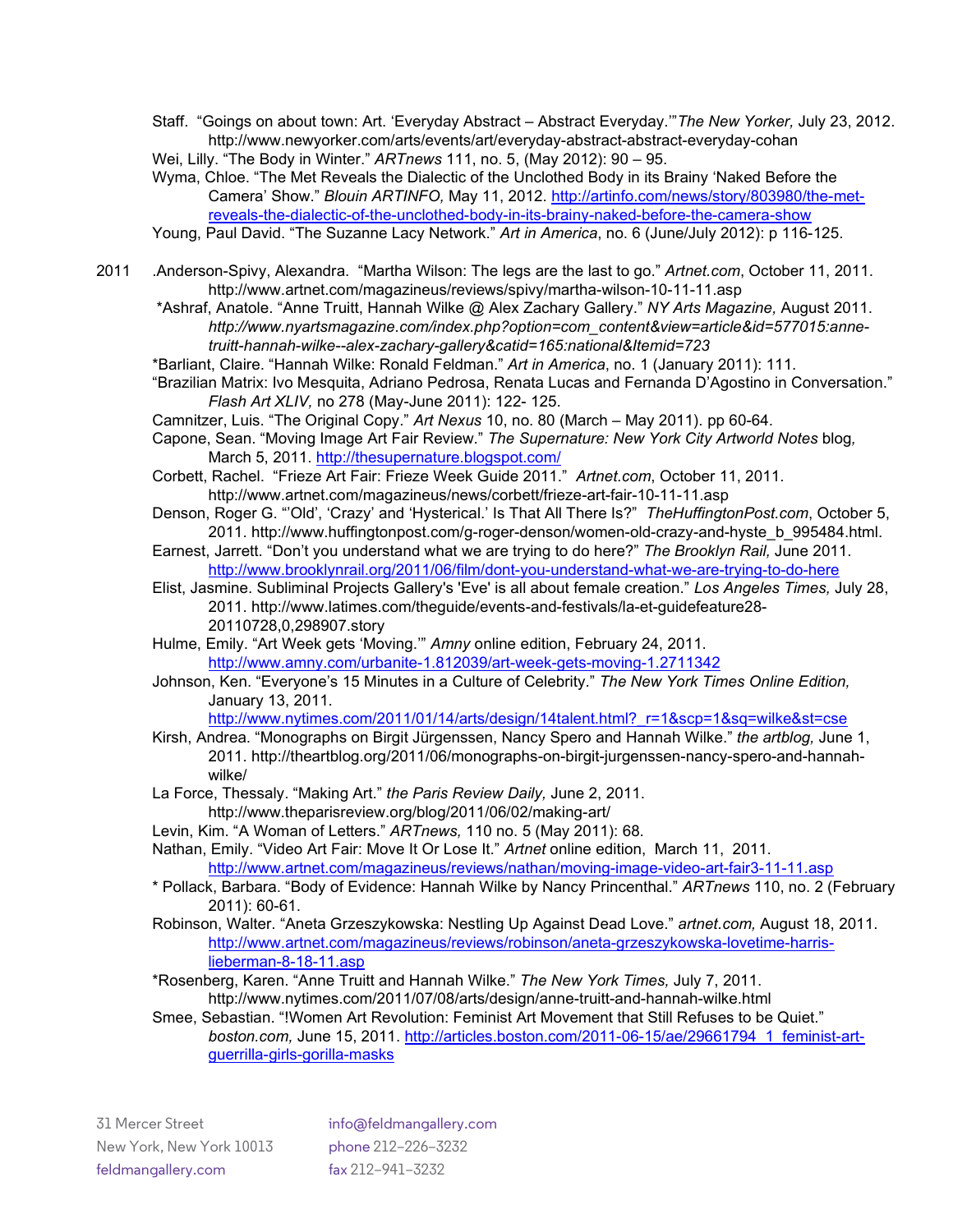- Smith, Roberta. "Helping the Modern Get Over Itself." *The New York Times,* September 1, 2011. http://www.nytimes.com/2011/09/02/arts/design/museum-of-modern-arts-painting-and-sculpturegalleries.html?\_r=1&pagewanted=1&sq=wilke&st=cse&scp=1
- Solomon-Godeau, Abigail. "Book Reviews: Witnessing for Women." *Art in America*, no. 4 (April 2011): 43- 48.
- Spence, Rachel. "Other art fairs, various venues, London." *FT.com*, October 13, 2011. <http://www.ft.com/intl/cms/s/2/b6b86f02-f5b0-11e0-be8c-00144feab49a.html#axzz1d3vZEmai>
- Staff. "Agenda Recommends: Taking Shape." *Vulture Daily Digest,* June 28, 2011. <http://nymag.com/newsletters/vulture/2011/06/28.html>
- Staff. "Museum and Gallery Listings July 22 28." *The New York Times,* July 21, 2011. [http://www.nytimes.com/2011/07/22/arts/design/museum-and-gallery-listings-july-22-28.html?\\_r=1](http://www.nytimes.com/2011/07/22/arts/design/museum-and-gallery-listings-july-22-28.html?_r=1)
- Staff. "Cindy Sherman: The Early Works 1975 1977 catalogue Raisonné and Exhibition Announced." *Artdaily.org,* November 26, 2011. http://www.artdaily.org/index.asp?int\_sec=11&int\_new=51756
- Wagley, Catherine. "Girls Will be Girls, or Will They?" *Daily Serving: An International Forum for the Contemporary Visual Arts,* August 12, 2011. http://dailyserving.com/tag/hannah-wilke/
- Wiesinger, Veronique. "Copyright Protection is Not an Artistic Hurdle But a Legal Right." *Artinfo,* April 21, 2011. http://www.artinfo.com/news/story/37512/copyright-protection-is-not-an-artistic-hurdle-but-alegal-right/
- Winkleman, Edward. "Moving Image : The Final Press Release." *ed\_winkleman: art | politics | gossip | tough love,* February 25, 2011. [http://www.edwardwinkleman.com/2011/02/moving-image-final-press](http://www.edwardwinkleman.com/2011/02/moving-image-final-press-release.html)[release.html](http://www.edwardwinkleman.com/2011/02/moving-image-final-press-release.html)
- Wing, Jennifer. "Exploring the limits of privacy at Henry's 'The Talent Show.'" *KPLU 88.5 NPR,* July 17, 2011. http://www.kplu.org/post/exploring-limits-privacy-henrys-talent-show
- Yablonsky, Linda. "Artifacts|The Women of '!W.A.R.'" *TMagazine,* March 3, 2011.

http://tmagazine.blogs.nytimes.com/2011/03/03/artifacts-the-women-of-w-a-r/#more-146558 Upchurch, Michael. "The Henry's 'The Talent Show' winks at the camera." *The Seattle Times,* July 7, 2011. http://seattletimes.nwsource.com/html/thearts/2015536052\_ar08talent.html?prmid=head\_more

2010 Burton, Johanna. "Ida Applebroog, Hauser & Wirth." *Artforum* XLVII, no. 8 (April 2010): 192. \*Byrt, Anthony. "Hannah Wilke, Alison Jacques Gallery". *Artforum.com*, Summer 2010. [http://artforum.com/picks/id=26056&view=print.](http://artforum.com/picks/id=26056&view=print)

- Cashdan, Marina. "Time & Tide". *Frieze*, no. 134 (October 2010): 214-219.
- Cormin, Joyce. "Last Saturday I visited an Old Friend." *Art Slant,* September 7, 2010. [http://www.artslant.com/mia/articles/show/18690.](http://www.artslant.com/mia/articles/show/18690)
- \*Frank, Peter. "Haiku Review: Hannah Wilke." *The Huffington Post*, October 29, 2010. http://www.huffingtonpost.com/2010/10/28/haiku-reviews\_n\_775447.html
- \*Gabler, Jay. "Twin Cities Daily Planet." "Books/'Hannah Wilke' by Nancy Princenthal: And you thought there was nothing left to expose." [http://www.tcdailyplanet.net/news/2010/09/04/books-hannah](http://www.tcdailyplanet.net/news/2010/09/04/books-hannah-wilke-nancy-princenthal-and-you-thought-there-was-nothing-left-expose)[wilke-nancy-princenthal-and-you-thought-there-was-nothing-left-expose](http://www.tcdailyplanet.net/news/2010/09/04/books-hannah-wilke-nancy-princenthal-and-you-thought-there-was-nothing-left-expose)
- Gioni, Massimiliano, "Rum, Sodomy and the Lush: The Incredible Adventures of Paul McCarthy and His Motley Crew" *Flash Art* XLIII, no. 273 (July - September 2010): 84 - 87.

\*Goldring, Nancy. "Hannah Wilke: Early Drawings at Ronald Feldman Fine Arts,"

- *press/Tletter,* November 26, 2010.<http://www.presstletter.com/articolo.asp?articolo=2935>
- Gordon, Amanda. "Lipstick Traces on the Art World." ARTnews 109, no. 4 (April 2010): 26.

Kley, Elisabeth. "GOTHEM ART & THEATER." *Artnet.com*, May 14, 2010,

[http://www.artnet.com/magazineus/reviews/kley/lil–picard5–14–10.asp.](http://www.artnet.com/magazineus/reviews/kley/lil%E2%80%93picard5%E2%80%9314%E2%80%9310.asp)

- Landi, Ann. "Getting Paint Off the Wall." *ARTnews: The New Chicano Art* 109, no. 8 (September 2010): 84 - 89.
- Landi, Ann. "On With the Shows." *ArtNews* 109, no. 3 (March 2010): 42–43.
- Levin, Kim. "The Visible Vagina." *ARTnews*109, no. 4 (April 2010): 115.
- Levin, Kim. "A Woman of Letters." ARTnews, 110, no. 5 (May 2011): 68.
- Levin, Kim. "Where Are the Great Women Pop Artists?". ARTnews 109, no. 10 (November 2010): 114-117.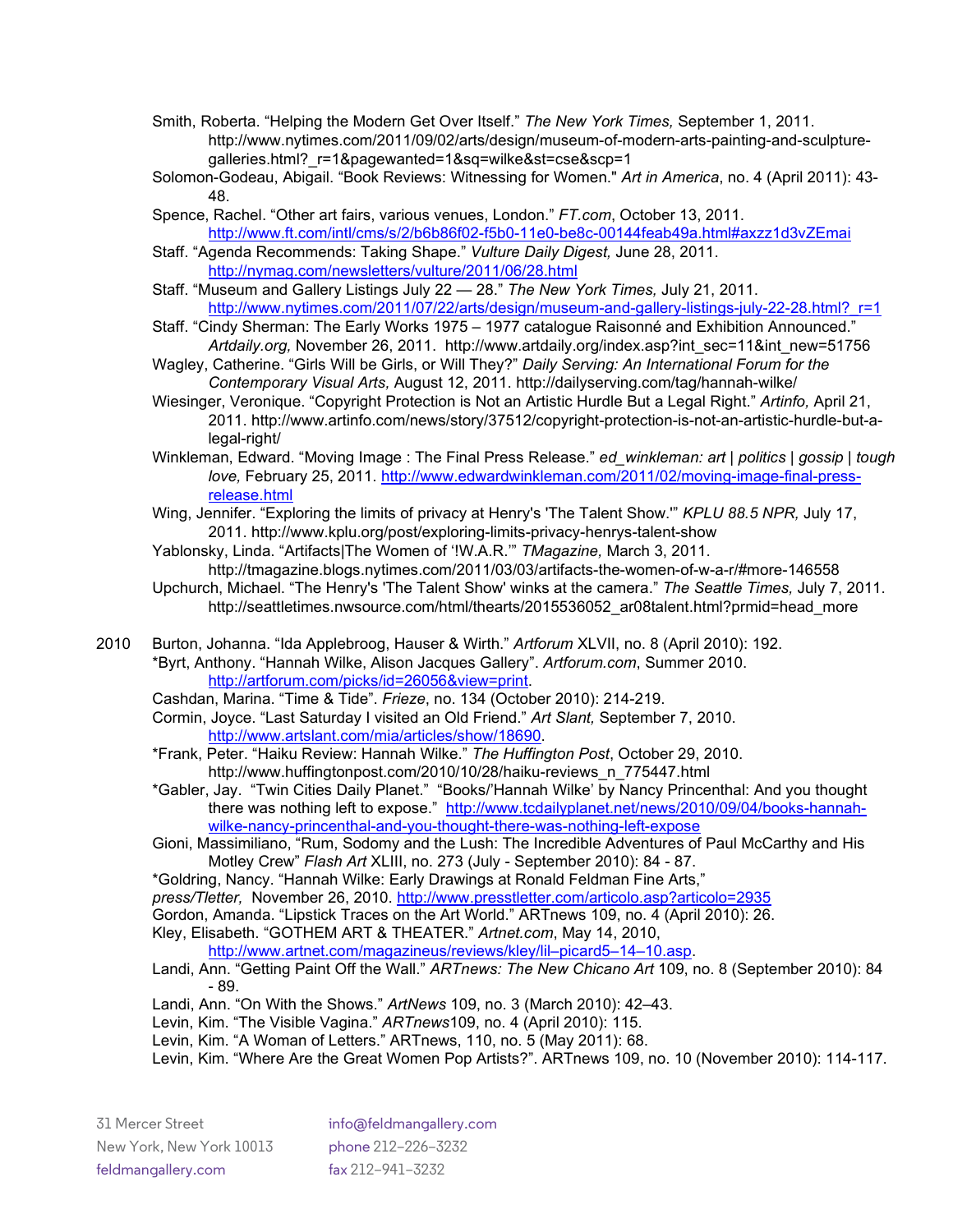- \*Loudis, Jessica. "Drawing Eros, Darkly." *The Arty Semite* (from the *Jewish Daily Forward*), September 16, 2010, [http://blogs.forward.com/the-arty-semite/131379/.](http://blogs.forward.com/the-arty-semite/131379/)
- Massara, Kathleen. "Ida Applebroog and the State of Feminist Art." *The L Magazine.com*, January 27, 2010.
- McLean–Ferris, Laura. "Hannah Wilke, Elective Affinities, Alison Jacques Gallery, London." *The Independent,* July, 2010.
- McLean–Ferris, Laura. "Ana Mendieta: Silueta and Silence / Alison Jacques." *Art Review*, issue 40 (April 2010): 91.
- \*Micchelli, Thomas. "Hannah Wilke: Early Drawings." *The Brooklyn Rail* (October 2010): 46.
- Moyer, Carri. "'The Deconstructive Impulse.' Neuberger Museum of Art" Art in America, no. 5 (May 2011): 163.
- Mullarkey, Maureen, "No More Nice Girls." *Studio Matters,* August 27, 2010.

http://www.studiomatters.com/art/no-more-nice-girls

- \*Rex, Bethany. "Hannah Wilke: Nancy Princenthal." *Aesthetica: The Arts & Culture Magazine* no. 37 (October/November 2010): 55.
- Robinson, Walter. "ArtNet News." *ArtNet.com*, January 12, 2010.
- Robinson, W. "Artnet News" *Artnet News,* August 18, 2010.

[http://www.artnet.com/magazineus/news/artnews/the-artists-museum-meditations-eva-hesse](http://www.artnet.com/magazineus/news/artnews/the-artists-museum-meditations-eva-hesse-permissions8-18-10.asp)[permissions8-18-10.asp](http://www.artnet.com/magazineus/news/artnews/the-artists-museum-meditations-eva-hesse-permissions8-18-10.asp)

- Rosenberg, Karen. "Commentary That's Both Visual and Vocal." *nytimes.com,* July 1st, 2010. [http://wwwnytimes.com/2010/07/02/arts/design/02contemporary.html?\\_r=2](http://wwwnytimes.com/2010/07/02/arts/design/02contemporary.html?_r=2)
- \*Smith, Roberta. "Hannah Wilke: Early Drawings." *The New York Times*, October 29, 2010, p. C28. \_\_\_\_\_. "Art Books." *The New York Times*, November 12, 2010.

Spence, Rachel. "How women artists fought back in the '70s." *FT.com*, March 5, 2010, [http://www.ft.com/cms/s/2/c181e85e–27e0–11df–9598–00144feabdc0.html.](http://www.ft.com/cms/s/2/c181e85e-27e0-11df-9598-00144feabdc0.html)

- Steinhauer, Jillian. "The Visible Vagina | Ida Applebroog (David Nolan Gallery/ Francis Naumann Fine Art | Hauser & Wirth)." *Modern Painters* XXII, no. 5 (Summer 2010): 72.
- Stephenson, Sarah. "Bloomerg Not Buying at the ADAA, But Others Are." *ArtInAmerica.com*, March 3, 2010, [http://www.artinamericamagazine.com/news–opinion/news/2010–03–03/bloomberg-not](http://www.artinamericamagazine.com/news%E2%80%93opinion/news/2010%E2%80%9303%E2%80%9303/bloomberg-not-buying-at-the-adaa/)[buying-at-the-adaa/.](http://www.artinamericamagazine.com/news%E2%80%93opinion/news/2010%E2%80%9303%E2%80%9303/bloomberg-not-buying-at-the-adaa/)

Weiner, Elizabeth. "New MoMA Exhibit." *Whitewallmag.com*, July 1st, 2010. [http://www.whitewallmag.com/2010/07/01/contemporary–art–from–the–collection–moma/](http://www.whitewallmag.com/2010/07/01/contemporary-art-from-the-collection-moma/)

Winkleman, Edward. "Brand Fatigue?: Open Thread." *Edward Winkleman*, September 13, 2010. <http://edwardwinkleman.blogspot.com/2010/09/brand-fatigue-open-thread.html>

2009 Black, Shona. "Profile of Feminist Performance and Multimedia Artist." *Suite101.com*, January 21, 2009, http://20thcenturyart.suite101.com/article.cfm/women\_artists\_hannah\_wilke

Carlin, T.J. "Studio Visit: Robert Longo." *Time Out New York*, issue 710 (May 7–13, 2009): 64. \*Chave, Anna C. *"I Object' Hannah Wilke's Feminism." Art in America*, no. 3 (March 2009): 104–09, 159. "Clear Evidence of the Renewed Confidence at Frieze Art Fair 2009." *ArtDaily.org*, October 20,2009. Cotter, Holland. "Landscape of Eros, Through the Peephole." *The New York Times*, Friday, Augest 28, 2009, pp. C21– C22.

Dreishpoon, Douglas. "Janine Antoni in Conversation with Douglas Dreishpoon." *Art in America* 97, no. 9 (October 2009): 122–28.

- Finkel, Jori. "Open the Storeroom: Let's Put on a Show." *The New York Times*, September 13, 2009, pp. AR84.
- Fusaro, Joe. "Talking with Janine Antoni, Part One." Art21 Blog, October 7, 2009.
- Karmel, Pepe. "Response: Suffering Machine: Ariel Dorfman and Picasso". *The Art Bulletin* XCI Num. 1 (March 2009) p. 30–34
- Lamm, Kimberly. " Burning Down the House: Building a Feminist Art Collection." *The Brooklyn Rail*, April, 2009, p.31.
- \*Luby, Abby. "Hannah Wilke: Gestures @ The Neuberger Museum of Art." *Whitehot.com*, March 2009, http://whitehotmagazine.com/index.php?action=articles&wh\_article\_id=1792.
- Meyer, RIchard. "Artists sometimes have feelings." *Art Journal* 67, no. 4 (Winter 2008):39–55.

| 31 Mercer Street         | info@feldmangallery.com        |
|--------------------------|--------------------------------|
| New York. New York 10013 | phone 212-226-3232             |
| feldmangallery.com       | $\frac{1}{2}$ fax 212-941-3232 |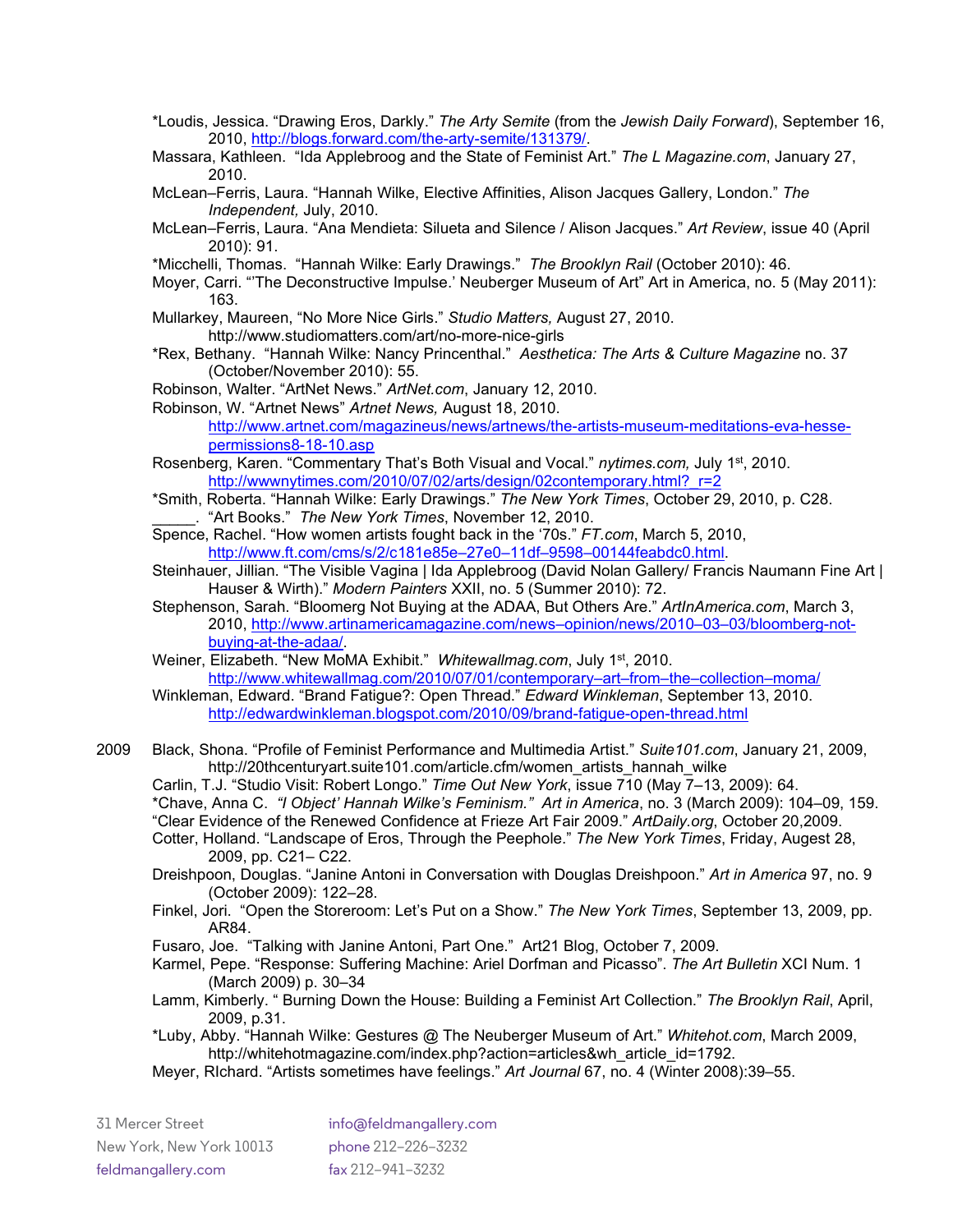- Micchelli, Thomas. " Compass in Hand: Selections from the Judith Rothschild Foundation Contemporary Drawings Collection." *The Brooklyn Rail*, June 2009, p. 36.
- Muchnic, Susanne. "Centre Pompidou Foundation: L.A.'s French Connection." *LATimes.com*, May 3, 2009.
- \*Scharlatt, Marsie. "Defining Hannah Wilke: To the Editors." *Art in America* 97, no.5 (May 2009): 24.
- Smith, Roberta. "MoMA Pushes The Envelope in Works on Paper." *The New York Times*, April 24, 2009, C27, C29.
- Stermitz, Evelin. "Iconographic and Iconologic Art Practices with the Hoover. Feminist Artistic Subversions of the Female Body and the Household." *Monitor ZSA* XI, no. 1–2 (2009): 88, 94–100.
- 2008 Baum, Kelly. "Shapely Shapelessness: Ana Mendieta's *Untitled* (Glass on Body Imprints Face), 1972." *Record* 67 (2008): 80–93.

Carey–Kent, Paul. "Jemima Stehli." *Art World* 2 (December 2007/January 2008): 82–87.

Cotter, Holland. "Art Makes Such Weird Bedfellows." *The New York Times*, July 25, 2008, p. E25, E30. Doan, Pamela. "The Armory Show's Evolution." *Whitewall* (Sprint 2008): 56–58.

D'Souza, Aruna. "The Art of Feminist Activism." *eFEMera*, November 29, 2007–February 2, 2008, p.1.

\* Genocchio, Benjamin. "An Artist's Roots in Sculpture, Reclaimed." *The New York Times*, October 12, 2008, p. WE10.

Kraus, Chris. "May '69: Chris Kraus On SUCK." *Artforum* XLVI, no. 9 (May 2008): 121–22, 404. Latimer, Quinn. "Introducing Simone Leigh." *Modern Painters* (November 2008): pp. 56–58.

Mahoney, J.W. "'Claiming Space' at the Katzen Center, American University." *Art in America* No. 6 (June/July 2008): p. 201.

Micchelli, Thomas. "WACK! Art and the Feminist Revolution." *The Brooklyn Rail*, March 2008, p. 46 \* O'Connor, Lindsay. "Hannah Wilke." *Effusions Art Journal* 15, no. 1 (Fall 2007): 24–25.

- Princenthal, Nancy. "Martha Wilson." *Art in America* 96, no. 8 (September 2008): 162–163.
- \*Takemoto, Tina. "Looking through Hannah's Eyes: Interview with Donald Goddard." *Art journal* (Summer 2008): 126–39.

Taylor, Sue. "Review of Books." *Art in America* 96, no. 5 (May 2008): 57–61.

- Tembeck, Tamar. "Exposed Wounds: The Photographic Autopathographies of Hannah Wilke and Jo Spence." *RACAR* XXXIII, no. 1–2 (2008): 87–101.
- \* Walsh, Maria. ""A Question of Readership: Maria Walsh." *MAP* 16 (Winter 2008/2009): 42.

Zaytoun, Constance. "Smoke Signals. Wintessing the Burning Art of Deb Margolin and Hannah Wilke." *TDR: The Drama Review* 52:3 (T199) Fall 2008. New York University and the Massachusetts Institute of Technology.

2007 \* Bramen, Lisa. "How to live after you're gone." *The Post Star*, July 29, 2007, p. B1, B9.

\* Burton, Johanna. "Hannah Wilke." *Artforum* XLVI, no. 4 (December 2007): 353.

Cotter, Holland. "The Art of Feminism as It First Took Shape." *The New York Times*, March 8, 2007, pp. E29, E33.

Fontana, Emi. "Summer of Art: Tracey Emin." *Art Review*, issue 12 (June 2007): 109–115.

Glueck, Grace. "Self-Portraits That Obscure the Self." *The New York Times*, Friday, January 5, 2007, pp. E39, E41.

"Goings On About Town: Galleries-Chelsea." *The New Yorker*, April 30, 2007, p. 20.

Gonzalez, Michael. "Review of Exhibitions: Michael Gonzalez at Solo Projects." *Art in America* 95, no.1 (January 2007): 152–153.

Hoban, Phoebe. "'We're Finally Infiltrating.'" *ARTnews* 106, no. 2 (February 2007): 108–13.

- Jancowicz, Mia. "Panic Attack!" *frieze* 110 (October 2007): 295.
- Jones, Kristin M. "The Feminist Future: Theory and Practice in the Visual Arts." *frieze*, issue 105 (March 2007): 57.
- Jacobs, Joseph. "Moving Image: When Video Was Young." *Art in America* 95, no.5 (May 2007): 119–21.
- Lochlann Jain, Sarah. "Living in Prognosis: Toward an Elegiac Politics." *Representations 98*, no. 98 (Spring 2007): 77–92.

Lovelace, Carey. "Greatest Hits and Ms's." *Art in America* 95, no. 6 (June–July 2007): 93 Mcfadden, Jane. "Wack!: Art of the Feminist Revolution." *Modern Painters*, (June 2007): 112.

| 31 Mercer Street         | info@feldmangallery.com        |
|--------------------------|--------------------------------|
| New York. New York 10013 | phone 212-226-3232             |
| feldmangallery.com       | $\frac{1}{2}$ fax 212-941-3232 |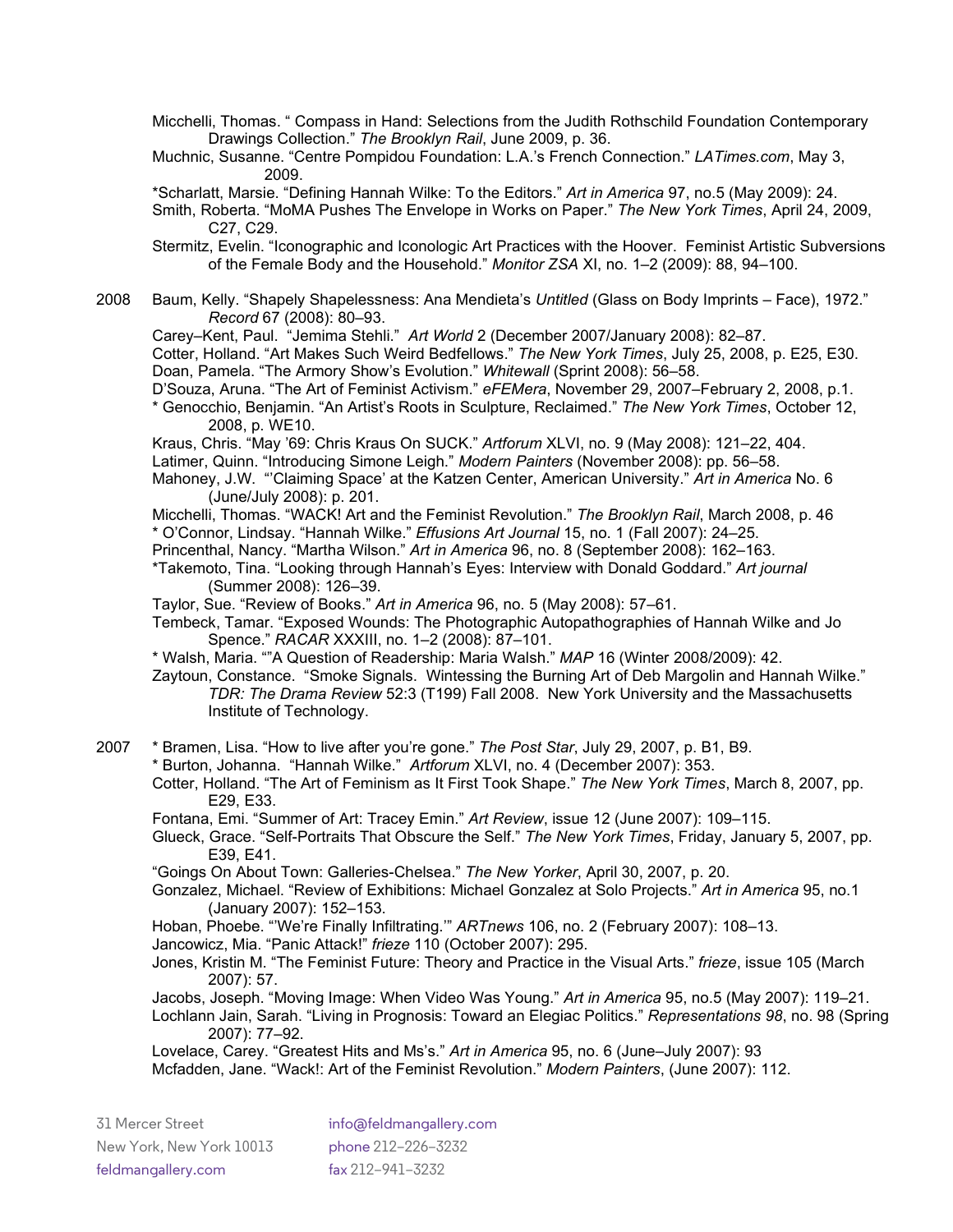Micchelli, Thomas. " Role Play: Feminist Art Revisited 1960–1980." *The Brooklyn Rail*, April 2007, p. 41 Miller, Leigh Anne. "The Year in Feminist Art." *Art in America* 95, no. 3 (March 2007): 37. Princenthal, Nancy. "Feminism Unbound." *Art in America* 95, no. 6 (June–July 2007): 142–53, 221.

Schwendener, Martha. "Embracing Many Mediums To Focus on the Message." *The New York Times*, June 21, 2007, p. E10.

Smith, Cherise. "Re–member the Audience: Adrian Piper's Mythic Being Advertisements." *Art Journal* 66, no. 1 (Spring 2007): 46–58.

\*Smith, Roberta. "Hannah Wilke." *The New York Times*, October 5, 2007, p. E41.

. "Hannah Wilke: Intra-Venus Tapes, 1990–1993." The New York Times, October 12, 2007, p. E25. Tomkins, Calvin. "A Fool for Art." *The New Yorker* (November 12, 2007): 64–75.

"US museum acquisitions 2006: Museum of Modern Art." *The Art Newspaper*, no. 179, April 2007, p. 22 Wood, Eve. "Eva Hesse: Drawn Together." *artUS* issue 16, January/ February 2007, p. 31.

Wolff, Rachel. "Hannah Wilke." *NYmag.com*, October 2007, http://www.nymag.com/listings/art/hannah– wilke.

\*Yung, Susan. "Life + Death = Art." *Gay City News*, September 27 – October 3, 2007, p. 14.

Zraick, Karen. "Firebrand feminist fires up Tabla Rasa Gallery exhibit." *Brooklyn Graphic,* April 12, 2007, p. A10.

2006 "Armory Show Report: Day 3." *Artinfo.com,* March 11, 2006,

http://www.artinfo.com/news/Article.aspx?a=13431&c=306.

Berkovitch, Ellen. "Heather McGill: Dwight Hackett Projects." *Artforum* XLV, no. 1 (September 2006): 361 – 362.

Biesenbach, Klaus. "Into Me/Out of Me." *Flash Art* XXXIX, no. 250 (October 2006): 82–86.

**\*** Cotter, Holland. "The World Tour Rolls Into Town, Sprawling but Tidy." *The New York Times*, Friday, March 10, 2006, pp. E29, 41.

\_\_\_\_\_. "A Journey from the Ethereal to the Unmentionable." *The New York Times,* November 17, 2006.

\* Crespo, Txema G. "El testamento vital y combative de Hannah Wilke llega a Europa de la mano de Artium." *El Pais.com*, May 10, 2006.

Fischer, Dan. "Strangelove." *The Brooklyn Rail,* (May 2006): 29.

Flores, Tatiana. "The Armory Show and Satellite Fairs." *ArtNexus,* no. 61 (2006):110–113.

Glueck, Grace. "The Downtown Scene, When it was Still Dirty." *The New York Times* January 13, 2006, p. E38.

Graves, Jen. "In Art News." *TheStranger.com*, March 16 – March 22, 2006,

http://www.thestranger.com/seattle/Content?oid=31177.

Harder, Matthias. "Tatsumi Orimoto at Die Neue Aktionsgalerie (DNA)." *Art in America* 94, no. 8 (September 2006): 361–62.

**\*** Jones, Amelia. "Rupture." *Parachute* 123, (July– September 2006): 15–37.

Jones, April Richon. "Ghost in the Camera." *NY Arts* 11, no. 1/2 (January/February 2006): 32–33.

Kalm, James. "Yuliya Lanina Transfigurations of Queen Butterfly*." The Brooklyn Rail* (February 2006): 25.

Lovelace, Carey. "Bringing It All Back Home." *Artforum* XLV, no. 3 (November 2006): 61–62.

**\*** Mangana, David. "Hannah y sus hermanas." *Diario*, October 5, 2006, pp. 64–65.

Mendelsohn, Meredith. "Safe." *ARTnews* 105, no. 10 (November 2006): 187–88.

Micchelli, Thomas. "Into Me/Out of Me." *The Brooklyn Rail (*September 2006): 42.

\* Montes, Javier. "La envidia de Venus." *Museomania* (November 2006): 25–27.

Moore, Nikki. "The Downtown Show: The New York Art Scene, 1974–1984." *The Austin Chronicle*, December 29, 2006, p. 68.

\* Mur Dean, Maria. "Pensando el gesto." *Gara* (2006): 9.

"News/People." *The Baer Faxt,* no. 522, March 17, 2006.

\* Reguera, Galder. " Hannah Wilke." *Revista Lapiz*, no. 228 (December 2006): 93.

Ross, Lauren. "Kim Levin *Notes and Itineraries,* 1976–2004." *The Brooklyn Rail,* February 2006, p. 30.

Schwendener, Martha. "The Armory Show." *Art in America* 94, no. 5 (May 2006): 47, 49.

Sholis, Brian. "Mid Drift." *Artforum.com*, March 10, 2006, http://www.artforum.com/diary/id=10594.

Shor, Mira. "Some Notes on Women and Abstraction and a Curious Case History: Alice Neel as a Great Abstract Painter." *Differences* 17, no. 2 (Summer 2006):137.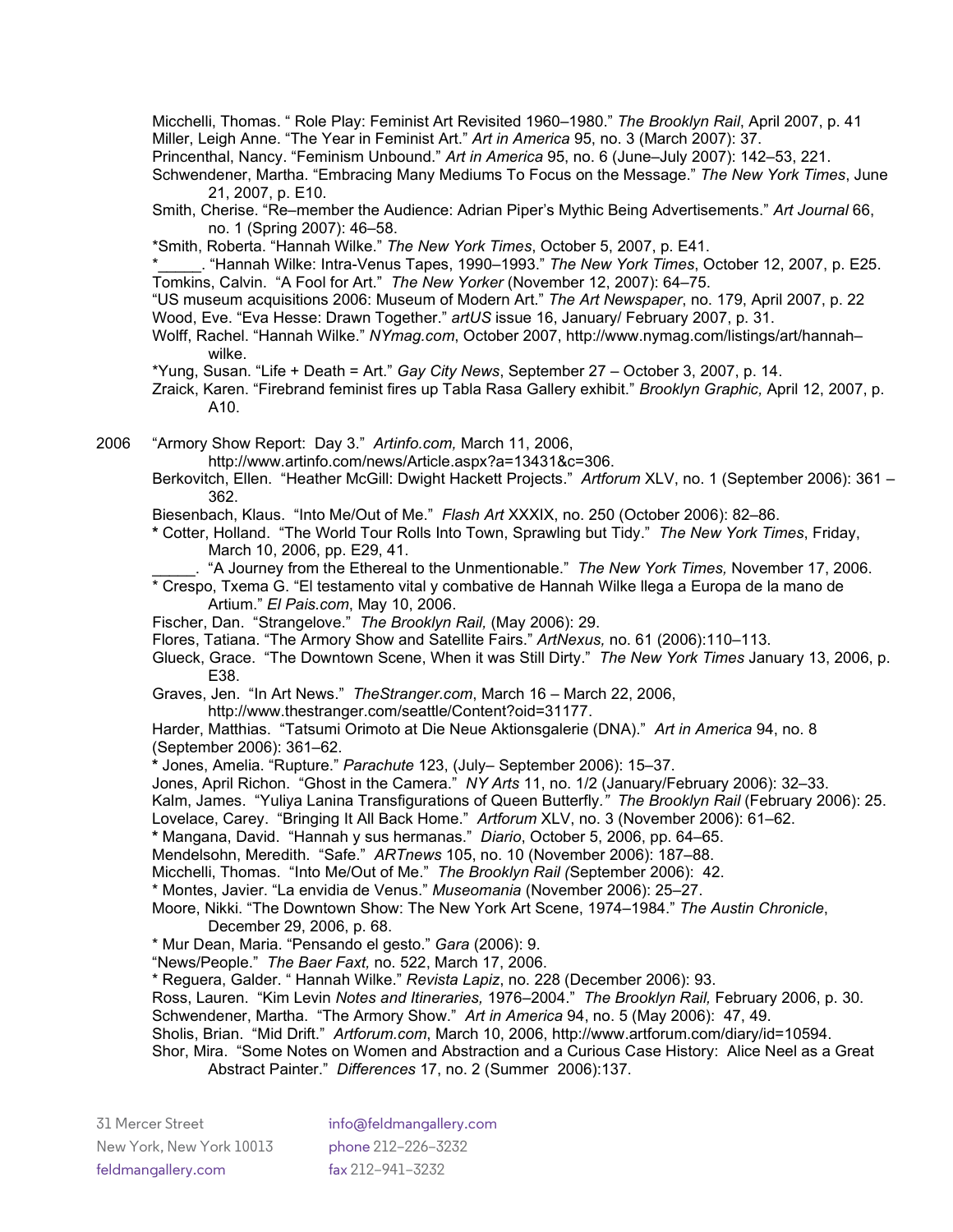Tuchman, Phyllis. "Report from Monte Carlo: A Helluva Town." *Art in America*, no. 10 (November 2006): 89.

Twomey, Chris. "The New York Art Scene, 1974–1984 Dealers." *M / The New York Art World* 9, no. 7 (March 2006): 9–11.

\* Velez de Mendizabal, Josune. "Hannah Wilke, el cuerpo pionero de la revolucion feminista del arte." *Kultura*, October 5, 2006, p. 50.

2005 Belasco, Daniel. "The Vanished Prodigy." *Art in America,* no. 11 (December 2005): 61–65, 67. Cahan, Susan. "Inside Out Loud." *artUS,* no. 9 (July–September 2005): 23. MacRitchie, Lynn. "The Body According to Chadwick." *Art in America,* no. 1 (January 2005): 90–97. Mulholland, Hugh. "The Ormeau Baths Gallery." *Arco,* no. 37 (Autumn 2005): 42–49. Sheets, Hilarie M. "Underrated Overrated." *Artnews,* 104, no. 1 (January 2005): 100–09. Yablonsky, Linda. "Why Small is BIG." *Artnews* 104, no. 11 (December 2005): 122–27.

2004 Deitcher, David. "The Last Picture Show." *Artforum* XLII, no. 6 (February 2004): 144. Fressola, Michael J. "'Life is Art' at Vlepo." *Staten Island Advance*, Friday, October 15, 2004. Genocchio, Benjamin. "Modern Is Offered Trove of Drawings." *The New York Times*, September 21, 2004, p. E1, E5.

Gleason, Mat. "SWAG." *Coagula Art Journal*, no. 77 (November 2005): 37.

Jones, Amelia. "Televisual Flesh: Otherness in New Media Art." Parachute 113 (Jan/Feb/Mar 2004): 70– 91.

**\*** Knapp, Lucinda Michele. "Hannah Wilke Revisited." *Coagula Art Journal*, no. 67, pp. 22–24, 36. Langer, Cassandra. "Personal & Political: The Women's Art Movement, 1969–1975" and "Gloria: Another Liu, Catherine. "Reviews: The Last Picture Show, Artists Using Photography, 1960-1982". Aperture, no. 175 (Summer 2004): 10 -12.

Look at Feminist Art of the 1970s." *Woman's Art Journal* 25, no. 1 (Spring/Summer 2004): 61–64.

Larsen, Lars Bang, Katy Siegel and Jan Verwoert. "What the world needs now." *Frieze* no. 187 (November – December 2004): 76–89.

Rodriguez, Johnette. "Glorious: The RISD Museum focuses on feminist art*.*" *The Providence Phoenix*, January 9, 2004, p. 8.

Scheyerer, Nicole. "That bodies speak has been known for a long time." *Frieze* no. 83 (May 2004): 105– 06.

Smith, Roberta. "The Ever–Shifting Selves Of Cindy Sherman, Girlish Vamp to Clown." *The New York Times*, May 28, 2004.

Spicer, Jakki. "The Last Picture Show." *ArtUS,* no. 1 (January/February 2004): 36–37.

Trebay, Guy. "Sex, Art, and Videotape." *The New York Times Magazine*, June 13, 2004, Section 6, p.20– 22.

"United States: our selection A–Z." *The Art Newspaper*, no. 144 (February 2004): 3.

Woodward, Richard B. "'Fun to Look Different.'" *ARTnews* 103, no. 5 (May 2004): 108.

2003 Baird, Elizabeth. "Feminine side exposed at the Baths." *The Belfast Telegraph*, August, 2003. Bamford, Karin. "And the One doesn't Stir without the Other." *Visual Arts Forum Reflex*, no. 1 (August– October 2003): 5.

Chan, Suzanna. "Belfast: . And the One doesn't Stir without the Other at the Ormeau Baths." *CIRCA* 106 (Winter 2003): 68–69.

Cotter, Holland. "Where Small Shows Offer Big Ideas." *The New York Times*, August 17, 2003.

Dunne, Aidan. "And the One doesn't Stir without the Other." *The Irish Times*, July 31, 2003, p. 17. "Good for you." *Art Review* VINO8, p. 23.

Haus, Mary. "Robert Longo Talks to Mary Haus." *Artforum* XLI, no. 7 (March 2003): 238–39.

**\*** Jones, Amelia. "Everybody Dies…Even the Gorgeous: Resurrecting the Work of Hannah Wilke." http://www.markszine.com/401/ajind.htm

Jones, Amelia. "Feminism & Art: 9 Views." *Artforum* XLII, no. 2 (October 2003): 143.

Nuland, Sherwin B., "Artist, Heal Thyself (and Then Everybody Else)." *The New York Times*, Sunday, July 6, 2003, p. AR 25.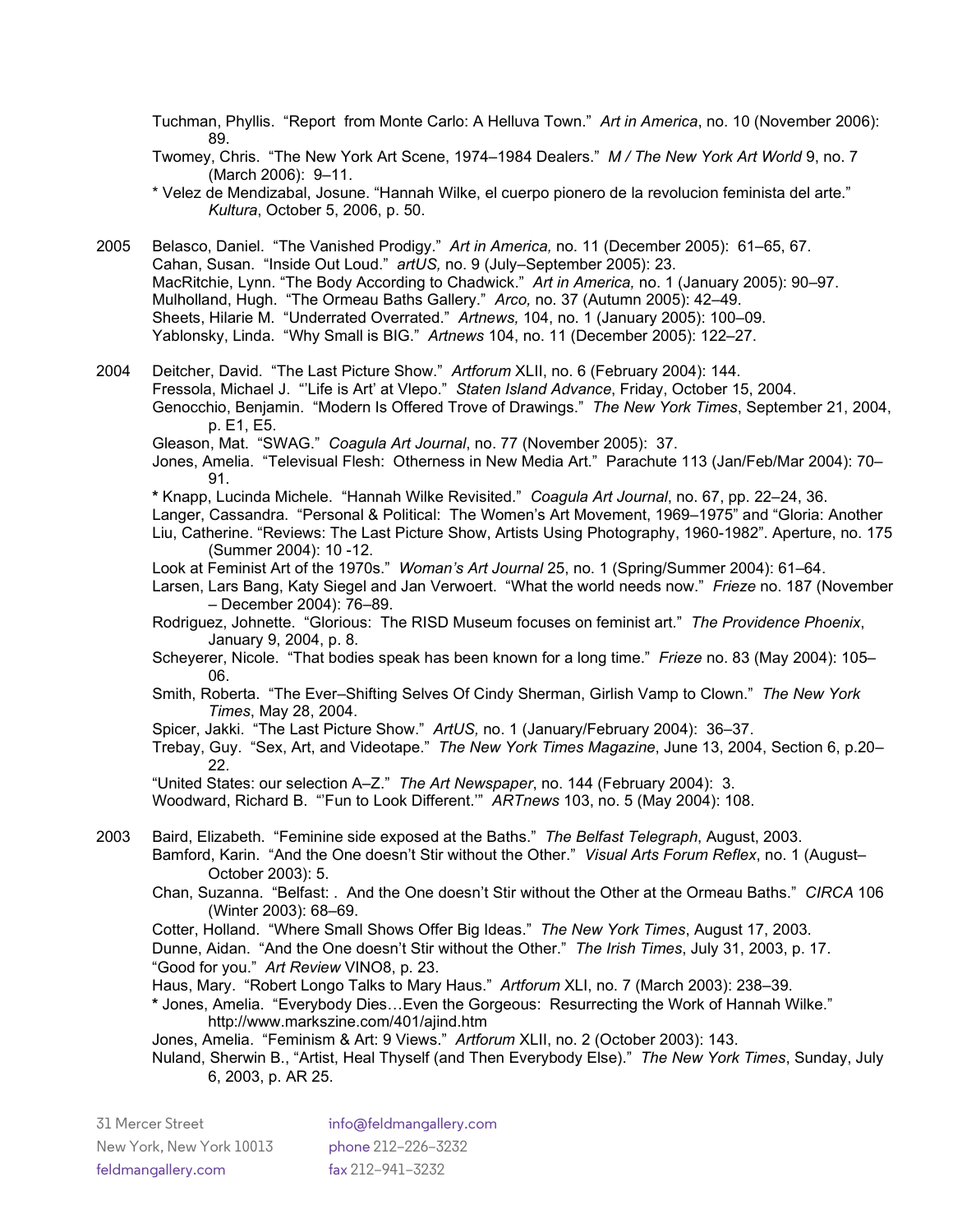O'Malley, Cory. "Bam!" *Clear Magazine* III, issue 2 (May 2003): 23.

Phelan, Peggy. "Feminism & Art: 9 Views." *Artforum* XLII, no. 2 (October 2003): 148–9.

Pollock, Barbara. "Gloria and Regarding Gloria." *ARTnews* 102, no. 2 (February 2003): 127–8.

Rimanelli, David. "Time Capsules: 1980–1985." *Artforum* XLI, no. 7 (March 2003): 101–34.

Rockwell, John. "Shocking! Offensive! Being Pleasant Is Beside the Point." *The New York Times*, Friday, November 14, 2003.

Scott, Andrea K. "Gloria." *Frieze,* no. 72 (January/February 2003): 104–5.

Stoilas, Helen and Sarah Douglas. "U.S. Museum Acquisitions in 2002." *The Art Newspaper*, no. 135 (April 2003): 16–20.

"U.S. Summer Group Shows Preview." *Flash Art* XXXVI, no. 230 (May–June 2003): 78.

Van Siclen, Billy. "A delicate subject makes a strong statement." *The Providence Journal*, December 4–7, 2003, p. 32.

Walsh, Maria. "And the One doesn't Stir without the Other." *Art Monthly*, no. 269 (September 2003).

2002 "Berliner Kunst." *NY Arts* 7, no. 10 (October 2002): 62.

Camhi, Leslie. "Dinner is Served." *The Village Voice*, October 16–22, 2002, p. 55.

Cotter, Holland. "Two Nods to Feminism, Long Snubbed by Curators." *The New York Times*, October 11, 2002, p. E 35.

d'Auzac de Lamartinie, Véronique. "L'obscénité: une force d'émergence dans l'art contemporain." *La Voix du Regard*, no. 15, pp. 163–69.

"Extra Art." t*ema celeste* 94 (November/December 2002): 115.

Goddard, Donald. "Another World: Twelve Bedroom Stories and Tableaux Vivants: Living Pictures and Attitudes in Photography, Video, and Film."

http://www.newyorkartworld.com/reviews/anotherworld.html.

Galerie Fur Gegenwartskunst." *Kunst–Bulletin, Zurich,* (January 2, 2002).

Gomez, Edward M. "Power and Glory in Sisterhood." *The New York Times*, October 13, 2002, pp. AR 35– 36.

Jones, Amelia. "The 'Eternal Return': Self–Portrait Photography as a Technology of Embodiment." *Signs* 27, no. 4 (Summer 2002): 947–78.

Kraynak, Janet. "Feminist Flashback." *TimeOut New York* no. 367 (October 10–17, 2002): 52.

Leffingwell, Edward. "Margi Geerlinks at Stefan Stux." *Art in America*, no. 9 (September 2002): 133.

"Let's talk about Sex–Sexualitat und Korperlichkeit in der Gegenwarts–kunst Im Kunst Haus Dresden,

Lord, M.G. "The Table is Set, At Last in a Home." *The New York Times*, September 8, 2002, pp. 78–82. Meyers, Elissa. "Art." *Velvet Park* (November/December 2002): 40–41.

Muños, José Esteban. "dinner reservations." *tema celeste* 94 (November/ December 2002): 38–43.

Satorius, Katherine. "Women's Work." *SOMA* 16.4 (May/June 2002): 48–50.

Schmidt, Johannes. "Nekrophilie mit Überlänge."

Schmidt, Yohannes. "Blumen im Slip." *Dresdener Kulturmagazin*, p. 16.

Soussloff, Catherine and Mark Franko. "Visual and Performance Studies." *Social Text* 73 (Winter 2002): 29–46.

Szanto, Andras. "A Business Built on the Hard–to–Sell." *The New York Times*, October 6, 2002, pp. AR 35, 37.

Weinreich, Regina. "Personal and Political." *The East Hampton Star*, 2002.

2001 "20th Century OX." *Unmuzzled Ox* 15, no. 1–4 (2001): 3.

Cash, Stephanie and David Ebony. "Artworld." *Art in America*, no. 9 (September 2001): 166. Frizzell, Deborah. "Bawdy Burlesque, Raucous Ribaldry." *NY Arts* 6, no. 4 (April 2001): 22–23. **\*** Gelin, Cecilia. "Hannah Wilke (1940–1993): So Help Me Hannah Series." *Bang* (August 2001): 39–41. Heartney, Eleanor. "Boomtowns of the Avant–Garde." *Art in America*, no. 9 (September 2001): 65–71. Kolodzey, Natalya. "Ronald Feldman: I am looking for an ultimate outsider." *Artchronika*, no. 3 (2001): 112–16.

Leahy, Billy. "Francesca Woodman." *NY Arts* 6, no. 7/9 (July/August): 37.

Levin, Kim. "New York Ca. 1975." *Village Voice*, August 7, 2001, p. 101.

Newhall, Edith. "Jewish Museum." *New York* 34, no. 27 (July 16, 2001): 84.

| 31 Mercer Street         | info@feldmangallery.com        |
|--------------------------|--------------------------------|
| New York. New York 10013 | phone 212-226-3232             |
| feldmangallery.com       | $\frac{1}{2}$ fax 212-941-3232 |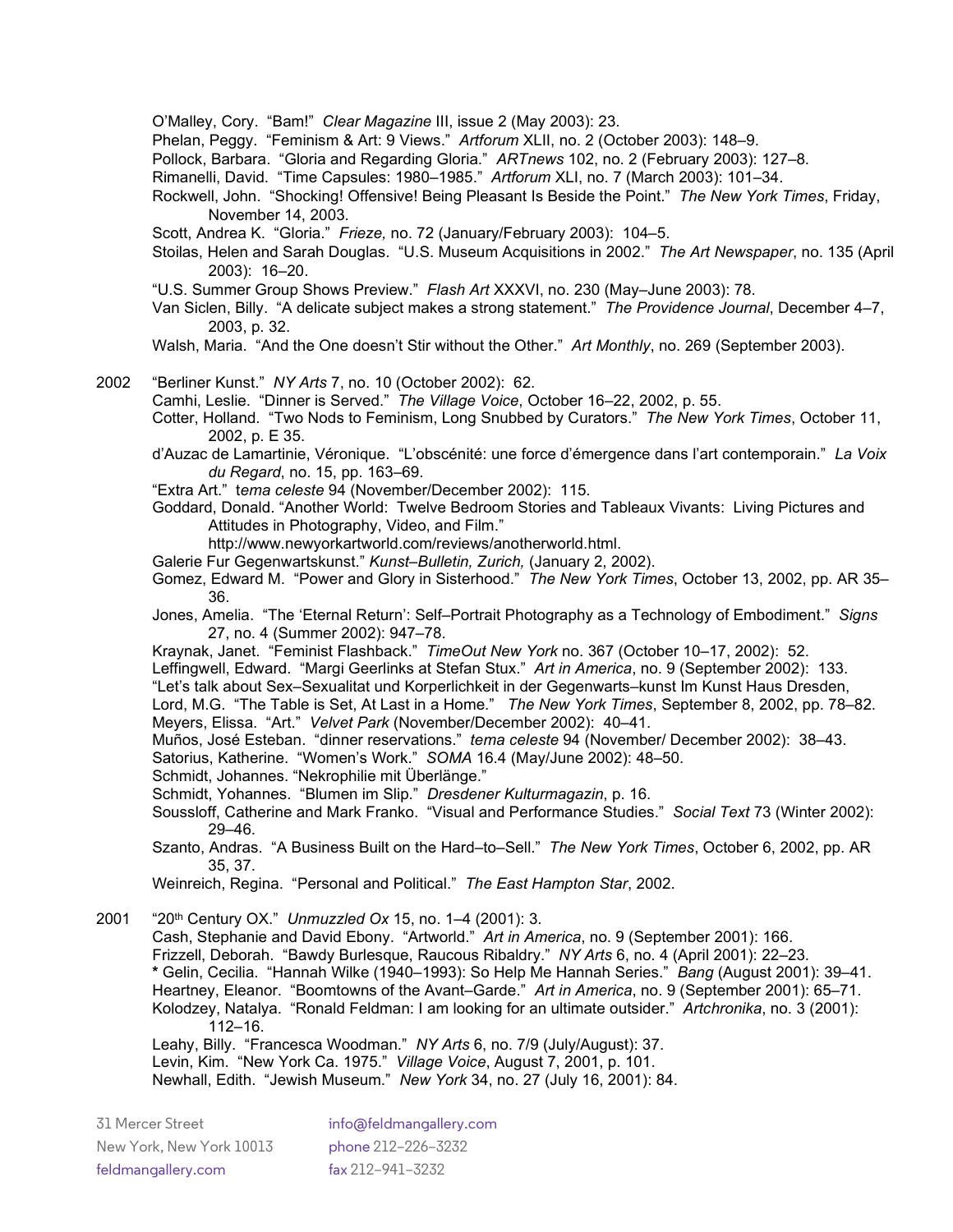Parks, Steve. "Some Laughing Matters." *Newsday*, March 21, 2001, pp. B2, B9.

"Voice, Image, Gesture: Selections from the Jewish Museum's Collection, 1945–2000." *Time Out New York*, no. 301 (June 28–July 5): 64.

Werner, Lisa. "De Sade, Rote Nylons, Fat Ladies, Cybersex…" *DNN*, December 21, 2001.

- 2000 Cameron, Dan. "Underrated/Overrated." *ARTnews* 99, no. 11 (December 2000): 121–135.
	- **\*** "Die Eigene Haut Ertragen." *TIP, Berlin-Magazin,*(Germany) no. 19 September 14, 2000.
	- **\*** Gregos, Katerina. "Hannah Wilke." *contemporary visual arts* issue 27 (February/March 2000): 69.
	- **\*** Knafo, Danielle. "Hannah Wilke: The Naked Truth." *Gender & Psychoanalysis* 5, no. 1 (Winter 2000): 3– 35.
	- "Konnotationen des Körpers." *Berliner Zeitung*, August 31, 2000.
	- **\*** Kuhn, Nicola. "Der letzte Striptease." *Der Tagesspiegel* (Germany),September 14, 2000 and Potsdamer Neueste Nachrichten, September 14, 2000.
	- **\*** Meixner, Christiane. "Kaugummi auf nacktem Körper." *Frankfurter Rundschau* (Germany), September 9, 2000.
	- Missbeck, Gela. "Hannah Wilke (1940–1993: Unterbrochene Karrieren." [http://www.aviva–](http://www.aviva-berlin.de/kultur/hannah.html) [berlin.de/kultur/hannah.html.](http://www.aviva-berlin.de/kultur/hannah.html)
	- "Mixed Exposures." *Artforum* XXXIX, no. 1 (September 2000): 77.
	- Mullin, Amy. "Art, Understanding, and Political Change." *Hypatia* 15, no.3 (Summer 2000): 113–39.
	- **\*** Nabakowski, Gislind. "Grausames Schicksal einer Venus." *Frankfurter Allgemeine Zeitung*, September 20 (Germany), 2000.
	- **\*** "Schönheit und Schrecken." *Art-Das Kunstmagin*, no. 9 (Germany), (September 2000): 85.
	- **\*** Schwab, Waltraud. "Frau mit Mickey-Mouse-Colt." *Frankfurter Allgemeine Zeitung Berliner Seiten* (Germany), September 15, 2000.
	- **\*** Thomsen, Henrike. "Spöttische Grüse an Aphrodite und Demeter." *Berliner Zeitung* (Germany), September 15, 2000.
	- "Unterbrochene Karrieren Hannah Wilke 1940–1993." [http://www.artifacts.net.](http://www.artifacts.net/)
	- **\*** "Unterbrochene Karrieren Hannah Wilke 1940–1993." *Blattgold* (Germany),(September 2000).
	- **\*** Wendenburg, Christina. "Metamorphosen des Schmerzes." *Berliner Morgenpost* (Germany), September 5, 2000.
	- **\*** Werneburg, Brigitte. "Die Braut entkleidet sich*." Die tageszeitung* (Germany), September 12, 2000.
	- **\*** Werner, Gabriele. "Rosebud forever." *Jungle–World* (Germany), September 27, 2000.
- 1999 Avgikos, Jan. "Best of the '90s." *Artforum* 38, no. 4 (December 1999): 120–21.
	- \*Belasco, Daniel. "Jewish Body Art." *The Jewish Week*, November 5, 1999, p. 21.
	- **\*** Björkman, Nina. "Hannah Wilkes skönhet." *Hufvudstadsbladet* [Finland], August 19, 1999.
	- "Critics' picks." *TimeOut New York* 212, October 14–21 1999, p. 71.
	- Dungan, Beth. "Hannah Wilke: Photographic Re-Presentations of Cancer." *Critical Sense,* VII, no. 1 (Winter): 55–80.
	- Einzig, Barbara. "Girls Rule, Boys Drool." *Artbyte* 1, (December 1998– January 1999): 18–25.
	- "Hannah Wilken." *Helsingin Sanomat* [Finland], August 20–26, 1999.
	- "Hannah Wilken vaginataide." *Helsingin Sanomat* [Finland], August 16, 1999.
	- **\*** Honkavaara, Leena. "Tennispalatsi 'uskalsi' ottaa Hannah Wilken retrospektiivin." *Helsingin Sanomat* [Finland], August 11, 1999.
	- **\*** Kyander, Pontus. "Kroppen som skulptur." *Sydsvenskan* (Sweden), December 5, 1998.
	- "Lasker's Long Reach: Our choice of New York contemporary and modern galleries." *The Art Newspaper*, no. 97, November 1999, p. 70.
	- **\*** Majasaari, Marja–Liisa. "Hannah Wilke koristeli vartalonsa purukumilla." *Ilta-Sanomat* [Finland], August 5, 1999.
	- **\*** Wacks, Debra. "Naked Truths: Hannah Wilke in Copenhagen." *Art Journal* (Summer):104–6.
- 1998 **\*** Anderson, Ihle Ingelise. "Et anderledes kvindebillede." *Kunstavisen* [Denmark], November.
	- Artworld. "AICA Picks Top Shows." *Art in America* 86, no. 1 (January 1998): 120.
	- \* Baus, Dunja. "Postcards From the Past." *Borderlines* 46, (March 1998): 24, 34–39.
	- Dewey, Fred. "Chris Kraus Theory's Conscious Pariah: an interview." *Coagula* #33 (May): 42–49.

| 31 Mercer Street         | info@feldmangallery.com        |
|--------------------------|--------------------------------|
| New York, New York 10013 | phone 212-226-3232             |
| feldmangallery.com       | $\frac{1}{2}$ fax 212-941-3232 |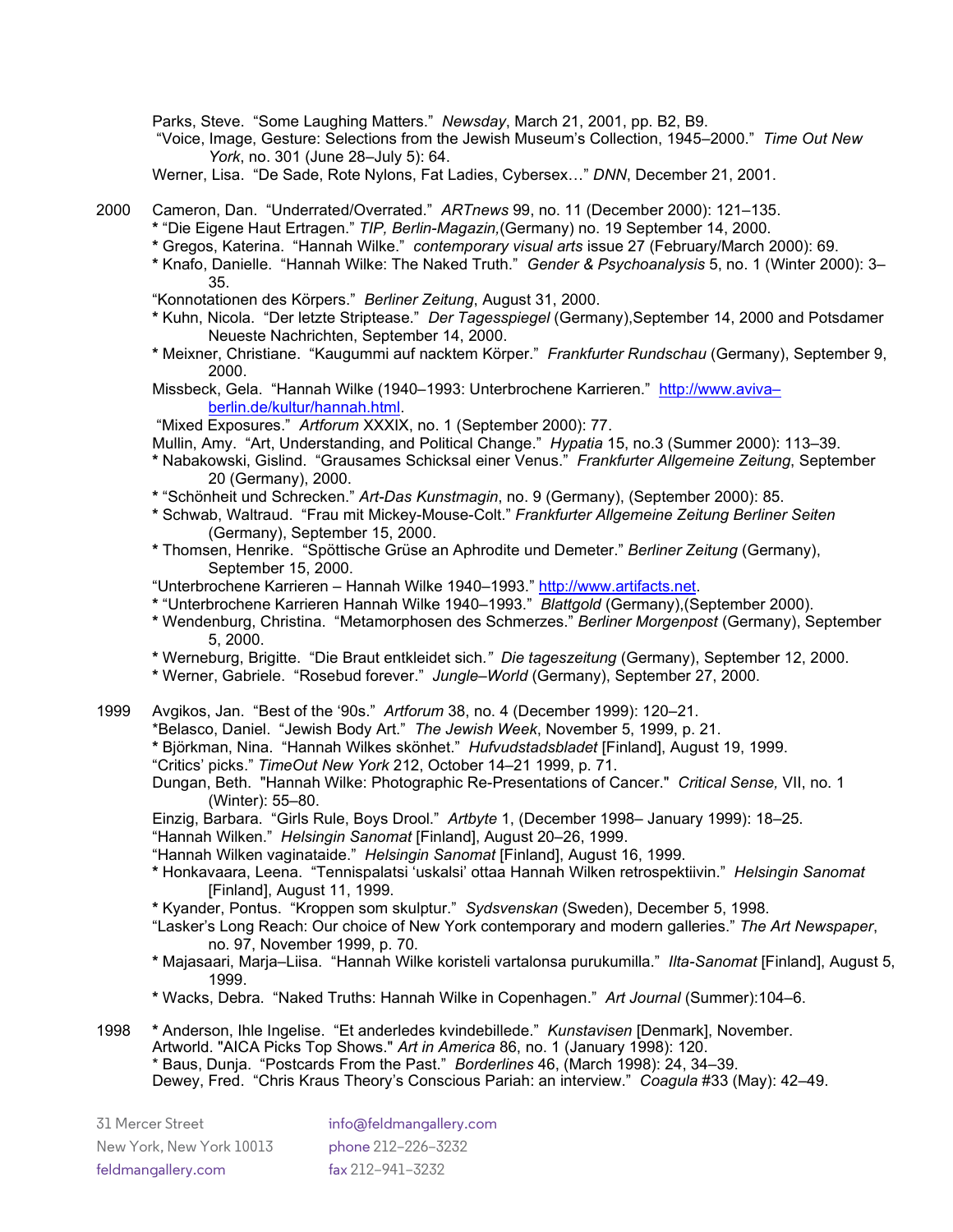\* Gade, Rune. "Kødet som skæbne." *Information (UP)*[Denmark], November 7, 1998.

- \* Georgieff, Anthony. "Besat af sit køn." *Aktuelt* [Denmark], December 14, 1998.
- "Hannah Wilke." *Information (UP)* [Denmark], November 5, 1998.
- \* Harr. "Tyggegummi-kunst I Nikolaj Kirke." *Morgenavisen Jyllands-Posten Kobenhavn* [Denmark], October 27, 1998.
- \* Hedberg, Kaa Bertil. "En av årets viktigaste." *Arbetet Nyheterua* [Denmark], December 8, 1998.
- \* Ifversen, Karsten. "Den smukke kvindes protest." *Sektion* [Denmark], November 19, 1998, p. 2.
- Joselit, David. "Between Objects and Actions." *Art in America* 86, no. 11 (November 1998): 86–91, 144.
- Kraus, Chris. "Private Parts, Public Women." Revision of *At Home in the World*, by Joyce Maynard. *The Nation,* November 16, 1998, pp. 36–38.
- \* "Kropskunst fra tre årtier." *Morgenavisen Kobenhavn* [Denmark], October 29, 1998.
- "Kunst-kroppen." *Berlingske Tidende* [Denmark], November 24, 1998.
- Lajer-Burcharth, Ewa. "Antoni's Difference." *Differences: A Journal of Feminist Cultural Studies* 10.2 (1998): 129–170. [Wilke ref.–p.153 only]

\* Pohl, Eva. "Når kunsten kender kroppen." *Berlingske Tidende* [Denmark], November 24, 1998, p. 84. Portwood, Pamela. "A fitting 'Tribute'." *The Arizona Daily Star*, November 6, 1998, p.E5.

\* Rasmussen, La Cour Malene. "Mellem flirt og feminist." *Morgenavisen Jyllands-Posten* [Denmark], December 2, 1998.

Regan, Margaret. "Gross Measure." *Tucson Weekly* 15, (October 22–October 28 1998): 45, 47.

- \* Ross, Trine. "Veldrejede Wilke." *Politiken* [Denmark], October 30, 1998.
- \* Sandbye, Mette. "I Object." *Weekeudariseu Berlingske* [Denmark], November 13, 1998.
- \* Sander, Manuel. "Portfolio: So Help Me Hannah." *MAMM* (February/March 1998): 56–57.
- "Taboo: Repression and Revolt in Modern Art." *The New Yorker*, May 25, 1998, pp. 16, 18.
- \* "Udstilling." *Information (UP)* [Denmark], October 29, 1998.
- \* Weirup, Torben. "Kroppen som tema." *Berlingske Tidende* [Denmark], October 30, 1998.
- 1997 "Art House: 1997 Voice SHELTER Supplement." *The Village Voice*, September 30, 1997, p. 5. Berdeia, Jorge Luis. "Crisis, sexualidad y humor, en video." *El Universal*, January 28, 1997, pp. 1, 4. Chase, Michelle Chi. "Seeing Video As Modern Art." *Who's Who*, March 8, 1997.
	- \_\_\_\_\_. "Video Reflects Changing Ideas on Body Image." *The News Living*, January 31, 1997, p. 24.
	- Cotter, Holland. "A Show That Could Travel in Just a Carry-On Bag." *The New York Times*, December 14, 1997, 44–45.
	- Cottingham, Laura, Ruth Noack, Hedwig Saxenhuber and Anna Steininger. "Fem.art movement." *Springer*  2, no. 4 (December 1996 – February 1997): 24–29.
	- Crowder, Joan. "Exhibits focuses on the older body." *Santa Barbara News-Press*, November 16, 1997.
	- \* Daigle, Claire. "Hannah Wilke." *Art Papers* 21, no. 1 (January/February 1997): 60.
	- \* Danbrot, Lisa. "Hannah Wilke: Performalists Self-Portraits; Ronald Feldman Fine Arts." *Zingmagazine*, no. 4 (Summer 1997): 309–11.
	- Daniel, Jeff. "The Show With A View." *St. Louis Post-Dispatch*, September 21, 1997.
	- "Hannah Wilke." *Long shot* 19, "Politics." no. 1 (1997): 164–67, illustrations only.
	- Horodner, Stuart. "The F Word." *New Observations,* no. 114 (Spring 1997): 2–13.
	- Kotz, Liz. "Hannah Wilke Carolee Schneemann." *Texte zur Kunst* 7 [Germany], no. 25 (March 1997): 110 –16.
	- Lebovich, Elisabeth. "Le feminisme, strapontin de l'art?" *Liberation*, April 17, 1997, p. 32.
	- Luz Haw, Por Dora. "Muestran al cuerpo como material de arte." *Cultura*, January 22, 1997, p. 1.
	- \* Princenthal, Nancy. "Mirror of Venus." *Art in America* 85, no. 2 (February 1997): 92–93.

Scarborough, James. "Identity Crisis: the Self–Portrait Today." *Artpress,* no. 229 (November 1997):70.

"St. Louis events." *Centralia Morning Sentinel*, September 17, 1997.

Video (desnudo), el cuerpo como vehiculo de expresion artistica." *La Jornada*, January 27, 1997, p. 25.

- "Women Photographers of the 20th Century." *Gazette*, September 14, 1997.
- Woodard, Josef. "The Art of Aging." *Los Angeles Times*, December 17, 1997.
- Wright, Anthony. "Independent Video Show Goes Out on a Limb." *Mexico City Times*, January 31, 1997, p. 17.

"Wrinkles in Time." *The Independent*, November 13, 1997.

- 1996 \*Blain, Francoise–Aline. "Hannah Wilke." *Blocnotes*, 14 [France], August 2, 1996 p. 137.
	- \* Camper, Fred "Multiple Exposures." *Chicago Reader*, September 6, 1996 pp. 30–32.
	- \* Cone, Edward. "Death, Dignity & Art." *The Rhinoceros Times* [Greensboro, NC], February 8, 1996, p. 2.
	- \* DeVriese, Todd. "Face Value: American Portraits." *dialogue* (March/April 1993).
	- Dewey, Fred. "Letter From Freedom X." *Coagula*, September 9, 1996, pp. 16, 68.

| 31 Mercer Street         | info@feldmangallery.com        |
|--------------------------|--------------------------------|
| New York. New York 10013 | phone 212-226-3232             |
| feldmangallery.com       | $\frac{1}{2}$ fax 212-941-3232 |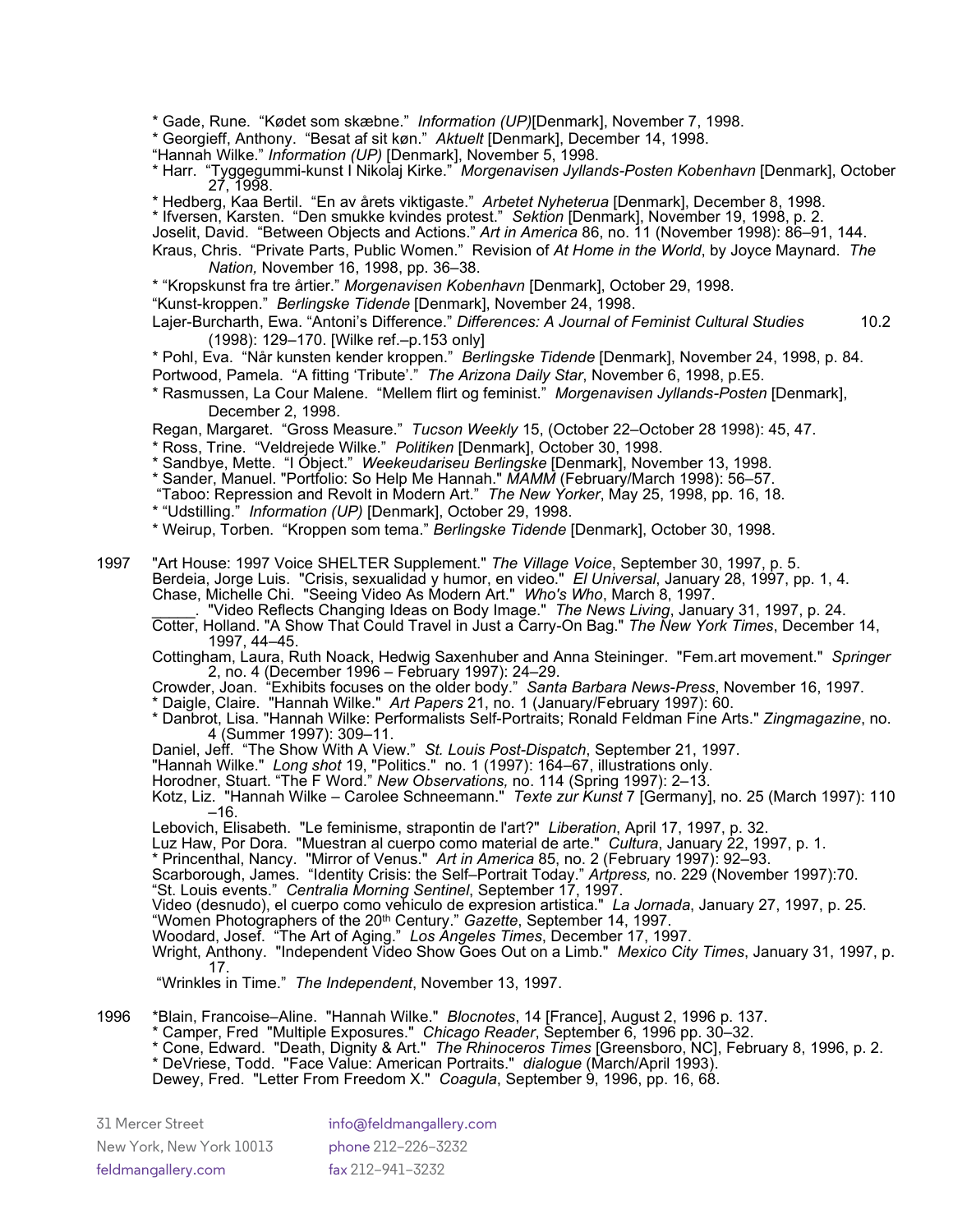31 Mercer Street info@feldmangallery.com New York, New York 10013 phone 212–226–3232 \*Gant Hill, Cathy. "Intra-Venus." *News & Record Weekend* [Greensboro, NC], February 2, 1996, cover, pp. 10–12. "Gender: The Works of Contemporary Women Artists." Magazine of the Tokyo Metropolitan Museum of Photography, 1996. \* Greenberg, Blue. "Photography Exhibit Teaches Horrors of Cancer." *Herald-Sun*, (Greensboro, NC) March 29, 1996, p. 5. \* Halperen, Max. "Portraits Of The Artist As She Lived & Died." *Spectator* [Greensboro, NC], April 18. Hanna, Deirdre. "Epoch–making Art Sparks Love Gasoline." *Now*, June 20–26, 1996. "Hannah Wilke." *The New Yorker*, October 21 and 28, 1996, p. 46. Hildebrandt, Edel. "Kvinde form din krop" *Politiken* [Odense, Denmark], Friday, January 12, 1996, 3rd section, p. 25. \* Hixson, Kathryn. "Hannah Wilke." *New Art Examiner*, (November 1996): 30. \* Holliday, Taylor. "Hannah Wilke, In Her Prime." *The Wall Street Journal*, Monday, October 21, 1996, p. A20. Horowitz, Stash "Sex Education." *The Back Bay Courant* (Waltham, MA), June 25, 1996, p. 10. \* Humphries, Jacqueline. "Grim Exhibit is Powerful, but it lacks artistic basis." *News & Record*, (Greensboro, NC) Friday, February 16, 1996, p. D6. Jensen, Finn Robert. "Fotokunst i moss: Innrammet begjaer." *Aftenposten (Norway),* Monday, May 6, 1996, p. 35. Larson, Kay. "Women's Work (or Is It Art?) Is Never Done." *The New York Times*, Sunday, January 7, 1996, p. 35. \* Levin, Kim. "Snatch Shot." *The Village Voice*, October 8, 1996. Lloyd, Ann Wilson. "More Than Minimal: Feminism and Abstraction in the '70's." *Sculpture*, (October 1996): 62–63. \*McClure, Lissa. "Love Gasoline." *Review*, 2, no. 2 October 1, 1996, p. 24. Melrod, George. "A Relatively 'Normal' Monster." *Art & Antiques* XIX, no. 4 (April 1996): 18. Misfeldt, Mai. "Kroppens sprog" *Berlingske Tidende* [Odense, Denmark], February 3, 1996. "More Than Minimal: Feminism and Abstraction in the '70's at Rose Art Museum." *Art Now Gallery Guide* (New England/Boston) (June 1996): 12. \* Muchnic Suzanne. "Hannah Wilke." *ARTnews* 95, no. 2 (February 1996): 142. Ockman, Carol. "Jewish Museum: Too Jewish? Challenging Traditional Identities." *Artforum* XXXV, no. 1 (September 1996): 106–07. Pacheco, Patrick. "The Healing Art of Collecting." *Art & Antiques* XIX, no. 3 (March 1996): 58–59. Pagel, David and Libby Lumpkin. "Two Dissenting Views." *Art Issues*, no. 44 (September/October 1996): 19–25. \* Patterson, Tom. "Camera on Cancer: Artist focused on her body and never flinched." *Winston-Salem Journal*, (NC) Sunday, March 3, 1996, p. E2. Perrott, Jeff. "More is More." *Artsmedia*, (June 1996): 8–102. Proctor, Nancy. "Laying it Bare: Nancy Proctor in Conversation with Jenny Jackson." Women's Art, no. 69 ((April/May 1996): 24–26. \* Robins, Corinne. "Hannah Wilke 1940–1993." and "Movies Will Live Forever: Venus–Intra-Venus." *Caprice*, (April 1996): 8–10. Schwabsky, Barry. "The Past Faces Off Against the Present." *The New York Times* (New Jersey Edition), June 30, 1996. \* Scobie, Ilke. "Ronald Feldman Fine Arts: Hannah Wilke." *NY Soho Arts Magazine*, no. 3 (October 1996): 17, illustration 22. \*Smith, Roberta. "Hannah Wilke." *The New York Times*, Friday, September 27, 1996. Stapen, Nancy. "Reviews: "More Than Minimal: Feminism and Abstraction in the '70's". *ARTnews* 95, no. 8 (September 1996): 138. \* Tierney, Hanne. "Hannah Wilke: The Intra-Venus Photographs." *Performing Arts Journal*, no. 52 (1996): 44–49. Twardy, Chuck. "We Can Be Heroes." *The News & Observer* [Greensboro, NC], Friday, March 22, 1996, pp. D1–3. Unger, Miles. "Needful Things: Feminism and Abstraction." *Art New England*, (August/September 1996). Watson, Simon. "Hannah Wilke." *Simon Says* 2, (October 1996): 46. Wilson, Martha. "Love Gasoline." *Mix* 22, no. 1 (Summer 1996): 23. 1995 "Art on Paper gears up for 31st year." *The Carolinian*, October 31, 1995, p. 6. "Art World: Awards." *Art in America* 83, no. 5 (May 1995): 134. Baker, Kenneth. "Sculptors Share Material Vision in 'Fabricators.'" *San Francisco Chronicle*, Tuesday, September 12, 1995, p. E3. \* Bonetti, David. "Art's ugly ducklings." *San Francisco Examiner*, Friday, September 29, 1995, pp. C10–11.

feldmangallery.com fax 212–941–3232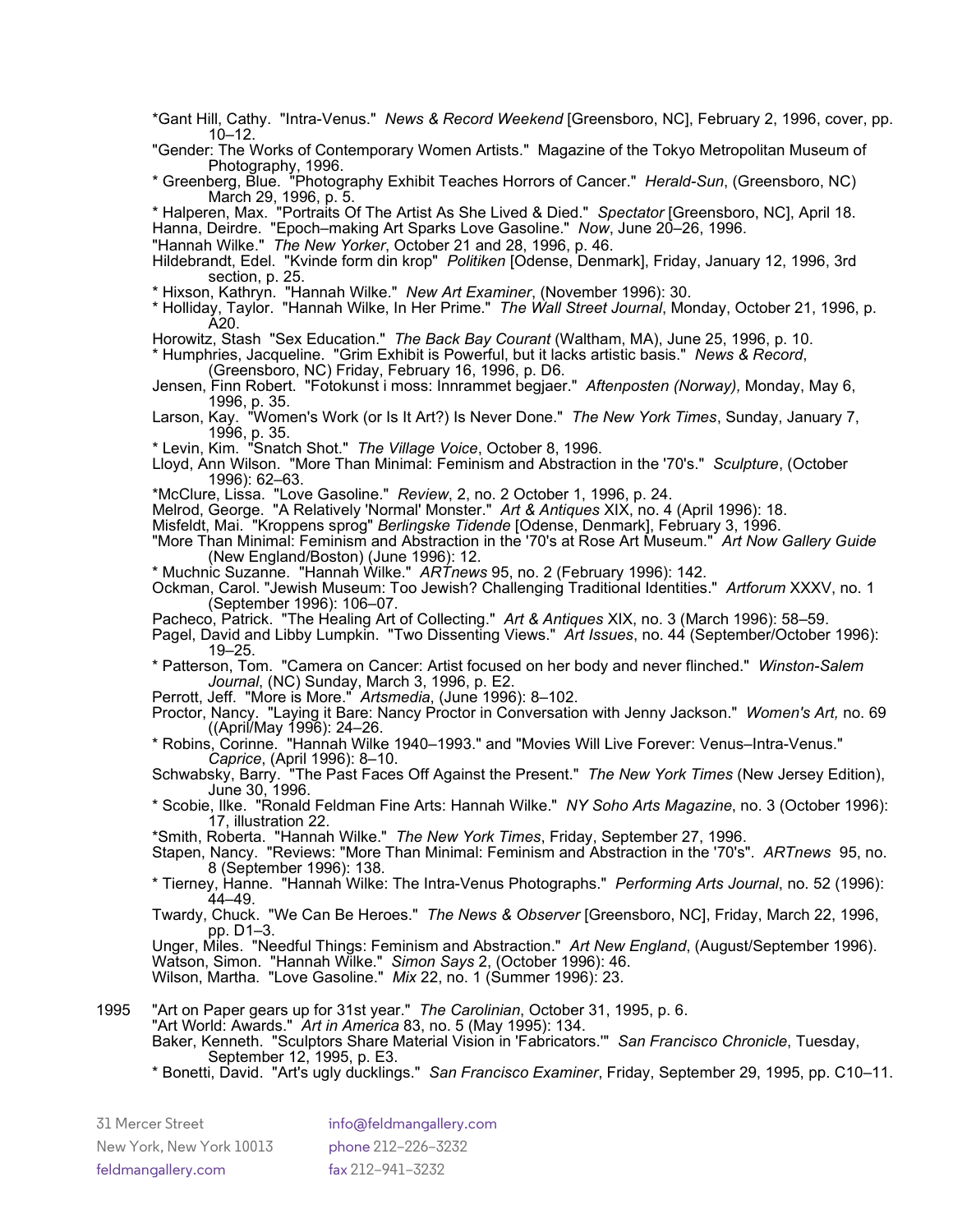\* Cheney, Elyse. "Hannah Wilke: Intra-Venus." *Art Papers* 18, no. 4 (July/August 19995): 60–61.

Cooper, Dennis. "Vincent Fecteau." *Artforum* XXXIII, no. 8 (April 1995):84–85.

\* Dykstra, Jean. "Putting Herself in the Picture: Autobiographical Images of Illness and the Body."

*Afterimage* 23, no. 2 (September/October 1995): 16–20.

"Face–Off: The Portrait in Recent Art." *Joslyn News* (January/February 1995): 4.

Fortes, Marcia. "Matthew Antezzo: painting performances." *Poliester* 4, no. 11 (Winter 1995) [Mexico]: 48– 51.

Frank, Peter. "Art Picks of the Week: Still Working, Hannah Wilke: Intra-Venus." *L.A. Weekly*, November 9, 1995, p. 137.

Glueck, Grace. "The Darker Side of Chocolate." *The New York Observer*, April 19, 1995.

Greene, David A. "Still Life With Cancer." *Los Angeles Reader*, November 17, 1995.

Gregersen, Anne–Marie. "Fotokunst: Sex i underetagen" *BT* [Copenhagen, Denmark], November 7, 1995.

Halperen, Max. "Beyond the Triangle: Two Worth the Trip." *Spectator* [Raleigh, NC], November 29, 1995.

\* Hirsch, Faye. *The Print Collector's Newsletter* XXVI, no. 4 (September–October 1995): 141.

Ifversen, Karsten R. "Venus' dod." *Politiken*, [Copenhagen, Denmark] June 24, 1995, p. 12.

Karmel, Pepe. 'Me.' *The New York Times*, Friday, April 28, 1995, p. C34.

Kleblatt, Norman L. "Multivalent Voices." *Art in America* 83, no. 12 (December 1995): 29–31, 35.

Knight, Christopher. "Branching Out." *Los Angeles Times*, Saturday, October 28, 1995, Calendar, p. F6. Levin, Kim. "Chocolate." *The Village Voice* XL, no. 21, May 23, 1995, p. 8.

\*Maclay, Catherine. "Images capture cancer's march." *San Jose Mercury News*, September 8, 1995, p. 41. Macmillan, Kyle. "Joslyn Show Reflects 'Revisionist Thinking.'" *Sunday World-Herald* (Omaha, NE), February 5, 1995.

"Making Faces: A Look at American Portraiture at Hudson River Museum." *North County News*, March 1– March 7, 1995, p. V4.

\* Michelsen, Anders. "Nutopi." *Weekendavisen* [Copenhagen, Denmark], July 21, 1995.

\* Misfeldt, Mai. "Direkte I blodet." *Information* [Copenhagen, Denmark], July 27, 1995.

"Performance Art Survey." *Flash Art,* XXVIII, no. 183 (Summer 1995): 73.

\* Pohl, Eva. "Kropstab." *Berlingske Tidende* [Copenhagen, Denmark], July 13, 1995.

"Portraitist in Artistic Ancestors' Halls." *The New York Times*, Friday, May 19, 1995, pp. C1, C7.

Sandbye, Mette. "Eksponeringer." *Week–end Avisen* [Copenhagen, Denmark], November 3, 1995.

Slonim, Jeffrey. "In with the Out Crowd." *Artforum* XXXIII, no. 7 (March 1995): 12–14.

\* Stensgaard, Pernille. "Sig ordet – dod." *Weekendavisen* [Copenhagen, Denmark], July 7, 1995.

Thorson, Alice. "Her Art Confronts Cancer." *Kansas City Star*, October 11, 1995, pp. F1–F2.

Wachtmeister, Marika "Unken lek med begaret." *Kristianstadbladet* [Kristianstad, Sweden], November 21. \* Werdelin, Nikoline. "Homo Metropolis." *Politiken*, July 4, 1995.

Woodward, Richard B. "French Kissing." *Village Voice* XL, no. 48, November 28, 1995, p. 80.

Wooster, Ann–Sargent. "Endurance." *P-Form* (Fall 1995): 38–39.

Zetterstrom, Jelena. "Vad ar vitsen med den har utstallningen?" *Sydsvenske Dagblad* [Malmö, Sweden], November 22, 1995.

1994 Apple, Jacki. "Performance Art is Dead. Long Live Performance Art!" *High Performance*, no. 66 (Summer 1994): 54–59.

\* Bacon, George. "Ars moriendi." *The Art Newspaper* V, no. 34 [London, England] (January 1994): 1.

\* Cheney, Elyse. "Hannah Wilke: Intra-Venus." *Art Papers* 18, no. 4 (July/August 1994): 60.

- \* Cottingham, Laura. "The Damned Beautiful." *The New Art Examiner* 21, no. 8 (April 1994): 25–29.
- \* Dainutto, Edna Goldstaub. "Hannah Wilke: Intra Venus." *Studio* [Tel Aviv], (June/July 1994).
- \* Diehl, Carol. "Reviews: Hannah Wilke, Ronald Feldman." *ARTnews* 93, no. 4 (April 1994): 164.
- \* Edelman, Robert G. "Hannah Wilke." *art press* 191 (May 1994): IV–V.

"Exhibitions." *The Villager*, January 12, 1994, p. 13.

Fujimori, Manami. "From Abroad: Hannah Wilke." *Bijutsu Techo* 46, no. 687 [Japan] (April 1994): 124.

\* "Goings On About Town." *The New Yorker,* LXIX, no. 49 (February 7, 1994): 20.

Greenberg, Blue. "SoHo at Duke V." *The Herald–Sun*, April 17, 1994, p. 10.

\* Hess, Elizabeth. "Fem Fatale." *The Village Voice* XXXIX, No. 4, January 25, 1994, p. 82.

\* Hirsch, Faye. "Hannah Wilke." *Flash Art* XXVII, no. 176 (May/June 1994): 108.

\* Humphrey, David. "New York Fax." *Art Issues*, no. 33 (May/June 1994): 32–33.

- \* Jones, Bill. "Hannah Wilke Intra-Venus." *Poliester* 3, no. 9 (Summer 1994): 30–33.
- \* Kubitza, Anette. :Hannah Wilke: Bildervollstandiger und unvollstandiger Schonheit." *Frauen Kunst Wissenschaft*, no. 17 (Germany) (May 1994): 72–91.
- \* "Last Self–Portrait of the Female Artist Who Died of Cancer." *Friday*, March 18, 1994, pp. 23–24.

\* Levin, Kim. "Choices." *The Village Voice* XXXIX, No. 4, January 18, 1994, p. 63.

Mansfield, Elizabeth. "Power, Pleasure, Pain and the Public." *Harvard University Art Museums Review* (Spring 1994): 2, 3, 9.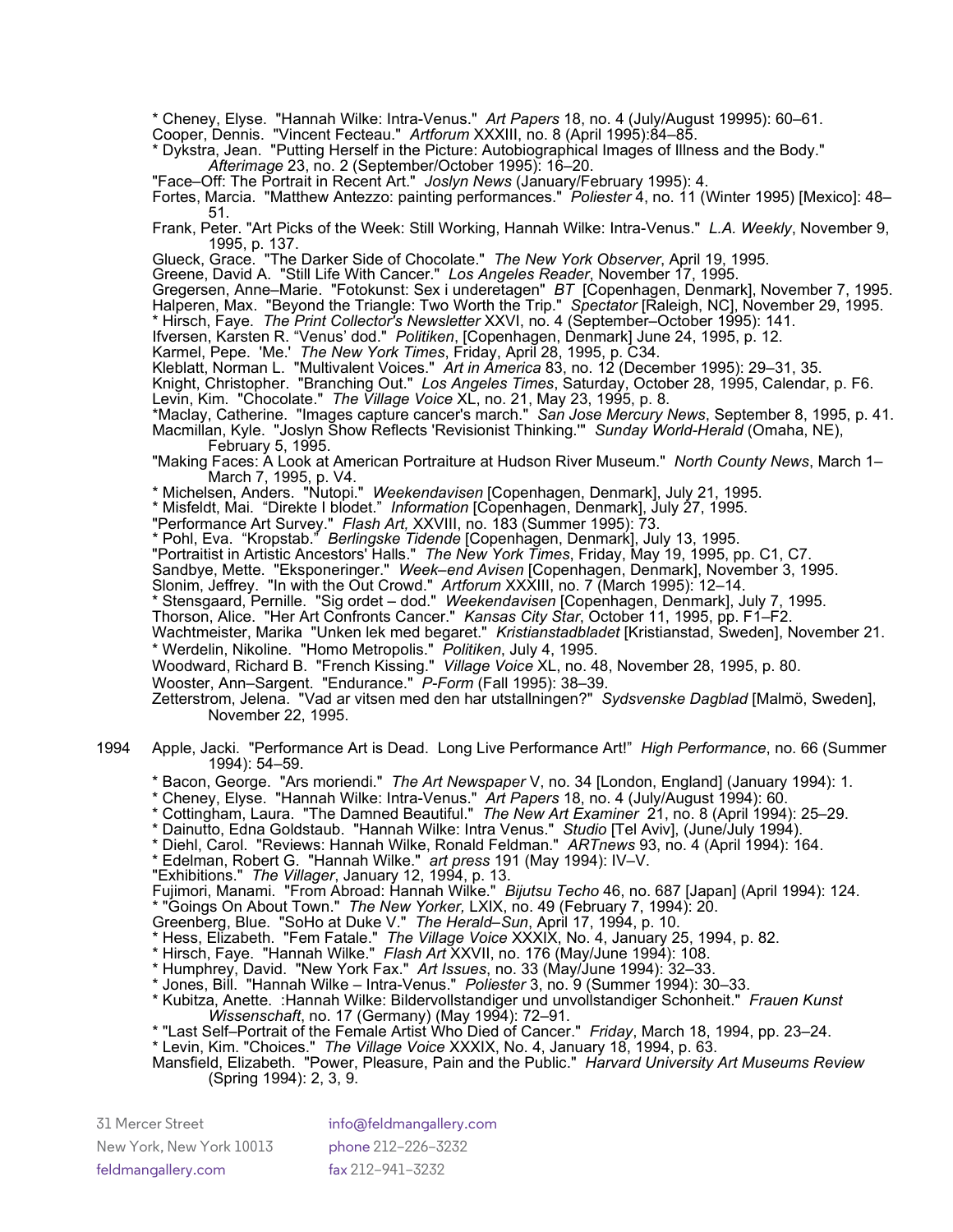McQuaid, Kate. "For women only." *The Boston Phoenix*, Section Three, April 8, 1994, p. 9. "Obituaries." *Art in America* 82, no. 8 (August 1994): 37.

"New York Art Unterwegs: Spring und Grand Street." *Art* (December 1994): 110.

\* Paice, Kim. "Resisting, Essentially. The Case of Hannah Wilke." *Art + Text* 48 (1994): 24–25.

\* Pedersen, Victoria. "Gallery Go Round." *Paper* Magazine (February 1994): 27.

\* Perchuk, Andrew. "Reviews: Hannah Wilke, Ronald Feldman Fine Arts." *Artforum* XXXII, no. 8 (April 1994): 93–93.

Roberts, Katrina. "Power, Pleasure, Pain." *Harvard Magazine* (July/August 1994): 12–13.

Robinson, Hilary. "New York, New York. The Big Apple is still on top." Women's Art, no. 58 (May/June 1994): 25.

\* "Ronald Feldman Fine Arts, Inc.." *Likovnebesede*, (March 1994): 103.

Schaffner, Ingrid. "Reviews." *Artforum* XXXIII, no. 1 (September 1994): 109.

Sichel, Berta. "Que Arte E Essa?" *Elle*, no. 7 (July 1994): 54–57.

\* Smith, Roberta. "An Artist's Chronicle of a Death Foretold." *The New York Times*, Sunday, January 30, 1994, Section 2, p. 37.

\* \_\_\_\_\_. "Body of Evidence." *Vogue* (August 1994): 150, 152, 154.

\_\_\_\_\_. "The Year in the Arts." *The New York Times*, December 25, 1994, p. 41, Arts & Leisure Section. Strauss, David Levi. "Take As Needed: Therapeutic Art and Images in Context." *Art Issues,* no. 34

(September/October 1994): 29–33.

Strauss, David Levi. "Pro Re Nata: Art & Healing." *Photography Center Quarterly #59* (1994): 4–12.

\* Tanaka, Hiroko. "Hannah Wilke." *Aera*, no. 8 February 28, 1994, 39.

Twardy, Chuck. "Answers unsought." *What's Up*, April 15, 1994.

\* Vine, Richard. "Hannah Wilke at Ronald Feldman." *Art in America* (May 1994): 108–109.

\* Zaya, Octavio. "Hannah Wilke: Frente a La Muerte." *Diario,* 16, May 14, 1994, p. 11.

1993 "Body Language as an Artform." *San Francisco Chronicle*, Friday, June 11, 1993 p. C6.

\* Colby, Joy Hakanson. "Two artists unlock their hopes and fears in 'Life Before Death'." *The Detroit News*, Friday, November 12, 1993, p. 2E.

Glueck, Grace. "Witnesses to the Making of a Most Glamorous Borough." *The New York Observer*, May 31, 1993.

\* "Hannah Wilke Dies Aged 52." *Flash Art* 26, no. 170 (May/June 1993): 104.

"Fem Fatale." *The Village Voice XXXIX*, no. 4, January 25, 1993, p. 82.

Kandel, Susan. "The Binge Purge Syndrome." *Art Issues*, no. 28 (May/June 1993): 19–22.

- Kotz, Liz. "Beyond the Pleasure Principle." *Coming to Power: 25 Years of Sexually X–Plicit Art by Women* (from exhibition "Coming to Power" at David Zwirner Gallery May 1–June 16, 1993).
- Levin, Kim. "Art In Brief." *The Village Voice*, March 30, 1993, p. 74.

Lippard, Lucy. "In the Flesh: Looking Back and Talking Back." *Women's Art*, no. 54 (September/October 1993): 4–9.

- "M'aidez/Mayday." *The New Yorker*, June 14, 1993.
- \* Miro, Marsha. "Artists' stark images confront death." *Detroit Free Press*, Sunday, November 14, 1993, p. 5G.
- Myles, Eileen. "Prints of Words." *The Print Collector's Newsletter* 24, 1993, no. 4 (September–October): 132–35.
- "New York in Brief." *Flash Art* 26, no. 171 (Summer 1993): 140.

\* Raven, Arlene. "Hannah Wilke, 1940–1993." *The Village Voice*, February 23, 1993, p. 81.

- \_\_\_\_\_. "Marching On." *The Village Voice*, April 6, 1993, p. 93.
- \* Robinson, Walter. "Artworld." *Art in America* 81, no. 3 (March 1993): 134.

\* Smith, Roberta. "Hannah Wilke, 52, Artist, Dies; Used Female Body as Her Subject." *The New York Times*, Friday, January 29, 1993, p. A18.

Tallmer, Jerry. "Hitler in flower, women's power." *New York Post*.

\* Wojtas Thomas. "Robert Farber/Hannah Wilke: Life Before Death." *Detroit Focus Quarterly* 11, no. 5 (Winter 1993): 12.

1992 Dubin, Zan. "Older Women Face 'Realities' of Aging." *Los Angeles Times*, February 7, 1992, pp. F1, F25. Hess, Elizabeth. "Secret Garden." *The Village Voice*, January 28, 1992, p. 91. \* Meidav, Edie. "Expressing the Inexpressible." *Artweek* 23, no. 4, January 30, 1992, p. 16.

1991 "Eighteen from New York." *JUNI Verlag,* 5 Jahrgang, Nr. 2–3, pp. 120–21. Kirsh, Andrea. "St. Louis Letter." *Contemporanea*, no. 24 (January 1991): 28–29. Lord, M.G. "'Koons' Art Has Only Shock Value." *New York Newsday*, December 8, 1991, p. 38. Plagens, Peter. "Frida on Our Minds." *Newsweek,* CXVII, no. 21, May 27, 1991, pp. 54–55.

| 31 Mercer Street         | info@feldmangallery.com        |
|--------------------------|--------------------------------|
| New York. New York 10013 | phone 212-226-3232             |
| feldmangallery.com       | $\frac{1}{2}$ fax 212-941-3232 |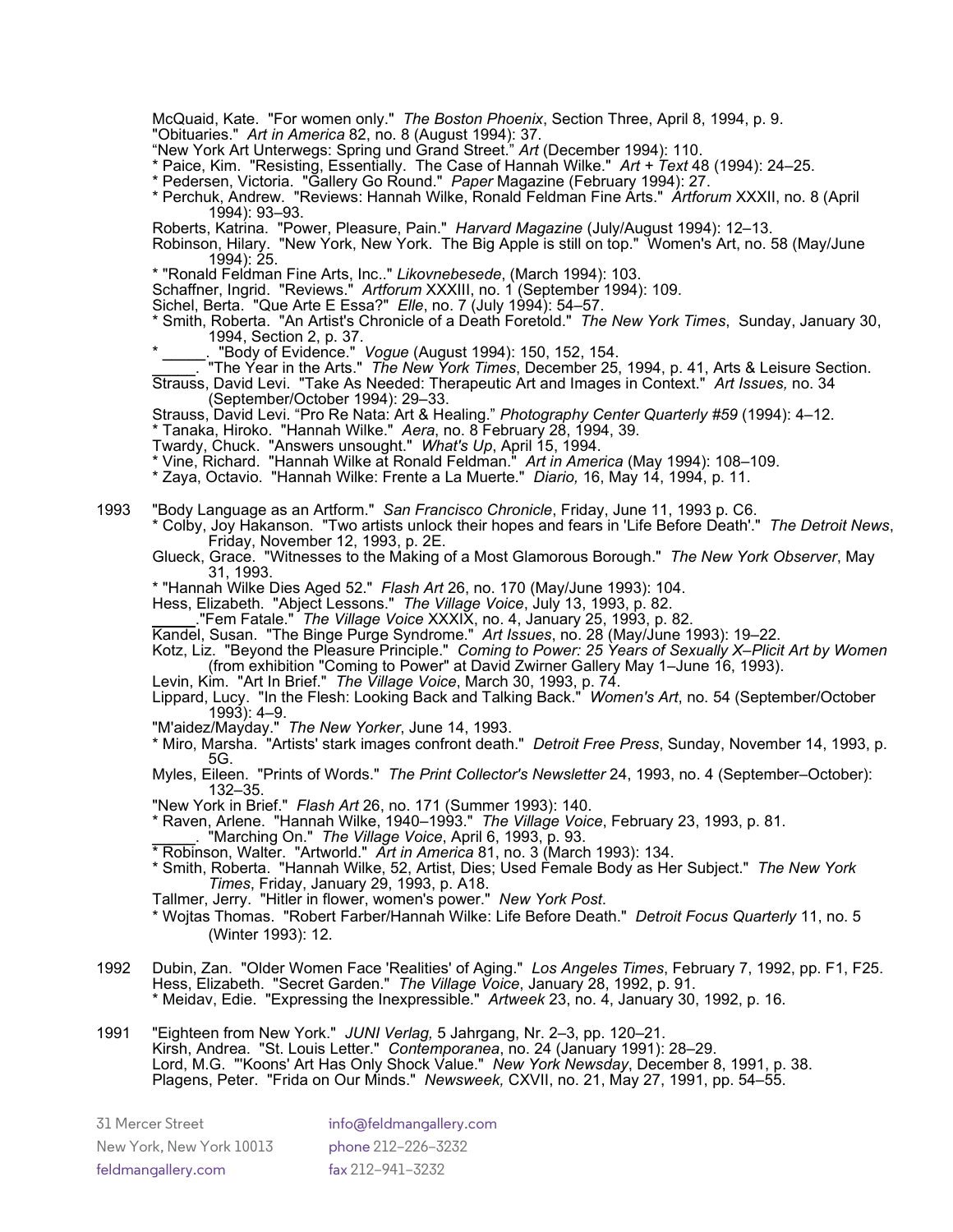Schor, Mira. "Patrilineage." *Art Journal* 50, 2 (Summer 1991).

1990 Constantinides, Kathy. "Exchange." *The Nation* 250, February 26, 1990, p. 258.

*Heresies* 7, no. 1, p. 59–59.

*Heresies* no. 24, p. 49.

\* Johnson, Ken. "Hannah Wilke at Ronald Feldman." *Art in America* 78, no. 1 (January 1990): 159.

Kuspit, Donald. "The Only Mortal." *Artforum* XXVIII, no. 6 (February 1990): 110–18.

- \* McQuaid, Cate. "A Woman's Place." *South End News* [Boston, MA], November 1, 1990, pp. 11, 13. Robins, Corinne. "Why We Need 'Bad Girls' Rather Than 'Good' Ones!" *M/E/A/N/I/N/G,* 8 (November 1990): 43–48.
- \* Sell, Ingrid. "Scar Quality." *Bay Windows* [Boston, MA], October 18, 1990.
- \* Wooster, Ann–Sargent. "Hannah Wilke: Whose Image Is It?" *High Performance*, no. 51 (Fall 1990): 30– 33.
- 1989 \* Akers, Jama J. "Wilke uses nudes and bubble gum in her female–oriented artwork." *The KC View*, September 20–October 3, p. 22.
	- *ART das Kunstmagasin*, October 1989.
	- \* Cone, Tim. "Life Over Art: Oldenburg's Privacy, Wilke's Publicity." *Arts* (September 1989): 25–26. Danto, Arthur. "Women Artists, 1970–85." *The Nation* 249, no. 22 (December 25): 794–98.
	- \* Eckstrom, Kevin. "Wilke Exhibit Carries On UMSL's Daring Tradition." *St. Louis Post-Dispatch*, April 9, 1989.
	- Edelson, Mary Beth. "Objections of a 'Goddess Artist'." *New Art Examiner* (April 1989).

\* Finnberg, Bonny. "Body Language: Hannah Wilke Interview." *Cover* (September 1989): 16.

"Flash Art News." *Flash Art* no. 148 (October 1989): 14.

Gimelson, Deborah. "Big and Expensive." *Seven Days*, September 13, 1989, p. 84.

"Goings on About Town." *New Yorker*, September 25, 1989.

\* "Hannah Wilke About Face." *Fine Arts PORTFOLIO, Voice of the Visual Arts* 1, no. 4, p. 25.

Hayt–Atkins, Elizabeth. "Hannah Wilke." *ARTnews* (November 1989): 165.

Hess, Elizabeth. "Self– and Selfless Portraits." *The Village Voice* 34, no. 39, September 26, 1989, p. 93.

\* Kimmelman, Michael. "Hannah Wilke." *The New York Times* 89, no. 48, September 29, 1989, p. C30.

- Langer, Cassandra. "The Art of Healing." *Ms.* (January/February 1989): 132–133.
- \* Levin, Kim. "Choices." *The Village Voice* 34, no. 40, October 3, 1989, p. 46. \* Levinson, Joan. "Live Art." *Riverfront Times*, St. Louis, April 19–26, 1989.
- 
- \* Liu, Catherine. "Hannah Wilke." *Artforum* XXVIII, no. 4 (December): 138. Merkel, Jayne. "Making Their Mark: Women Artists Move into the Mainstream, 1970–85." *Artforum* 28, no. 2, 1989.

Myers, Terry. "Hannah Wilke." *Flash Art* no. 149, (November/December 1989): 141–42.

- \* Noland, Garry. "Art's Impact Depends on Feminist Content." *Forum* 14, no. 5 (November/December 1989): 8–11.
- \* von Ziegesar, Peter. "Hannah Wilke." *New Art Examiner* (December 1989): 48–49.
- \* Wichenhaver, Janet. "SoHo Artist Does 'About Face'." *West Side Spirit* 5, no. 34, p. 5.
- 1988 Heartney, Eleanor. "A necessary transgression." *New Art Examiner* (November 1988). \*Wilke, Hannah. "Seura Chaya." *New Observations* 58 (June 1988). Wooster, Ann–Sargent "Attention, Art Shoppers: A Collector's Primer." *Seven Days* 1, no. 11, June 8, 1988.
- 1987 Gailhouse–King, Shelly. "Mother's Day in December?" *The Weekender* [Long Island], (November 1987). Guthrie, Derek. "WPA: Dinosaur or Phoenix?" *New Art Examiner* (March 1987): 22. Jones, Baird. "Andy Warhol: The Last Picture Show." *The Learning Annex,* p. 18.<br>\_\_\_\_\_\_. " Art in the East Village." *The Learning Annex*, 8. \_\_\_\_\_. "In Memoriam Andy Warhol." *The New Common Good* (March 1987): 17. Levin, Kim. "Choices." *The Village Voice*, December 22, 1987. Lewine, Cornelia. "Heckscher Museum Shows 'Artist's Mother'.'" *The Long Islander*, November 12, 1987. Lipson, Karen. "Rare Viewings of Mothers." *Newsday*, November 13, 1987. Sischy, Ingrid. "Nine Beatitudes on Eight Pages." *Artforum* (March 1987): 103.
- 1986 Jones, Julia. "Hannah Wilke's Retrospective: Feminist Ideas, Mixed Media." *University News* (University of Missouri at Kansas City), September 25, 1986. \_\_\_\_\_\_. "The Artist Framed." *Esquire* (April 1986): 179.

Kenny, Lorraine. "The Male Nude: Women Regard Men." *AfterImage* (April 1986): 24.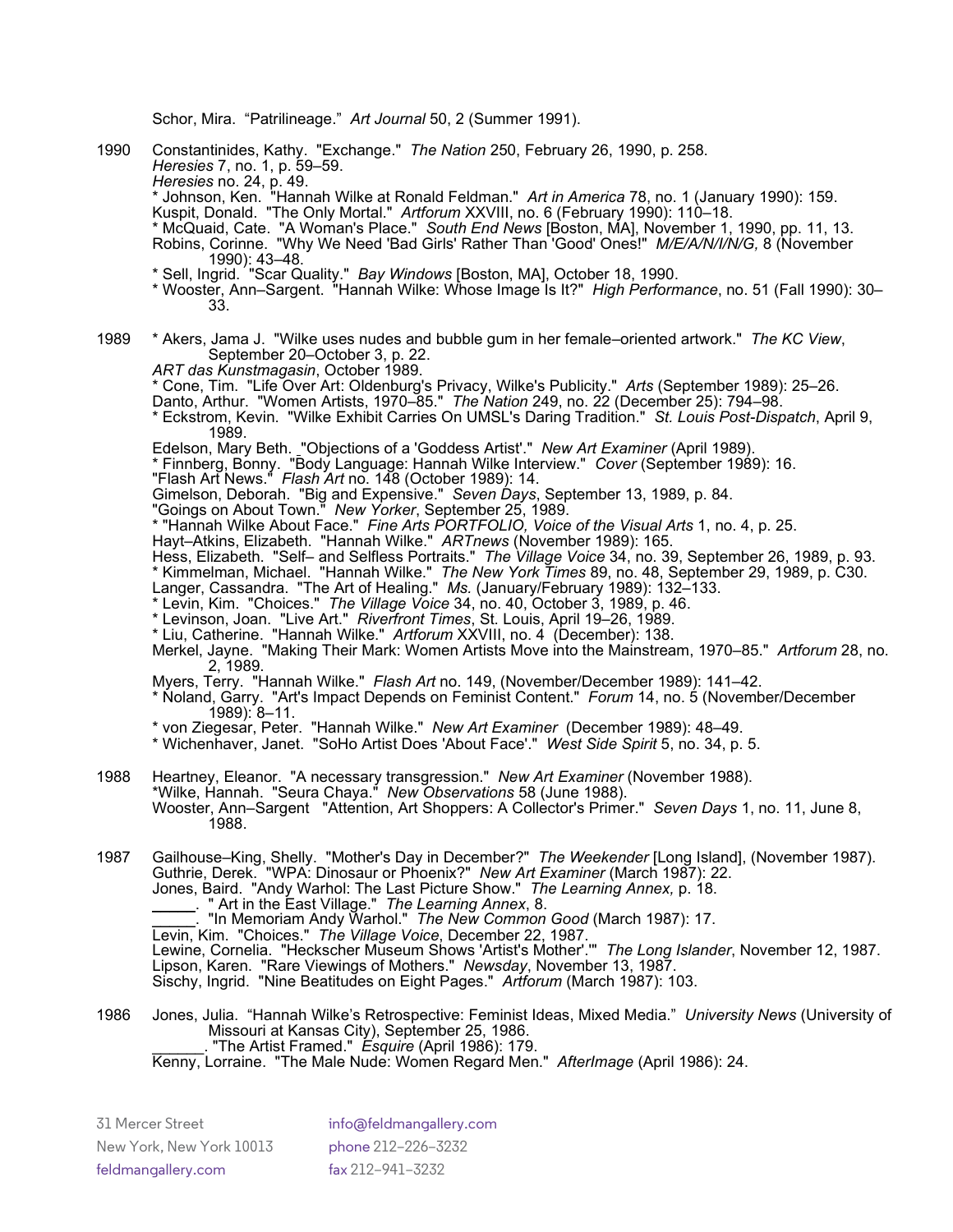Nemeczek, Alfred. "Frauenbilder von Kunstlerinnen––Made in New York." *Art, Das Kunstmagazin* [Hamburg, W. Germany] (September 1986): 44–49.

Prerost, Irene. "Die wilden Schwester." *Schweizer Illustrierte* [Zurich, Switzerland] (January 1986): 39–40. Siegel, Judy. "Between the Censor and the Muse? Hannah Wilke: Censoring the Muse?" *Women Artists News* (Winter 1986):4, 46–48.

Wright, Peg Churchill. "Brush Marks." *Schenectady Gazette*, October 30, 1986.

- 1985 \* Bass, Ruth. "Hannah Wilke." *ARTnews* (March 1985): 139–40.
	- Beals, Kathie. "Women Artists Draw Attention.*" Gannett/Westchester Newspapers*, December 20, 1985, p. F3.

Beyer, Rita. "Tyler Celebrates 50th With Alumni Exhibit." *Chestnut Hill Local*, January 24, 1985, p. 29. Donohoe, Victoria. "Tyler Exhibit Showcases Its Alumni." *The Philadelphia Inquirer*, January 26, 1985. Eliasoph, Philip. "Ladies in Art Not Waiting: Is It Necessary to Label 'Women' Artists?" *Southern Connecticut Newspapers*, December 22, 1985, p. D4.

- \* Henry, Gerrit. "Hannah Wilke at Feldman." *Art in America* (July 1985): 139.
- Jones, Allan. "Canvassing the Crowd." *NY Talk* (September 1985): 59.

\* Jones, Marvin. "Hannah Wilke's Art, Politics, Religion and Feminism." *The New Common Good (*May 1985): 1, 9–11.

McCormick, Carlo. "Art Bars: Point of Transition." *The East Village Eye*, July., 1985 Rans, Goldie. "The Paradigmatic Phrase: Performance Art." *Vanguard* (October 1985): 21–23. Rose, Barbara. "Art in Discoland." *Vogue* (September 1985): 672, 747. Russell, John. "Not Just Black and White." *The New York Times*, March 22, 1985, p. C23. Schoenbaum, Sam. "The Challenge of Loss." *Art & Text* (Australia), (April 1985): 34–35, 91–92. Trebay, Guy. "Guerillas Night Out." *The Village Voice*, October 29, 1985, p. 71. Zimmer, William. "Works by Women on View in Stamford." *The New York Times* [Westchester/Connecticut edition], December 22, 1985.

<sup>1984</sup> Brenson, Michael. "Art: Political Subjects." *The New York Times*, February 24, 1984, p. C21. \_\_\_\_\_. "Portraits: Form and Concept." *The New York Times*, June 29, 1984, p. C17. \*Levin, Kim. "Hannah Wilke: Support Foundation Comfort." *The Village Voice*, December 18, 1984. \* Lubell, Ellen. "Artbeat: The Politics of Culture." *The Village Voice*, July 3, 1984, p. 49. "Portraits: Form and Concept." *ARTnews* (November 1984): 184. Portwood, Pamela. "Taking Chances." *The Tucson Weekly*, November 21, 1984, pp. 15–17. Russell, John. "Art: American Women Artists, Part II." *The New York Times*, February 24, 1984, p. C19. \* \_\_\_\_\_. "Sculpture and Photographs by Hannah Wilke." *The New York Times*, December 7, 1984. Zelevansky, Lynn. "Art That Corporations Can't Buy." *Art & Auction* (October 1984): 145.

- 1983 Bass, Ruth. "Exceptions." *ARTnews* (April): 154. Glueck, Grace. "Art: A Revival of Recognition for Six." *The New York Times*, January 28, 1983, p. C19. \* Rose, Cynthia. "O Supernude." *New Musical Express* [London], March 19, 1983, pp. 12–13.
- 1982 Biderman, Carol. "Arty Chefs." *SoHo Weekly News*, February 2, 1982, p. 21. Ginsberg, Merle. "This Week." *SoHo Weekly News*, February 23, 1982, p. 33. Glueck, Grace. "Forays into Sound and Videotape." *The New York Times*, June 13, 1982, pp. 45, 48. Grant, Daniel. "Challenging Sexual Identity." *Newsday*, November 12, 1982, II/3. Rose, Cynthia. "The Art Racket." *New Musical Express* [London], September 4, 1982, p. 12. Russell, John. "Critic's Notebook." *The New York Times*, June 3, 1982, p. C16. Smith, Howard. "Here Today Gone Tomorrow." *The Village Voice*, November 16, 1982. Tallmer, Jerry. "Pets on Canvas and at Home." *The New York Post*, December 20, 1982, p. 43.
- 1981 Asseo, Laurie. "By Gum, Chew on This \$\$ Grant." *New World*, May 6, 1981. Hammond, Harmony. "A Sense of Touch." *Heresies*, no. 12, p. 46. Levin, Kim. "September 30–October 6. An Opinionated Survey." *The Village Voice,* September 30, 1981. "New York: Sexe et Langage." *Spirales* [Milan, Italy] (June 1981): cover. Paul, Susan. "The Just Desserts: 'Dinner Party', Now Closed, Draws Praise and Attack." *The Phoenix*  [Pratt Institute, New York], February 12, 1981, pp. 19, 21. Perreault, John. "Good for the Figure." *SoHo Weekly News*, December 1, 1981, p. 47. Robinson, Walter. "*Performances* by Rosealee Goldberg." [book review]. *Art in America* (January 1981). *"*Thank You from Hannah Wilke" in "Artists' Valentines: A Portfolio." *Atlantic Monthly* (February 1981): 67. Wright, Peg Churchill. "Brush Marks." *Albany Gazette*, May 7, 1981.
- 1980 "A arte segundo as norte-americanas." *O Estado de S. Paulo*, October 26, 1980, p. 37.

| 31 Mercer Street         | info@feldmangallery.com        |
|--------------------------|--------------------------------|
| New York, New York 10013 | phone 212-226-3232             |
| feldmangallery.com       | $\frac{1}{2}$ fax 212-941-3232 |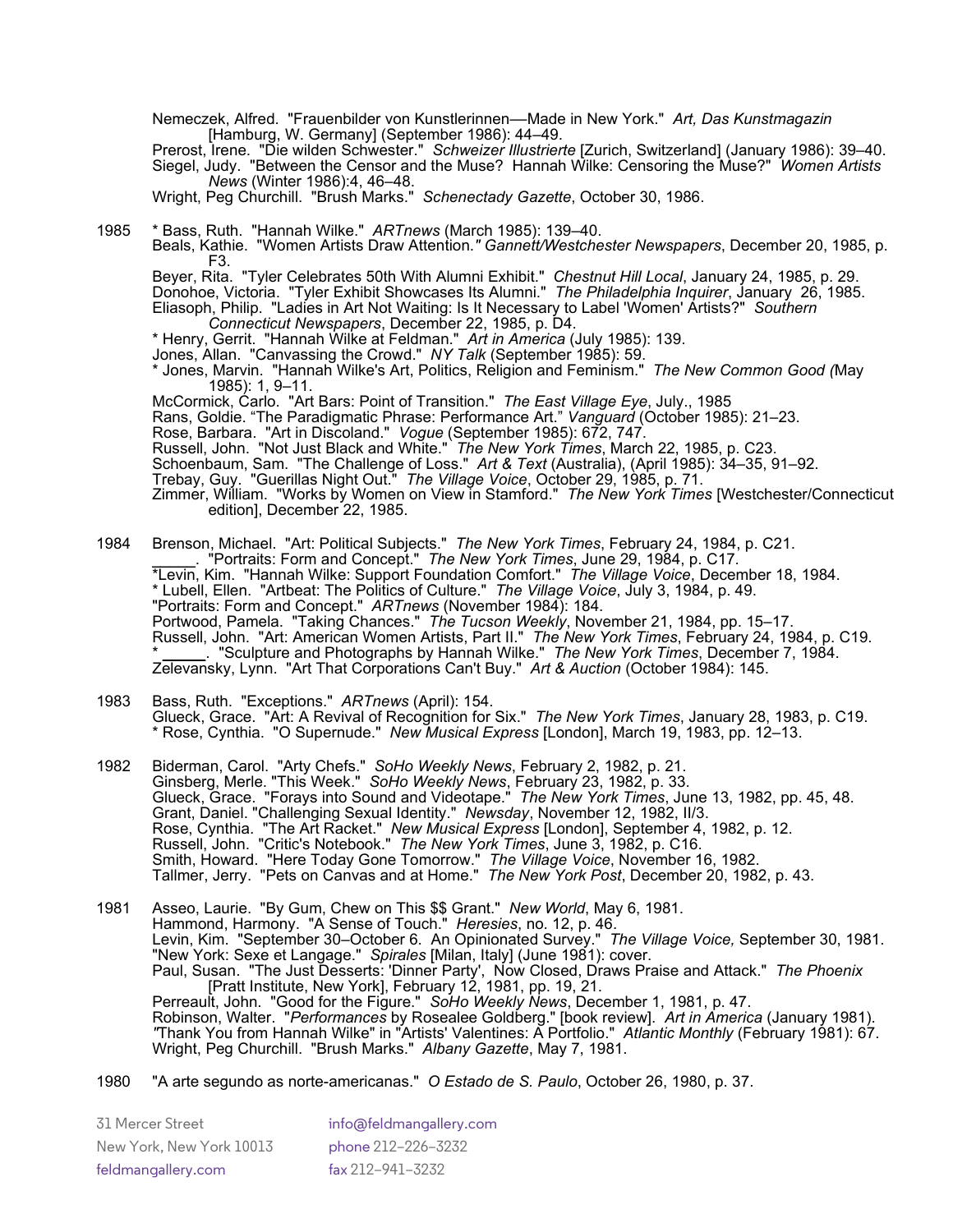"Artista Americanas." *Folha de S. Paulo*, October 26, 1980.

"Artista norte–americano, na luta para sobreviver" *O Estado de S. Paulo*, October 30, 1980, p. 26.

Barry, Judith and Sandy Flitterman. "Textual Strategies: The Politics of Art–making." *Screen* (Summer 1980): 35–39.

Berman, Avis. "A Decade of Progress, But Could a Female Chardin Make a Living Today." *ARTnews* (October 1980): 77.

Graaf, Vera. "Loft in SoHo: Das Haus in der Etage––Hannah Wilke und ihr Architekt fanden die ideale Raumlosung." *Architecktur & Wohnen* [Hamburg, West Germany], (November 1980): 34–39. "Hannah Wilke." *Clayworks* 1, no. 1, p. 10.

Hughes, Robert. "An Obsessive Feminist Pantheon." *Time*, December 15, 1980, p. 85.

Lindenburg, Rosa. "Androgynie en roldoorbreking." *Studio Amazone* [Amsterdam, Holland].

Nemy, Enid. "The Big Wheel of Art Can't Get Rolling." *The New York Times*, April 26, 1980, p. 20.

Paul, Susan. "Pratt Show Runs the Gamut of Self." *The Phoenix* [Pratt Institute], March 20, 1980, p. 17. Perreault, John. "Canvassing." *SoHo Weekly News*, January 17, 1980, p. 23.

Ramseur, David. "Sculptor Blends Politics with Art." *Daily News-Miner* [Fairbanks, Alaska], November 15, 1980, p. B2.

\* "Where Are the Great Men Artists?" *ARTnews* (October 1980): 77.

1979 Davis, Hal. "Lee Marvin Case Colors Love Suit Against Pop Artist." *New York Post*, November 16, 1979, p. 10.

Edwards, Ellen. "A Feminist Works Life Into Her Art." *The Miami Herald*, January 16, 1979, p. 2E. Richard, Paul. "Hannah Wilke." *The Washington Post*, (May 1979).

Sandler, Irving. "Art as Auto–Image." *Arts Month* [Hampshire College Gallery], (February 1979).

\* "She Ought to be in Pictures." *Playboy* (April 1979).

Smith, Liz. "All Together Now – 'I Love ...'." *Daily News*, December 16, 1979, p. 104.

Taylor, Robert. "The Poetry of Box Construction at the Sunne Savage Gallery." *Boston Sunday Globe*, November 11, 1979, p. C6.

von Spreckelsen, Elin. "Man Cannot Live by Art Alone." *SoHo Weekly News*, May 17, 1979, p. 23.

Wilcock, John. *Other Scenes*, December 22, 1979. \_\_\_\_\_. *Other Scenes*, February 17, 1979.

*Women's Wear Daily*, June 8, 1979.

1978 \* "Artist Hannah Wilke Talks with Ernst." [two parts] *Oasis d'Neon* (Branford, CT) 1, nos. 1, 3. "Fascist Feminism." *Unmuzzled Ox* 4, no. 3.

- \* Frackman, Noel. "Hannah Wilke." *Arts* (May 1978): 28.
- Frank, Peter. "Hannah Wilke." *The Village Voice*, (April 1978).
- "Hannah Wilke: In Conversation with Ruth Iskin." *Visual Dialog* 2, no. 4, pp. 17–20.
- \* Henry, Gerrit. "Hannah Wilke." *ARTnews* (May 1978): 181–82.
- \* "Intercourse With..." *Re-View* 1, no. 1, pp. 41–42.
- "Jesus Christ Super-T-Art." *Heresies* 5, (Spring 1978): 116.

Kingsley, April. "Ab Ex: `When in the Course of Human Events...." *The Village Voice*, October 23, 1978, p. 114.

"La Vie en Rrose." *SoHo Weekly News*, March 23, 1978, p. 22.

Marzorati, Gerald. "Everyone and Every Walk a Work of Art." *SoHo Weekly News*, May 25, 1978, p. 9.

\*Russell, John. "Hannah Wilke." *The New York Times*, March 24, 1978, p. 20.

Schulze, Franz. "Chicago." *ARTnews* (February 1978): 114.

\* Senie, Harriet. "Art View." *The New York Post*, April 1, 1978, p. 17.

Wilke, Hannah, "My Father's Brother's Wife's Mother." *Heresies* 4, p. 75.

1977 "Admiral of Avant Art." *The New York Post*, March 24, 1977, pp. 34–35. "Art for Art's Sake." *SoHo Weekly News*, May 5, 1977, p. 27. \* "Artists on Art." *Re-View*, (October 1977). Askey, Ruth. "Contemporary Miniatures." *Artweek*, Oct. 22, 1977, p. 6. Bourdon, David. "A Critic's Diary: The New York Art Year." *Art in America* (June/July 1977). Davis, Lorraine, "God's Messenger Wears a Bra?" *Vogue* (December 1977): 74. Goldstein, Richard. "SoHo Loft for Sale." *The Village Voice*, March 21, 1977, p. 22. "Hannah Wilke's Bazooka Period." *Oui* (February 1977): 111. \* Pieszak, Devonna. "Hannah Wilke." *The New Art Examiner* (December 1977): 14. Price-Root, Susan. "Hannah Wilke: Nice Piece of Art." *Chic* (December 1977): 95. "Triangle-Square-Parallelogram-Circle." Appearances 1, no. 1, pp. 13–16, cover.

1976 Andre, Michael. "Photonotations." *ARTnews* (October 1976): 115.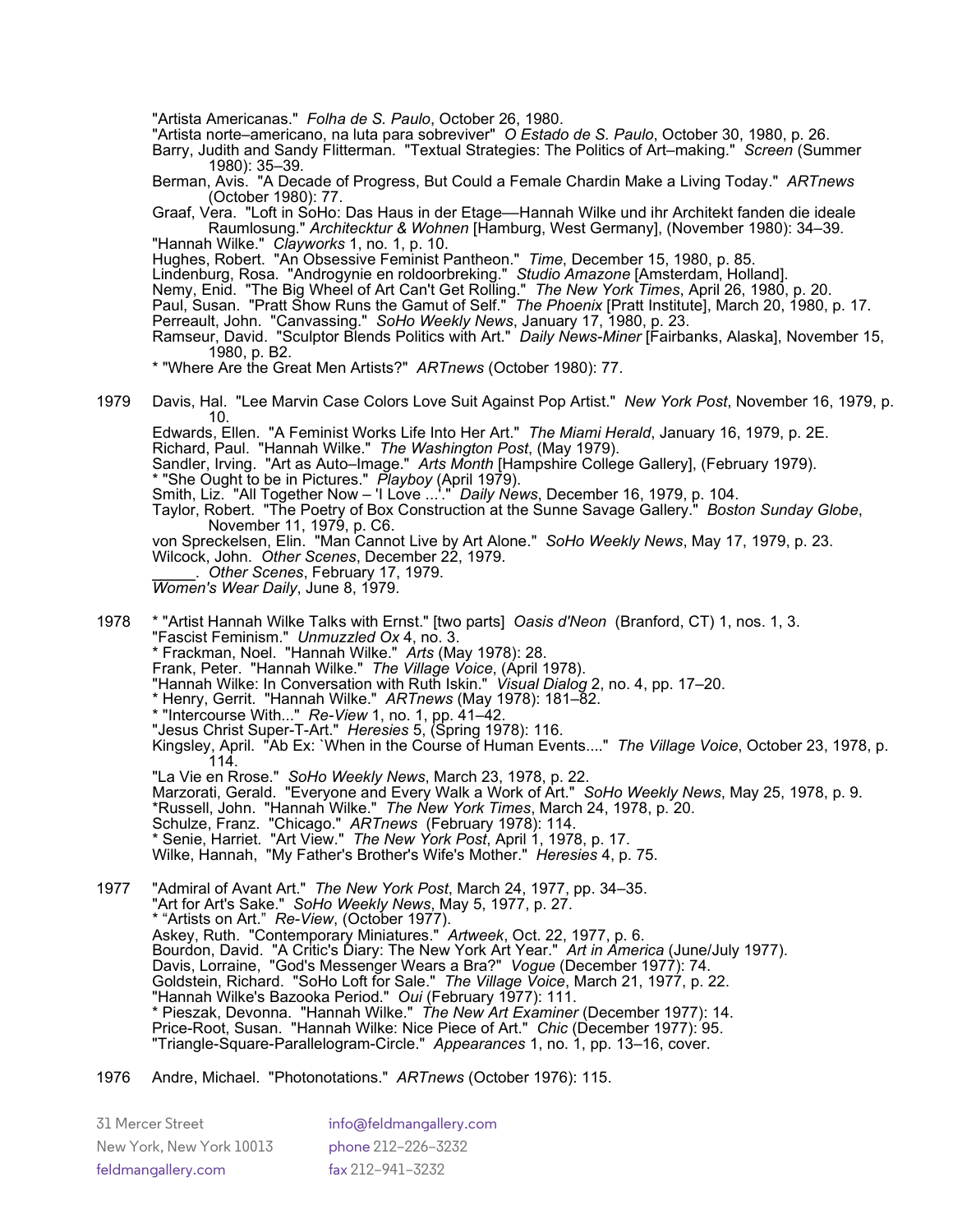"Between the Lines." *Daily News Record*, November 11, 1976, p. 16.

Brannon, Anthony. "Idea vs. Technique." *Buffalo Evening News*, (July 1976).

Frank, Peter. "Auto Art." *ARTnews* (September 1976): 47.

"Hannah Wilke: Shuffling Off to Buffalo." *Unmuzzled Ox* 4*,* no. 2, pp. 56–59.

Henry, Gerrit. "Views from the Studio." *ARTnews* (May 1976): 34–35.

"Letters." *SoHo Weekly News*, November 11, 1976, pp. 3, 47.

[Reprinted in Lucy R. Lippard, *Through the Center*, New York: E.P. Dutton.]

\* Lippard, Lucy R. "The Pains and Pleasures of Rebirth: Women's Body Art." *Art in America* (May/June 1976): 73–81.

McKenna, Christine. "Earthworks Surveyed." *Artweek*, February 21, 1976, p. 5.

Nemser, Cindy. "Towards a New Sensibility: Contemporary Trends in Women's Art." *Feminist Art Journal* (Summer 1976): 22.

\* Perlmutter, Elizabeth. "Los Angeles." *ARTnews* (Summer 1976): 142.

\* Picard, Lil. "Die Sex-szene der Kunst," *Kunstforum* (First Quarter): 191, 195.

\* Wilson, William. "Art Walk." *Los Angeles Times*, March 19, 1976, p. 10.

1975 \* Andre, Michael. "Hannah Wilke." *ARTnews* (November 1975): 118–19.

\* Bourdon, David. " Hannah Wilke." *The Village Voice*, September 29, 1975, pp. 97–98.

\* da Vinci, Mona. "Aphrodite and the Hermetic Retreat." *SoHo Weekly News*, September 25, 1975, p. 19. SoHo Weekly News, (December 1975)

Dallier, Aline. " 5 Americaines a Paris." *Opus* [Paris, France] (April 1975): 69.

Eliet, Francoise. "5 Americaines." *Art Press* [France] (March/April 1975): 20–21.

\* *Flash Art* (May): 38.

Frank, Peter. "Performances and/or Publications." *SoHo Weekly News*, January 9, 1975, pp. 12–13.

\* Hartman, Rose. "Overheard in Soho." *Communications for the Arts Letter* (December 1975): 3.

\_\_\_\_\_. "Ron Feldman: 'All My Artists Sleep Together'." *SoHo Weekly News*, January 23, 1975, p. 15.

\* \_\_\_\_\_. "Feminists are Talking About." *The Feminist Art Journal* (Spring 1975): 49.

\* Hess, Thomas B. "Hannah Wilke." *New York*, October 13, 1975, p. 83.

Kozloff, Max. "Pygmalion Reversed." *Artforum* (November 1975): 37.

\* Kramer, Hilton. "Hannah Wilke." *The New York Times*, September 20, 1975, p. 35.

McKay, Darcy. "Gossip of Art." *SoHo Weekly News,* March 27, 1975.

\* Merzer, Meridine. "Genital Art." *Penthouse* (September 1975): 45.

Nemser, Cindy. "Four Artists of Sensuality." *Arts Magazine* (March 1975): 73–75.

\_\_\_\_\_. "Blowing the Whistle on the Art World." *Feminist Art Journal* (Summer 1975): 30.

\* Savitt, Mark. "Hannah Wilke: The Pleasure Principle." *Arts Magazine* (September 1975): 56–57. Schwartz, Barbara. "Methods and Materials Old and New." *Craft Horizons* (December 1975): 46–49, 71.

\* Wooster, Ann–Sargent. "Hannah Wilke." *Artforum* (December 1975): 73–75.

1974 \* Collins, James. "Hannah Wilke." *Artforum* (June 1974): 71–72. Crawford, Lynda. "Women in the Erotic Arts." *Viva* (January 1974): 74–83.

\* De Ak, Edit. "Hannah Wilke." *Art in America* (May/June 1974): 110–11.

*Esquire*, December.

\* Frank, Peter. "Hannah Wilke." *ARTnews* (Summer 1974): 115. \_\_\_\_\_. "Performances and/or Publications." *Soho Weekly News*, January 2, 1974, pp. 13, 16.

\_\_\_\_\_. *Soho Weekly News*, December 5, 1974, pp. 15, 30.

"Hannah Wilke." *Artweek*, February 9, 1974, p. 16.

Hartman, Rose. "In & Around." *Soho Weekly News*, April 11, 1974.

Kincaid, Jamaica. "Erotica." *Ms.* (January 1974): 30–33.

Perreault, John. "It Says So on the Door!" *The Village Voice*, March 28, 1974 p. 36.

Plagens, Peter. "Peter and the Pressure Cooker." *Artforum* (June 1974).

Preisman, Fran. "Images of Flora." *Artweek*, October 19, 1974.

*Progressive Architecture*, (October 1974).

"The Question." *Art–Rite* (Autumn 1974): 11.

Rees, Joanna. "405 E. 13th Street." *Soho Weekly News*, April 25, 1974.

"Rewarding Success Among the Unknown." *Newsday*, March 24, 1974.

Rockwell, John. "'Soup and Tart' at the Kitchen." *The New York Times*, December 2, 1974.

Rose, Barbara. "Vaginal Iconology." *New York*, May 20, 1974, pp. 58–59.

\* Tannenbaum, Judith. "Hannah Wilke." *Arts Magazine* (May 1974): 62.

Taylor, Robert. "Sculptures Involved in New Materials." *Boston Globe*, March 10, 1974.

\* Terbell, Melinda. "Etchings on the Windows." *ARTnews* (April 1974): 75–76.

*Times*, December 2, 1974.

"Un–Skirting the Issue." *Art–Rite* (Spring 1974): 7.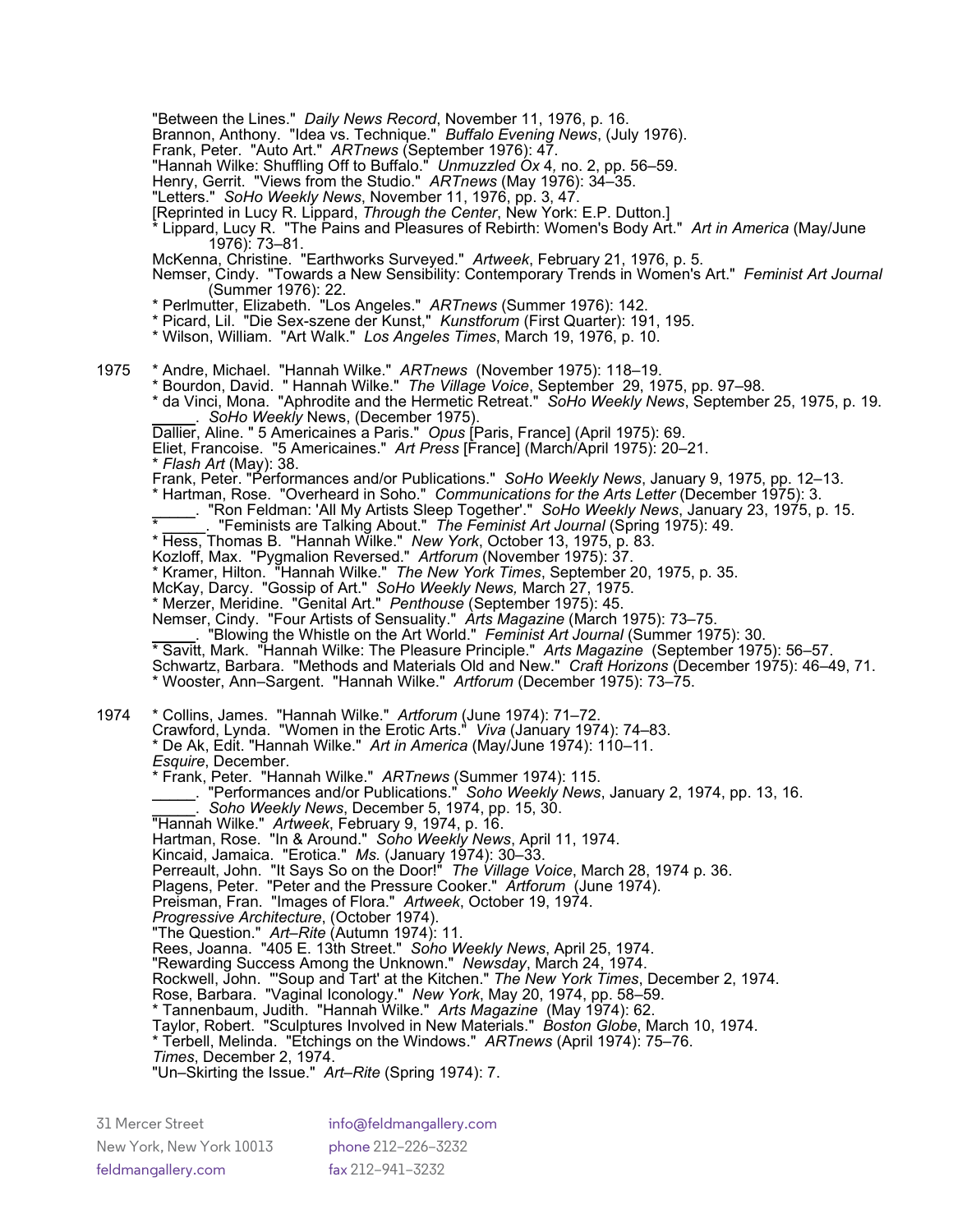- 1973 Drexler, Rosalyn. "Women on Their Own." *The New York Times*, January 28, 1973, pp. 23, 25. Genauer, Emily. "Art and the Artist." *The New York Post*, January 27, 1973, p. 34. Hughes, Robert. "The Last Salon." *TIME*, February 12, 1973, p. 46. Lubell, Ellen. "Women Choose Women." *Arts Magazine* (February 1973): 66. Perreault, John. "Hung, Draped, and Plopped." *The Village Voice*, March 29, 1973, p. 32. \* Picard, Lil. "Hannah Wilke: Sexy Objects." *Interview* (January 1973): 18, 44. Schjeldahl, Peter. "Let's Be Flexible, But Let's Not Be Flabby." *The New York Times*, April 1, 1973. \* Schwartz, Barbara. "Young New York Artists." *Craft Horizons* (October 1973): 50–51. \_\_\_\_\_. "Hannah Wilke." *New York Woman* 1, pp. 54–57. "Sculptures." *Aphra* (Spring 1973): 56–57. Siegel, Jeanne. "The Whitney Biennial." *ARTnews* (March 1973): 69. 1972 \* Crimp, Douglas. "Hannah Wilke." *Art News* (October 1972): 77, 83. Eberhand Lex, Hans. "Aggressive Kunst amerikanischer Frauen." *Wisbarene Kunst* [West Germany]*.*<br>\_\_\_\_\_\_. "Kunst nur Mannersache." *Welt der Arbeit* [West Germany], August 11, 1972, p. 6. Flemming, Hanns Theodor. "Schule der Frauen." *Die Welt* [West Germany], April 16, 1972, p. 23. \* Kingsley, April. "Hannah Wilke." *Artforum* (December): 84. Morgenstern, Klaus. "'Manner haben bei uns nichts zu suchen'." *Aachener Nachtrichten* [West Germany]*,* September 12, 1972, p. 4. Mosch, Inge. "Die Kunst beginnt schon vor dem Kunsthaus." *Hamburger Adendblatt* [West Germany], April 15–16, p. 22. Picard, Lil. "Sexual Objects on the Couch of Desire." *Die Welt* [West Germany], October 27, 1972. Ringgold, Faith. "The Gedok Show and the Lady Left." *The Feminist Art Journal* (Fall 1972). Rose, Barbara. "Present at the Kickoff." *New York* (October 2, 1972): 68. Schwartz, Barbara. "Letter from New York." *Craft Horizons* (December 1972). \* Smith, Roberta. "Hannah Wilke." *Arts Magazine* (November 1972): 72. "Wahl de Damen." *Der Spiegel* [West Germany], August 5, 1972, pp. 156–157. Welish, Marjorie. "New York Letter." *Art International* (December 1972): 68, 71.
- 1971 Lusker, Ron. "New York: The Season in Sculpture." *Craft Horizons* (Summer 1971): 65. Welish, Marjorie. "Art." *Manhattan East*, August 24, 1971, p. 5.
- 1967 Lippard, Lucy R. "Eros Presumptive." *Hudson Review* (Spring 1967): 96.
- 1966 *Nous: The Sex Issue*, Philadelphia Museum School. \* Roxen,Lillian. "H. Wilke Ceramic Erotica." *Comment* [Australia] (August 1966): 9.

#### **BOOKS, MONOGRAPHS, AND EXHIBITION CATALOGUES**

*A Companion to Contemporary Art Since 1945.* Edited by Amelia Jones. Malden, MA, Blackwell Publishing Ltd., 2006.

*The Abject, America*. Edited by Catherine Liu and Martim Avillez. New York, NY: Lusitania Press, 1993 *And the One Doesn't Stir without the Other.* Belfast, Ireland: Ormeau Baths Gallery, 2003.

*Androgyny in Art*. Text by Gail Gelburd. Hempstead, NY: Emily Lowe Gallery, Hofstra University, 1982.

*Agnus Dei. Corpo e sacrificio nella società dei consumi*. Gussago, Italy: L'Arengario Studio Bibliografico, 2015. pp. cover, 130.

*Aging: The Process, The Perception*. Jamestown, NY: The Forum Gallery, 1991. p. 62.

*Ameri©an Dre@m.* New York, NY: Ronald Feldman Fine Arts, 2003, p. 16–17.

Andrews, Oliver. *Living Materials.* Berkeley, CA: University of California Press, 1983.

*Anonymous Was a Woman*. Valencia, CA: California Institute of Arts, p. 133.

*Art and Feminism*. Edited by Helena Reckitt. Survey by Peggy Phelan. New York, NY: Phaidon Press, 2001.

*Art & Ideology.* Essay by Lowrey Sims. "Body Politics: Hannah Wilke and Kaylynne Sullivan." New York, NY: New Museum of Contemporary Art, pp. 45–56, 69–71.

*Art and Photography*.Edited by David Campany. New York, NY: Phaidon Press, 2003.

*Art: A Woman's Sensibility.* Valencia, California: California Institute of Arts, 1975, p. 76.

New York, New York 10013 phone 212–226–3232 feldmangallery.com fax 212–941–3232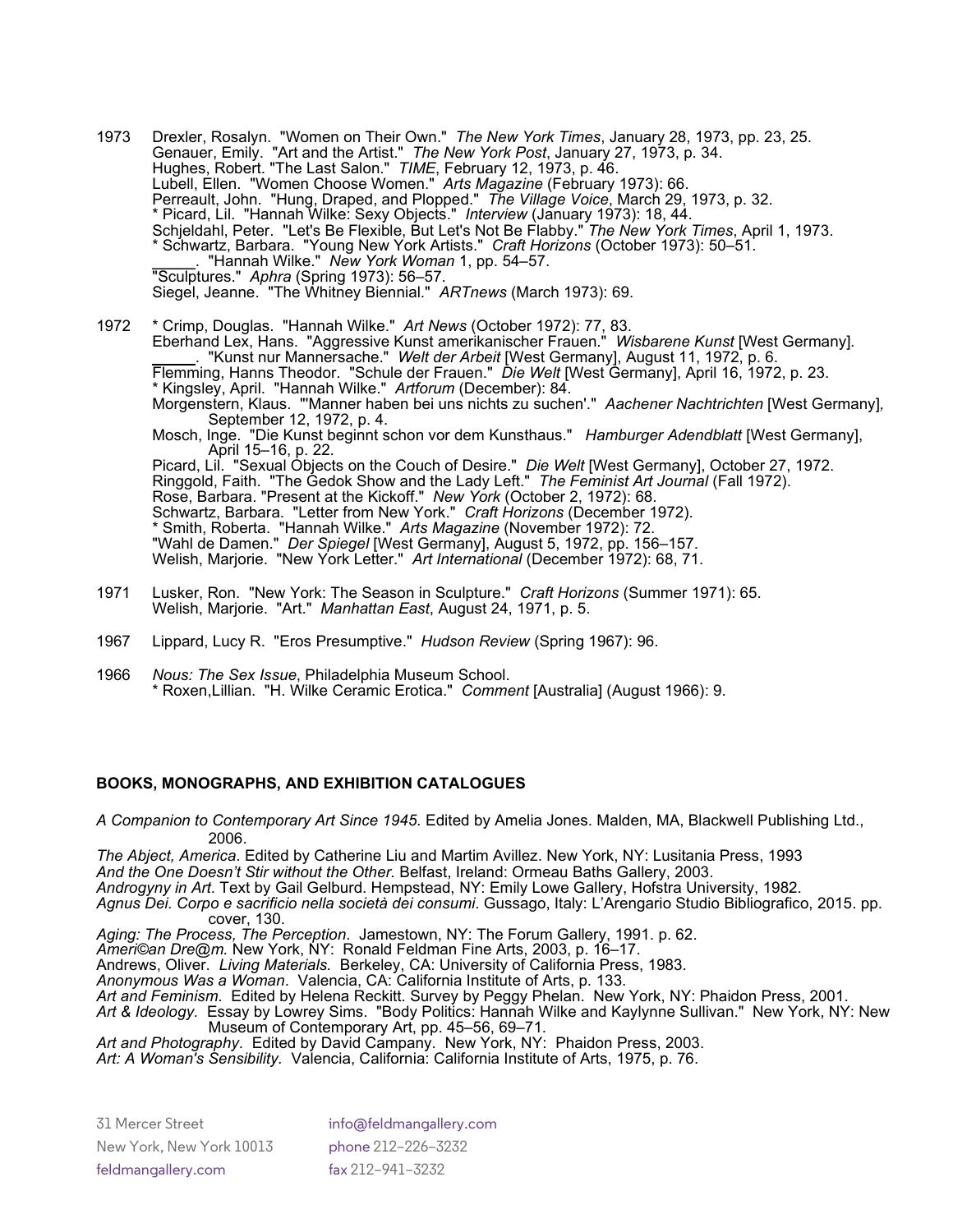*Artists of Conscience: 16 Years of Social and Political Commentary*. Essay by Geno Rodriguez. New York, NY: Alternative Museum, November 6, 1991–January 25, 1992, p. 65.

*Art/Women/California 1950–2000*. Edited by Diana Burgess Fuller and Daniela Salvioni. Los Angeles, California: University of California Press, 2002.

*At the Threshhold of the Visible: Minuscule and Small-Scale Art, 1964–1996*. Essays by Ralph Rugoff and Susan Stewart. New York, NY: Independent Curators Incorporated, 1997.

Atkins, Robert. *Artspeak: A Guide to Contemporary Ideas, Movements and Buzzwords*. New York, NY: Abbeville, 1990.

*Autoportraits contemporains: Here's looking at me*. Lyons, France: Espace Lyonnais d'Art Contemporain (ELAC), 1993. p. 96.

Avrahami, Einat. *The Invading Body: Reading Illness Autobiographies*. Charlottesville, VA: University of Virginia Press, 2007, pp. 129–56.

Baker, Simon and Fiontàn Moran, eds. Performing for the Camera. London, United Kingdom: Tate Publishing, September 20, 2016, pp. 22, 146 – 147, 166 – 167.

Ballatore, Sandy. *Miniature*. Los Angeles, CA: California State University, 1977.

Bird, Michael. *100 Ideas that Changed Art*. London, UK: Laurence King Publishing, 2012. p. 24.

Blazwick, Iwona, editor. *Century City: Art and Culture in the Modern Metropolis*. London, UK: Tate Gallery Publishing Ltd., 2001. pp. 136.

Blitzer, Robert. *College Algebra*. Upper Saddle River, NJ: Prentice Hall, 1998, p. 260.

Blocker, Jane. *What the Body Cost: Desire, History, and Performance.* Minneapolis, MN: University of Minnesota Press, 2004.

*Body As Membrane.* Odense, Denmark: Kunsthallen Brandts Klaedefabrik, 1996.

*Borealis 7 – Desire.* Helsinki, Iceland: Helsingfors Stads Konstmuseum, 1995. pp.123 – 125.

Bowles, John P. *Adrian Piper: Race, Gender, and Embodiment.* Durham and London: Duke University Press, 2011. pp: 210 – 211, 219.

Brandt, Peter, et al., eds. *Peter Super-T-Art.* Essay by Laura Cottingham. Nikolaj, Copenhagen Contemporary Art Center, 2007, pp. 14, 18, 22, 26, 33, 34, 37 – 38, 40, 46, 49 – 50, 52.

Bright, Susan, *Auto Focus: The Self Portrait in Contemporary Photography*. High Holborn, United Kingdom: Thames & Hudson, 2010. p. 21,181, 221.

Brown, Elizabeth. *The Living Object*. Akron, OH: Oberlin College, 1992.

Burrus, Virginia. Ancient Christian Ecopoetics: Cosmologies, Saints, Things. Philadelphia, PA: University of Pennsylvania Press, 2019, p. 138 – 139.

Buskirk, Martha. *The Contingent Object of Contemporary Art*. Cambridge, Massachusetts: Massachusetts Institute of Technology, 2003.

Buszek, Maria Elena. *Pin–Up Grrrls: Feminism, Sexuality, Popular Culture.* Durham and London, England: Duke University Press, pp.291, 2006.

Carey Martin, Laura, editor. *American Images: the SBC Collection of Twentieth-Century American Art*. New York, NY: Harry N. Abrams, Inc., 1996. pp. 156, 305.

Carson, Julie and Howard McsCaleb . *Blue Angel: The Decline of Sexual Stereotypes in Post-Feminist Sculpture.* Bronx, NY: Bronx Council on the Arts, 1987, p. 34 – 35.

Chicago, Judy and Edward Lucie–Smith. *Women and Art: Contested Territory*. London, England: Weidenfeld & Nicolson, 1999.

*Chocolate!* New York, NY: Swiss Institute, 1995.

*Cindy Sherman: Working Girl.* Essays by Paul Ha and Catherine Morris. St. Louis, Missouri: Contemporary Art Museum St. Louis, 2005, p.9 – 12.

Collins, Judith. *Sculpture Today*. New York, NY: Phaidon Press. 2007, p. 58.

*Contemporary Classicism*. Purchase, NY: Neuberger Museum of Art, 1999, p. 8.

Congdon, Kristin G. and Kara Kelley Hallmark. *Twentieth Century United States Photographers: A Students Guide*. Westport, CT: Greenwood Press, 2008, pp. 100, 179, 255, 355–58.

*A Creative Legacy: A History of The National Endowment for the Arts Visual Artists' Fellowship Program 1966 – 1995*. Edited by Adele Westbrook. Essays by Nancy Princenthal and Jennifer Dowley. New York, NY: Harry N. Abrams, Inc., 2001, p. 123.

*Dass die Körper sprechen, auch das wissen wir seit langem.* Edited by Hemma Schmutz and Tanja Widmann. Vienna, Austria: Generali Foundation, 2004. p 31, 33, 78, 79, 99-100, 138.

De Salvo, Donna. *Face Value: American Portraits*. Southampton, NY and Paris: The Parrish Art Museum and Flammarion, 1995, pp. 108–09.

*Defining Eye: Women Photographers of the 20th Century*. Essays by Olivia Lahs–Gonzales and Lucy Lippard. St. Louis, MO: The Saint Louis Art Museum, 1997. pp. 105, 107 - 109, back cover.

*Dictionary of Women Artists, Volume 1 & 2*. Edited by Delia Gaze. Essay by Jo Anna Isaak. Chicago, IL: Fitzroy Dearborn Publishers, 1997, pp. 1459–1461.

*Dirge: Reflections on [Life And] Death*. Cleveland, OH: Museum of Contemporary Art Cleveland, 2014. pp. 30-31. Doss, Erika. *American Art of the 20th – 21st Centuries*. Oxford, England: Oxford University Press, 2017, pp. 207.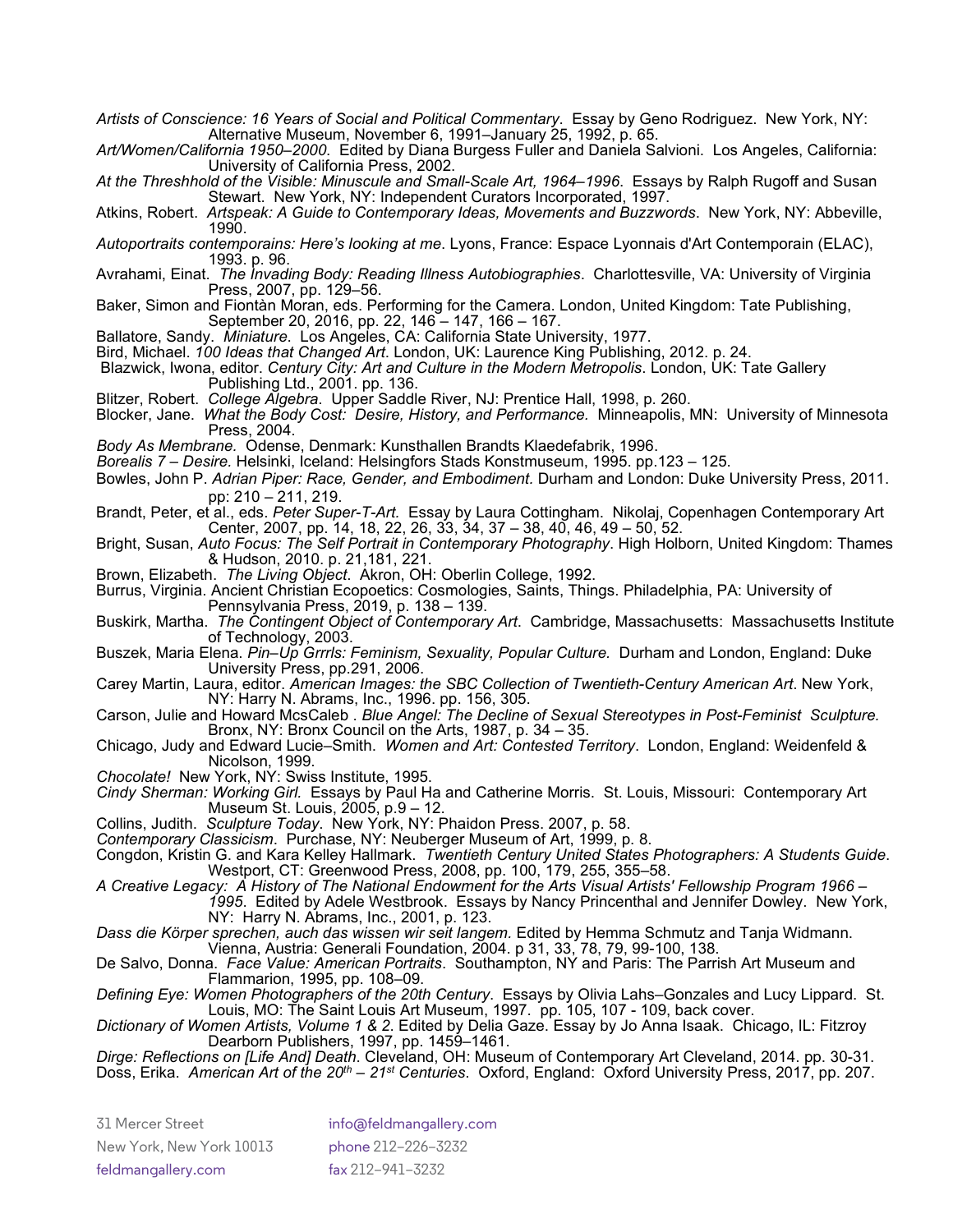Doss, Erika. *Twentieth-Century American Art*. Oxford, England: Oxford University Press, 2002, pp. 184–85. *The Downtown Book, The New York Art Scene 1974–*1984. Edited by Marvin J. Taylor. Princeton, New Jersey: Princeton University Press, 2006. p. 90, 92.

EIDIA, Paul and Melissa. *The Starving Artists' Cookbook*. New York, NY: EIDIA (Idea) Books, 1991, p. 117. *Extra Art*: *A Survey of Artists' Ephemera*, *1960–1999*. Essay by Steven Leiber. Santa Monica, CA: Smart Art Press, 2001.

Feldman, Melissa E. *Face-Off: The Portrait in Recent Art.* Philadelphia, PA: Institute of Contemporary Art, University of Pennsylvania, 1994, p. 34, 35, 38, 39, 72, 78.

Fellner, Sabine and Stella Rollig, editors. *Die Kraft Des Alters - Aging Pride*. Vienna, Austria: Verlag für Moderne Kunst, 2017. pp. 303 - 305.

*Femininmasculin: Le sexe de l'art.* Paris, France: Centre Georges Pompidou, 1995.

*Feministische Avantgarde: Kunst der 1970er-Jahre aus der Sammlung Verbund, Wien*. Edited by Gabriele Schor. Munich, Germay: Prestel Verlag, 2015. pp. 16, 20, 32, 50, 60, 70, 156-165, 466.

*Fictions of the Self.* Essay by Trevor Richardson. Amherst, MA: Herter Art Gallery, University of Massachusetts and Greensboro, NC: Weatherspoon Art Gallery, University of North Carolina, 1993, p. 39.

*Fine Art Photography 95*. Zurich, Switzerland: Graphis Press Corp., 1995, pp. 90–95.

Fischer, Alfred M. "Hannah Wilke–Die wirkliche Braut, entkleidet." *Übrigens sterben immer die anderen: Marcel Duchamp und die Avantgarde seit 1950.* Cologne, Germany: Museum Ludwig Köln, 1988, p. 259– 262.

Fischer, Peter and Susanne Neubauer. *Another World: Twelve Bedroom Stories*. Lucerne, Switzerland: New Museum of Art Lucerne, 2002, p. 30–43.<br>Fischer–Schreiber, Ingrid, editor. Sculpture, Figure, Woman.

Finley, Karen. A Different Kind of Intimacy: The collected Writings of Karen Finley. New York, NY: Thunder's Mouth Press, 2000. pp. 160 – 161.

Fischer, Barbara*. Love Gasoline.* Toronto, Canada: Mercer Union, 2001. Essay by Barbara Wally. Linz, Austria: Bibliothek der Provinz, 1998. p. 19, 163 - 166.

Fitzpatrick, Tracy. *Hannah Wilke: Gestures*. Purchase, NY: Neuberger Museum of Art, 2010.

Fogle, Douglas. *The Last Picture Show: Artists Using Photography.* Minneapolis, MN: Walker Art Center, 2003, pp. 16, 321.

Folie, Sabine and Michael Glasmeier, editors. *Tableaux Vivants: Lebende Bilder un Attitüden in Fotografie, Film, und Video*. Vienna, Austria: Kunsthalle Wien, 2002. pp. 112 – 117.

Fortenberry, Diane, and Rebecca Morrill, eds. *Body of Art*. London: Phaidon Press Limited, 2015. pp. 11, 43. Fracchia, Charles A. and Jeremiah O. Bragstad. *Converted Into Houses*. New York: The Viking Press, 1976. *Frameworks for Modern Art*. Edited by Jason Gaiger. London, England: Yale University Press, 2003, pp. 168–169. Frueh, Joanna. "Hannah Wilke." *Erotic Faculties*. Berkeley, CA: University of California Press, 1996, pp. 141–154. Gabhart, Ann, Rosalind Krauss and Abigail Solomon–Godeau. *Francesca Woodman*. New York: Hunter College Art Gallery, 1986, p. 21.

Galassi, Peter. *In the Studio: Photographs*. New York, NY: Gagosian Gallery and Phaidon Press Inc., 2015. p. 81. Gardner, James. *Culture or Trash?* New York, NY: Carol Publishing Group, 1993.

Gass, Katherine. *Salome: Images of Women in Contemporary Art.* New Rochelle, NY: Castle Gallery, The College of New Rochelle, 1999. p. 11, title page.

Geibert, Ron. *Family Portraits.* Dayton, OH: Wright State University, 1987.

Geibert, Ronald R. *Parents.* Dayton, OH: Dayton Art Institute, Museum of Contemporary Art at Wright State University, Creative Arts Center, 1992. p. 76 – 77.

Gelin, Cecilia. "Hannah Wilke." *Body and Soul, Intra-Venus och Hannah Wilkes Kamp för identitet*. Unpublished dissertation for the Department of Art History, Göteborg University, Sweden, 1996.

*Gender Battle*. Santiago de Compostela, Spain: Centro Galego de Arte Contemporanea, 2007, pp. 167, 169, 179. *Gender Beyond Memory: The Works of Contemporary Women Artists*. Tokyo, Japan: Tokyo Metropolitan Museum of Photography, 1996. p. 26 – 35.

Getsy, David J. *From Diversion to Subversion: Games, Play, and Twentieth Century Art*. University Park, PA: The Pennsylvania State University Press, 2011.

*Global Feminisms: New Directions in Contemporary Art.* Edited by Maura Reilly and Lina Nochlin. Merrell Publishers: London, England and New York, NY in conjunction with Brooklyn Museum: New York,

NY. pp. 47, 66, 95.

*Gloria*. New York, NY: White Columns, 2002.

Goddard, Donald. "Hannah Wilke." *The List*, Washington, DC: Independent Curators Inc., pp. 40–41.

Godfrey, Tony. *Conceptual Art*. London, UK: Phaidon Press Limited, 1998. pp. 285 – 287, 398 – 399.<br>\_\_\_\_\_. S*ound/Art: Living Presences* [catalogue for exhibition at the Sculpture Center and Baca, New York], 1984, pp. 5–9, 30.

Goldberg, RoseLee. *Performance: Live Art 1890 to the Present*. New York: Harry N. Abrams, 1980, p. 114.

*\_\_\_\_\_. Performance: Live Art Since 1960.* Forward by Laurie Anderson*.* New York, NY: Harry N. Abrams, 1998, p. 132.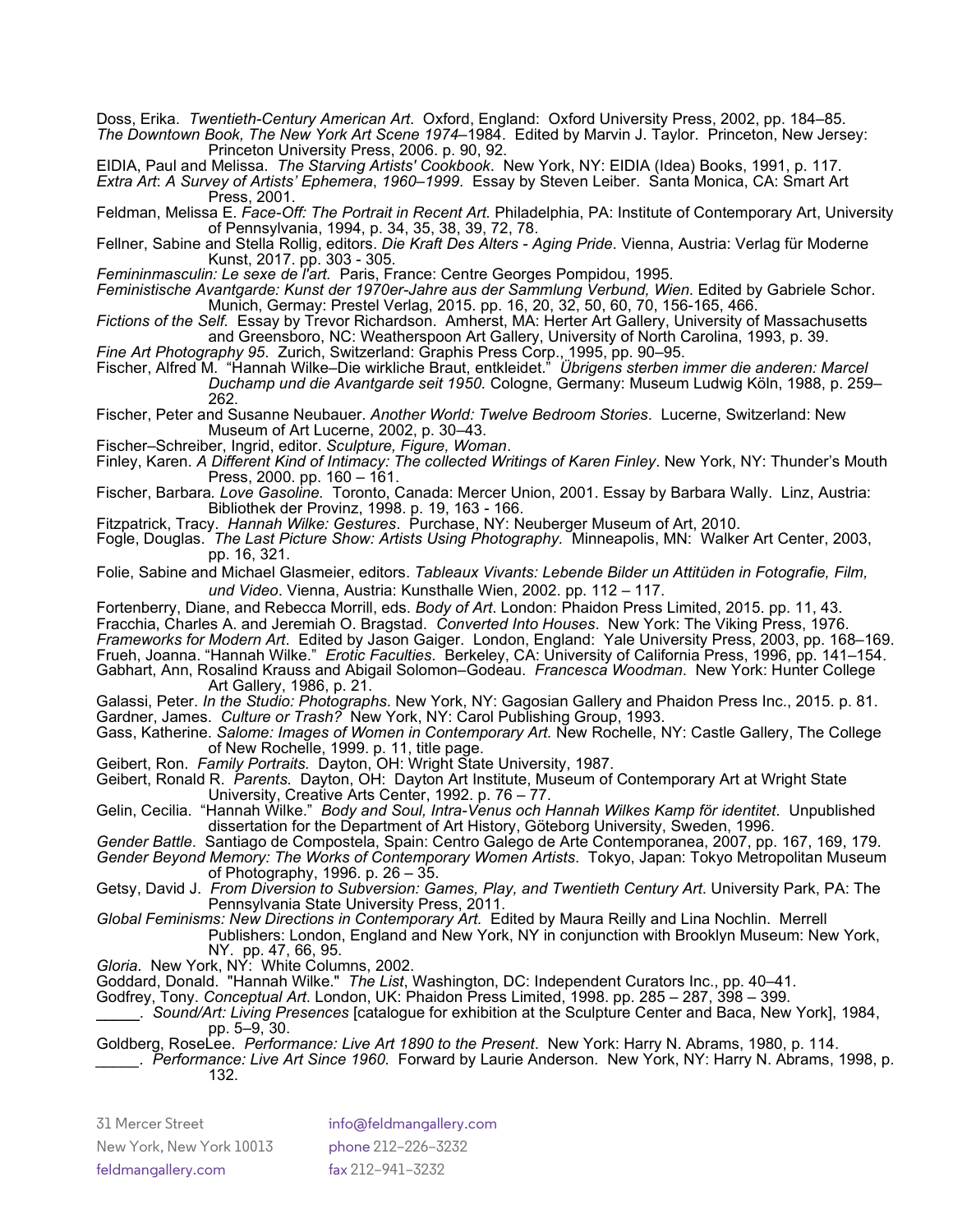Goldman, Saundra Louise. *Too Good Lookin' To Be Smart: Beauty, Performance, and the Art of Hannah Wilke*. Dissertation for the University of Texas at Austin, 1999, 378 pages.

Gualdoni, Flaminio. *Corpo delle Immagini, Immagini del Corpo: Tableaux Vivants da San Francesco a Bill Viola*. Monza, Italy: Johan & Levi Editore, 2017. pp. 143

Hahn, Cynthia, *Objects of Devotion and Desire: Medieval Relic to Contemporary Art*. New York, NY: Hunter College Art Galleries, 2011. pp.38-39.

Hammer, Martin. *The Naked Portrait,* Edinburgh, Scotland: National Galleries of Scotland, 2007, pp. 94, 96. *Hannah Wilke: A Retrospective.* Edited by Elisabeth Delin Hansen, Kirsten Dynnol and Donald

Goddard. Copenhagen, Denmark: Nikolaj, Copenhagen Contemporary Art Center, 1998. *Hannah Wilke: A Retrospective*. Edited by Thomas H. Kochheiser. Essay by Joanna Frueh. Columbia, MO: University of Missouri Press, 1989.

*Hannah Wilke: Selected Work 1960 - 1992*. Los Angeles, CA: SolwayJones and the Hannah Wilke Collection & Archive, Los Angeles, 2004.

Heartney, Eleanor. *Art & Today*. New York, NY: Phaidon Press Inc., 2008, p. 225.

*Helen Chadwick*. Edited by Mark Sladen. Essays by Mark Sladen, Mary Horlock, and Eva Martischnig. Ostfildern-Ruit, Germany: Hatje Cantz Verlag, 2004, p. 36.

*Historisches Wörterbuch der Rhetorik*. Tubingen, Germany: Max Niemeyer Verlag, 2005.

Hoffman, Jens and Stacen Berg. *Paul McCarthy's Lowlife Slowlife: Tidebox Tidebook*, San Francisco: California College of the Arts, 2010. p. 461

*Identity–Crisis: Self-Portraiture at the End of the Century.* Essay by Dean Sobel and Marc J. Ackerman, Ph.D. Milwaukee, WI: Milwaukee Art Museum, 1997.

*Image World: Art and Media Culture*. Marvin Heiferman and Lisa Phillips with John Hanhardt. New York, NY: Whitney Museum of American Art, 1989.

Yard, Sally, editor. *Images of the Self*. Essay by Irving Sandler. Amherst, MA: Hampshire College Gallery, 1979. *Inside Out Loud: Visualizing Women's Health in Contemporary Art,* St. Louis, MO: Mildred Lane Kemper Art

Museum, Washington University in St. Louis, 2004.

*Interior Secrets of the Body*. Essay by Anna Bálványos. Budapest, Hungary: Ludwig Museum Budapest, 2003. *Interrupted Career: Hannah Wilke 1940–1993.* Essays by Frank Wagner et al. Berlin, Germany: Neue Gessellschaft fur bildende Kunst, 2000.

*Intra-Venus*. Essays by Amelia Jones, Donald Goddard, Robert McKaskell, Marsie Scharlatt and Renny Pritikin. New York, NY: Ronald Feldman Fine Arts, 1995.

*Interfaces: Women/Autobiography/Image/Performance*. Edited by Sidonie Smith and Julia Watson. Ann Arbor, Michigan: The University of Michigan Press, 2002.

*Into Me/Out of Me*. Ostfildern, Germany: Hatje Cantz Verlag, 2007, p. 548.

Ishiuchi, Miyako. *Mother's 2000–2005: Traces of the Future*. Kyoto, Japan: The Japan Foundation and Tankosha Publishing Co., 2005.

Jain, S. Lochlann. *Malignant: How Cancer Becomes Us.* Berkeley and Los Angeles, CA: University of California Press, 2013. p. 41 - 43.

*Jewish Women in America: An Historical Encyclopedia, Volume I & II*. Edited by Paula E. Hyman and Deborah Dash Moore. Essay by Debra Wacks. New York, NY: Routledge, 1998, pp. 1473–1474.

Jones, Amelia. *Sexual Politics*. Berkeley, Los Angeles, London: UCLA at the Armand Hammer Museum of Art and Cultural Center in association with University of California Press, 1996. p. 18, 80 - 81, 171 - 173.

Jones, Amelia. "The Rhetoric of the Pose: Hannah Wilke and the Radical Narcissism of Feminist Body Art." *Body Art/Performing the Subject*. Minneapolis, MN: University of Minnesota Press, 1998, pp. 151–196.

Jones, Amelia. *Self/Image: Technology, Representation and the Contemporary Subject.* London and New York, Routledge, 2006, p. 46–48, 52, 70–71, 149–51.

Jordan, Cara M. "Joseph Beuys and Feminism in the United States: Social Sculpture Meets Consciousness – Raising." *The Art of Direct Action: Social Sculpture and Beyond*. Edited by Cara M. Jordan, Phillip Kleinmichel, and Karen van den Berg. Berlin: Sternberg Press, , 2019. pp. 150, 151.

Kasahara, Michiko. *Jendā shashin-ron 1991 - 2017.* Kawasaki, Kanagawa, Japan: Satoyama-sha, 2018.

Kasahara, Michiko. *The Politics Behind the Nude*. Tokyo, Japan: Chikuma Shobo Ltd., 1998.

Katz, Rebecca and McFadden, Jane. *Living in Knowledge*. Durham, NC: Duke University Museum of Art, 1994. p. 24 – 25, 62 – 63.

*Keep This Sex Out of My Sight*. Paris, France: Éditions Dis Voir, 2003, p. 75.

Kelly, James J. *The Sculptural Idea*. Fourth Edition. Long Grove, Illinois: Waveland Press, Inc., 2004 pp. 48, 96.

Kelly, James. *Living Materials : A Sculptor's Handbook.* New York, NY: Holt, Rinehart and Winston, pp. 60–61.

Kim, Joo Hyoun. *Women in Front of Mirror: Feminist Aesthetics and Beautification*. Seoul, South Korea: Chaeksesang, 2009, p. 100.

*Kiss Kiss Bang Bang: 45 Years of Art and Feminism.* Bilbao, Spain: Museo de Bellas Artes de Bilbao, 2007, pp.78, 79, 273, 274.

Knafo, Danielle. *In Her Own Image: Women's Self–Representation in Twentieth-Century Art.* Madison, NJ: Fairleigh Dickenson University Press, 2009. pp. 102–17.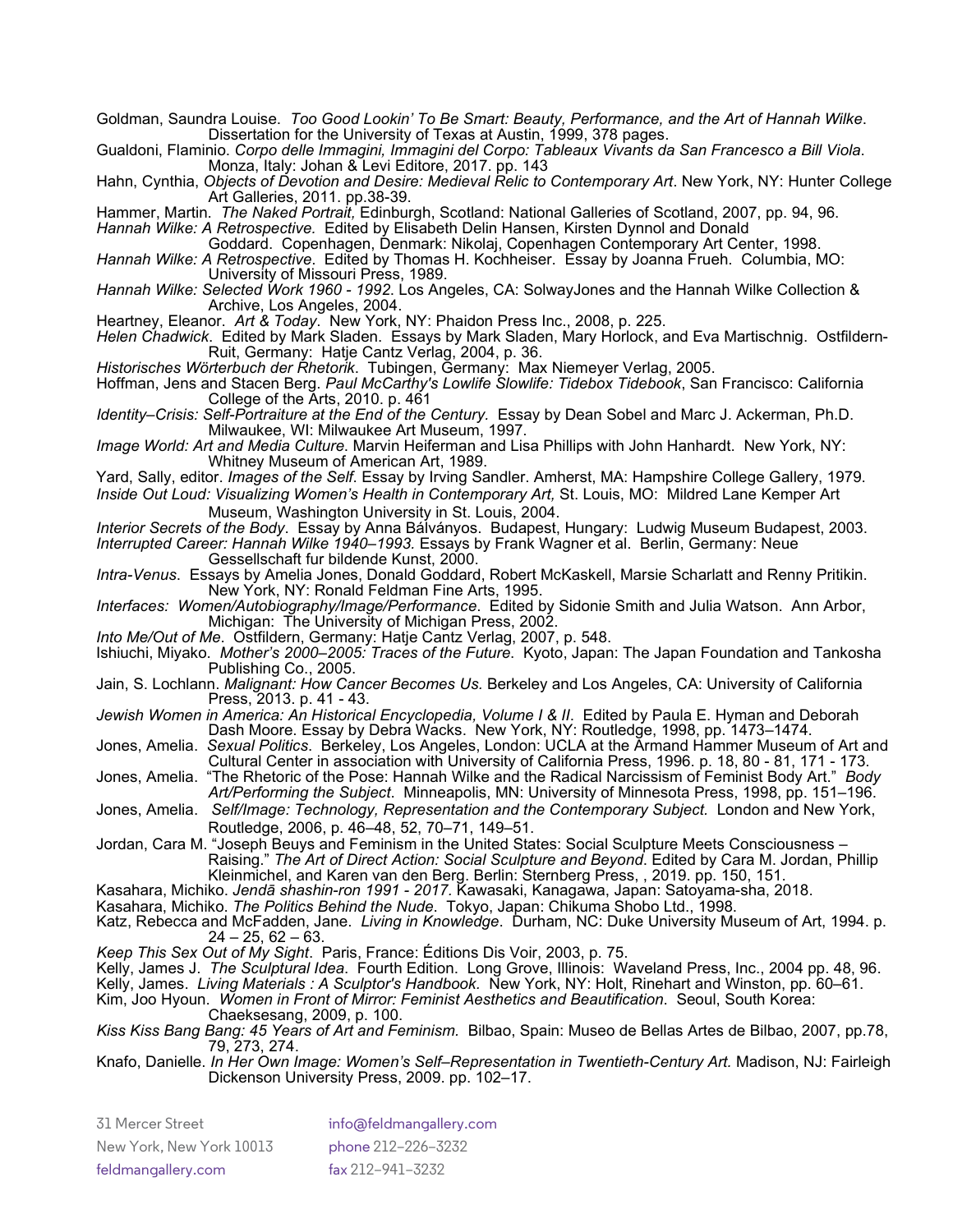Kocur, Zoya, ed. *Global Visual Cultures: An Anthology.* Malden, MA: Wiley-Blackwell, 2011. pp. 7, 58-59, 63.

Kohler, Michael and Gisela Barche. *Das Akfoto*. Munich, Germany: Münchner Stadtmuseum, 1985, pp. 140, 157, 373.

Krane, Susan. "Hannah Wilke." *Albright-Knox Art Gallery, The Painting and Sculpture Collection: Acquisitions Since 1972.* New York, NY: Hudson Hills, 1987, pp. 358–359.

Krane, Susan. *Lynda Benglis: Dual Natures*. Atlanta, Georgia: High Museum of Art, 1991, p. 18, 45.

Kroker, Arthur and Marilouise Kroker. *Body Invaders: panic sex in America*. New York, NY: St. Martin's Press, 1987. pp. 214 - 215.

- Krystof, Doris, et al., eds. *Ich ist etwas Anderes. Kunst am Ende des 20. Jahrhunderts*. Düsseldorf, Germany: Dumont - Kunstsammlung Nordrhein-Westfalen, 2000. pp. 128 - 135.
- *L'art au corps: le corps expose de Man Ray a nos jours.* Essays by Laura Cottingham and others. Marseille, France: Musées de Marseilles, Reunion des musées nationaux, 1996.
- *Laying Low.* Essay by Asmund Thorkildsen. Oslo, Norway: Kunstnernes Hus Oslo, 1997. p. 16, 18, 26, 27, 44, 45, 46
- *Les Annees 70 D'Anne Bony.* Paris, France: Editions du Regard, 1993, p. 148.
- *Let's Talk About Sex: Sexualität und Körperlichkeit in der Gegenwartskunst*. Dresden, Germany: Kunst Haus Dresden, 2002, pp. 47–49.
- Lewandowski, Ian. *Gently Worn Out Sister*. 2019. Purchase College, State University of New York, MFA dissertation. p. 11 – 12, 29 – 30.
- Lewis, Michael J. *American Art and Architecture.* London, Entland: Thames and Hudson, 2006 pp. 303.
- Lippard, Lucy. *The Pink Glass Swan: Selected Feminist Essays on Art*. New York, NY: The New Press, 1995.
- Liss, Dvora (cur). *Matronita: Jewish Feminist Art.* Ein Harod, Israel: Museum of Art, Ein Harod, 2012. pp. 140.
- Lowe, Paul, editor. *1001 Photographs You Must See Before You Die*. London, UK: Cassell Illustrated, 2017. pp. 560.

Lucie–Smith, Edward. *Artoday.* London, England: Phaidon Press, Ltd., 1995.

Mahon, Alyce. *Eroticism & Art*. Oxford, England: Oxford University Press Inc., 2005.

*Making Their Mark*. Edited by Nancy Grubb. New York, NY: Abbeville Press, New York, 1989.

Marclay, Christian. *The Bell and the Glass.* Philadelphia, PA: Philadelphia Museum of Art, 2003.

Marcoci, Roxana. *The Original Copy: Photography of Sculpture, 1839 to Today*. New York: The Museum of Modern Art, 2010. pp. 218 – 220.

*Masquerade: Representation and the Self in Contemporary Art*. Sydney, Australia: Museum of Contemporary Art, Sydney, pp. 19, 100–103, 2006.

McCaskell, Robert. *Dazzling Phrases: Six Performance Artists*. Forest City, Ontario: Forest City Gallery, 1985, pp. 5–6, 12–15.

McDaniel, Craig and Jean Robertson. *Themes of Contemporary Art: Visual Art After 1980.* New York, NY: Oxford University Press, 2005, pp. 133, 139, 142.

*Mennesket.* Introduction and Essay by Christian Gether. Arken Museum for Modern Art.

- Meyers, Diana Tietjens. *Being Yourself: Essays on Identity, Action, and Social Life.* New York, NY: Rowman & Littlefield Publishers, Inc., 2004. pp. 275, 286 - 296.
- *Micropolíticas: Art and Everyday Life.* Castello, Spain: Espai d'Art Contemporani de Castello, 2003.

Middleman, Rachel. *A New Eros: Sexuality in Women's Art Before the Feminist Art Movement.* 2010. University of Southern California, PhD Dissertation.

Middleman, Rachel. *Radical Eroticism: Women, Art, and Sex in the 1960s.* Oakland, CA: University of California Press, 2018. pp. 117 - 145, 181 - 183, 186 - 187.

Miller, Carolyn R. and Ashley R. Kelly, Eds. *Emerging Genres in New Media Environments*. Cham, Switzerland: Palgrave Macmillan, 2017, pp. 210 – 215.

*Minimal Difference: Selected Works by Women Artists 1960s -1970s.* Purchase, NY: Neuberger Museum of Art, Purchase College, 2018. p. 15 – 17, 20.

*Modes of Address: Language in Art Since 1960*. New York, NY: Whitney Museum of American Art, 1988. p. 7 – 8. Molesworth, Helen. *Work Ethic*. Essays by Helen Molesworth, Darsie Alexander, Chris Gilbert, and Miwon Kwon. University Park, PA: The Pennsylvania State University Press, 2003. p. 62.

Moreno, Melina Balcázar; Sarah-Anais Crevier Goulet, eds. *Pensées du Corps: La Matérialité et L'Organique vus par les Sciences Humaines.* Paris: Presses Sorbonne Nouvelle, 2011. pp. 101-110.

Morineau, Camille, *Elles@centrepompidou: Artistes femmes dans la collection du miusee national d'art moderne, centre de creation industrielle.* Paris: Centre Pompidou, 2009. p. 66 – 67.

Moss, Jacqueline. *American Art: American Women*. Stamford, CT: Stamford Museum and Nature Center, 1985.

Mostegl, Sabine and Gudrun Ratzinger. *Matrix. Gender | Relations | Revisions.* Vienna, Austria: Kulturabteilung der Stadt Wien, 2008, p. 63.

*A New Reality: Black-and-White Photography in Contemporary*. Essay by: Jeffrey Wechsler. New Brunswick, NJ: Jane Voorhees Zimmerli Art Museum, 2007. p. 5, 9 – 10, 63.

*New York, Edition JUNI 1991*. Mönchengladbach, Germany: [kunstraumno.10], 2010. p. 4, 6 – 8, 10, 12 – 14, 19, 23, 40.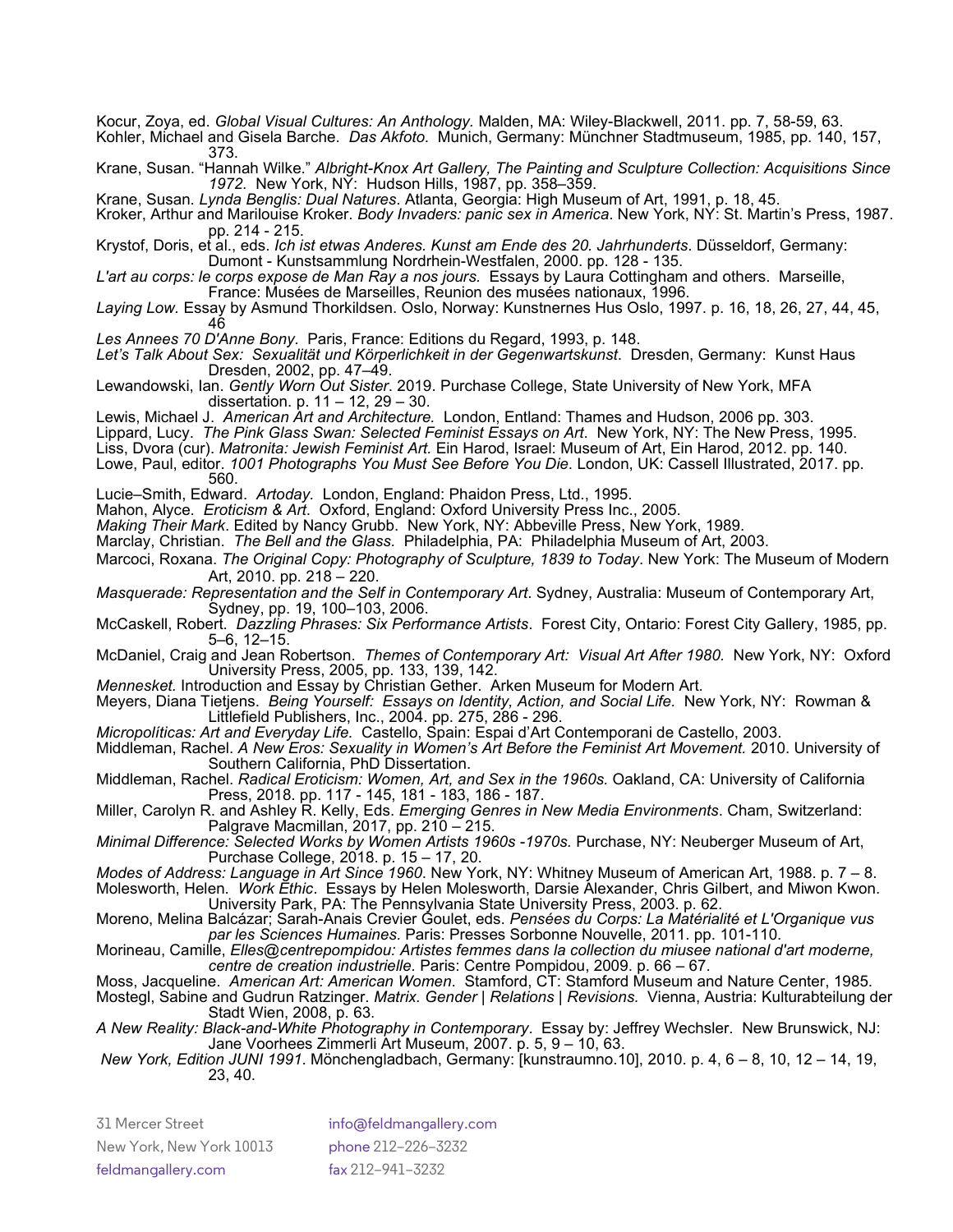Nichols, Herbert. *Ten Years Styrian Autumn*. Vienna, Austria: Mundus, p. 150.

*Nineteenth National Print Exhibition.* Brooklyn, NY: The Brooklyn Museum, 1974.

*Not For Sale*. Tel Aviv, Israel: Tel Aviv Museum of Art, 1992. p. 38.

*NYC 1993: Experimental Jet Set, Trash and No Star*. Edited by Massimiliano Gioni and Car Carrion-Murayari. New York, NY: New Museum, 2013. p. 15, 138, 168-169.

O'Bryan, C. Jill. *Carnal Art: Orlan's Refacing.* Minneapolis, MN: University of Minnesota Press, 2005. p. 72 – 75.

*Options 73/30. Recent Works of Art*. Text by Jack Boulton. Cincinnati, OH: Contemporary Arts Center, 1973.

*Original Sin*. Essay by Cassandra Langer. Brookville, NY: Hillwood Art Museum, 1991, p. 44.

Orgaz, Laura Fernandez et al. *Exchange Values*. Vitoria-Gasteiz, Spain: Artium, 2006.

*Outside the Frame: Performance and the Object: A Survey History of Performance Art in the USA Since 1950*. Cleveland, OH: Cleveland Center for Contemporary Art, 1994.

*Painting & Sculpture Today 1974.* Indianapolis, IN: The Indianapolis Museum of Art, 1974.

*Painting & Sculpture Today 1976.* Indianapolis, IN: The Indianapolis Museum of Art, 1976.

*Personal And Political: The Women's Art Movement, 1969 – 1975.* Edited by Simon Taylor and Natalie Ng. East Hampton, NY: Guild Hall of East Hampton, Inc., 2002. p. 32, 34, 41, 79.

Phillips, Lisa. *The American Century: Art & Culture 1950–2000.* New York, NY: Whitney Museum of American Art & W.W. Norton, 1999.

*Photography Center Quarterly #59*. Woodstock, NY: The Center for Photography at Woodstock, 1994.

*Power of Feminist Art*. Edited by Norma Broude and Mary D. Garrard. New York, NY: Harry N. Abrams, Inc., 1994. *Power Pleasure Pain.* Essay by Elizabeth Mansfield. Boston, MA: Fogg Art Museum, Harvard University, 1994, p.

6. *Practicing Beauty*. Essay by Ihor Holubizky. Hamilton, Ontario: Art Gallery of Hamilton, 1991.

*Primera Generacion*. *Arte e Imagen en Movimiento [1963–1986].* Museo Nacional Centro de Arte Reina Sofia, Madrid, 2007. p. 354–356.

Princenthal, Nancy. *Hannah Wilke*. London, New York: Prestel, 2010.

Princenthal, Nancy, Tom McDonough, Griselda Pollock, Helaine Posner, and Kristine Stiles, *The Deconstructive Impulse: Women Artists Reconfigure the Signs of Power (1973-1991)*. Munich, Germany: Neuberger Museum of Art, Prestel and Del Monaco Books, 2011. pp. 26, 28, 162, 166.

*Portrait of the Art World: A Century of ARTnews Photographs*. Washington, D.C.: Smithsonian Institute, 2002, p. 71–72.

*Pulse: Art, Healing, and Transformation*. Boston, Massachusetts: The Institute of Contemporary Art and Steidl Publishers, p. 120–123.

Pultz, John. *The Body and The Lens: Photography 1839 to the Present*. New York, NY: Harry N. Abrams, Incorporated, Publishers, 1995. pp. 128, 130 - 131.

Radley, Alan. *Works of Illness: Narrative, Picturing and the Social Response to Serious Disease*. London, United Kingdom: InkerMen Press, 2009, pp. 202–3.

*Real(ist) Women.* Sarasota, FL: Selby Gallery/Ringling School of Art & Design, 1997.

Respini, Eva. *Cindy Sherman.* New York, NY: Museum of Modern Art, 2012. p. 17

Rice, Shelley. *Schemes.* New York: Elise Meyer Gallery, 1981.

Rosenblum, Lauren, et al. *Hannah Wilke: Sculpture in the Landscape.* Philadelphia, PA: Temple Contemporary, 2019.

Roth, Moira. *The Amazing Decade: Women and Performance Art in America 1970–1980*. Los Angeles: Astro Artz, 1983, pp. 146–47.

Rush, Michael. *New Media in Late 20th- Century Art.* London, England: Thames & Hudson, 1999.

Sachs, Sid. *Golden Years: Tylers' 50th Anniversary.* Philadelphia, PA: Temple University, 1985, pp. 5, 36, 103.

Sanyal, Mithu M. *Vulva: Die Enthϋllung des unsichtbaren Geschlechts*. Berlin: Germany: Verlag Klaus Wagenbach, 2009, pp. 141 – 144.

Schor, Mira. *Wet: On Painting, Feminism, and Art Culture.* Durham, NC: Duke University Press, 1996.

Schimmel, Paul, et. al. *Out of Actions: Between Performance and The Object, 1949–1979*. Los Angeles, CA: The Museum of Contemporary Art, 1998.

Schor, Gabriele ed. *Donna: Avanguardia Femminista Negli Anni '70, dalla Sammmlung Verbund di Vienna,* Curated by Gabriele Schor, 2010; Roma: Galleria nazionale d'arte moderna, 2010. Pp. 23,150–163, 248,

252.

Schor, Gabriele, *Cindy Sherman: Das Fruhwek 1975 – 1977*. Vienna, Austria: Hatje Cantz/Sammlung Verbund, 2012. p. 375.

*Sculpture, Figure, Woman*. Edited by Ingrid Fischer–Schreiber. Essay by Barbara Wally. Linz, Austria: Bibliothek der Provinz, 1998.

Sederholm, Helena. *Tämäkö taidetta?* Porvoo, Sweden: Werner Söderström Osakeyhtiö, 2000. pp. 123 – 124. *Seeing Red, White, or Blue*. Edited by Jan Erickson. Anchorage, AK: Visual Arts Center of Alaska, 1992. *Self-Portraits, The Message, The Material*. Saratoga Springs, NY: Schick Art Gallery, Skidmore College, 1987.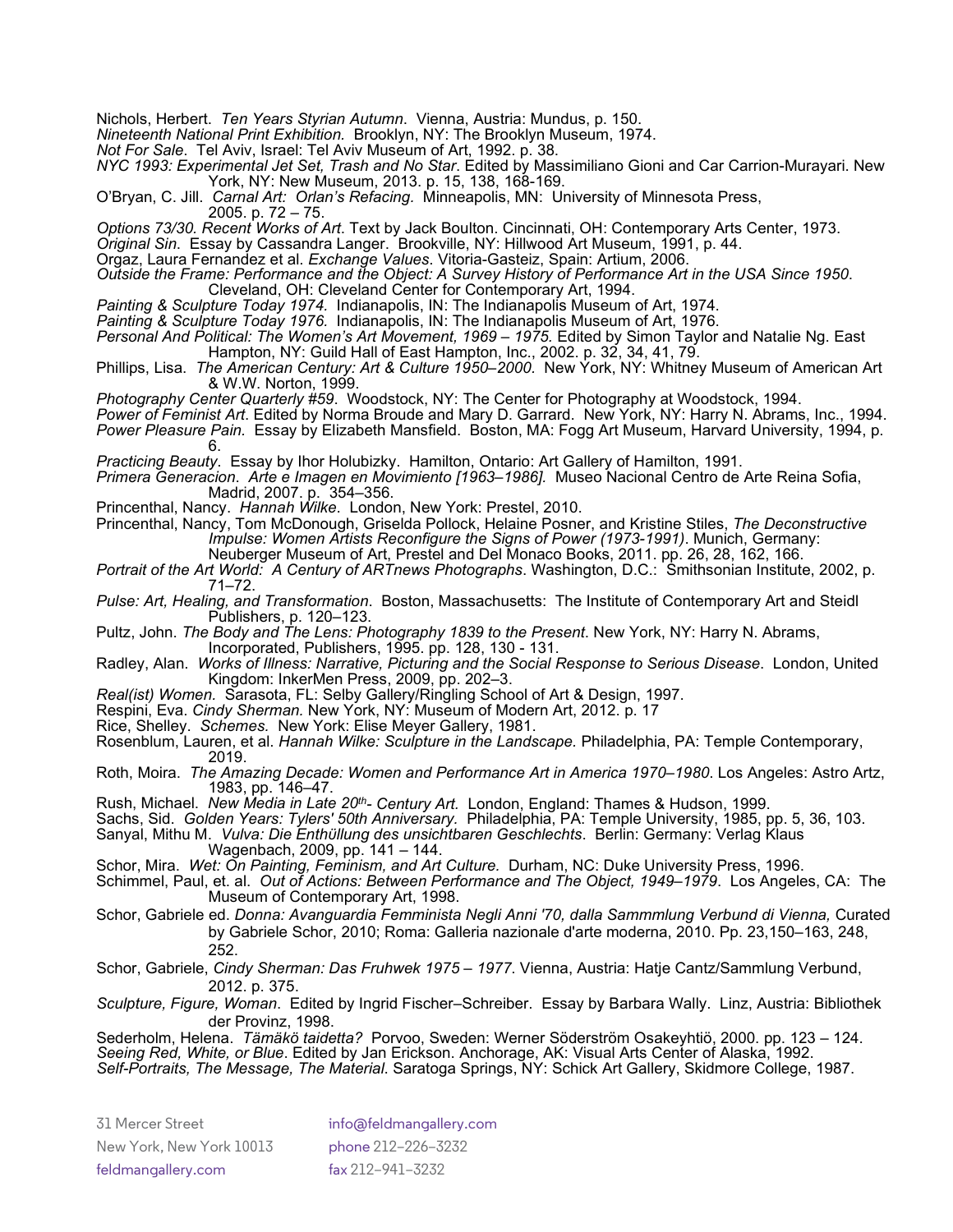*Self-Portraiture in the History of Art*. Edited by Atsushi Miura. Tokyo, Japan: University of Tokyo Press, 2003. *The Sense of the Self: From Self–Portrait to Autobiography.* New York, NY: Independent Curators Incorporated, 1978.

*Sexy Beasts. 1963 – 2004.* Essay by Robert Knafo. New York, NY: Ethan Cohen Fine Arts, 2004.

Shavid, Ariela. *Beauty is A Promise of Happiness.* Jerusalem, Israel: Israel Museum, 1996.

*Skin: An Artistic Atlas.* Dublin, Ireland: Royal Hibernian Academy and Irish Skin Foundation, 2013. p. 44 – 45 .

Sladen, Mark and Ariella Yedgar, editors. *Panic Attack!*: *Art in the Punk Years*. London, England: Merrell Publishers Limited, 2007, pp. 119, 168–71.

Slatkin, Wendy. Women Artists in History: From Antiquity to the Present. Upper Saddle River, NJ: Prentice Hall, 1996.

*Sophia Kalkau: Dog and Die*. Odense, Denmark: Kunsthallen Brandts, 2008. p. 17.

Speed, Mitch. *Great Women Artists*. Edited by Rebecca Morrill. London: Phaidon Press Limited, 2019. pp. 432.

St-Gelais, Thérèse, editor. *The Undecidable*. Paris, France: DIF'POP', 2008. p. 122–123, 233–235.

Stahel, Urs, editors. *Darkside I – Photographic Desire and Sexuality Photographed*. English Editing: Michael Mack. Wintergur, Germany: Fotomuseum Winterthur, 2008. pp. 223.

Stapp, William F. *Portrait of the Art World: A Century of ARTnews Photographs*. Washington, D.C.: Smithsonian Institution, 2002.

Stein, Harvey. *Artists Observed*. New York, NY: Harry N. Abrams, Inc., 1986, pp. 58–59.

*Strike! Printmakers as Social Critics*. Portland, OR: Lewis & Clark College, 2001.

Stoops, Susan L., editor. *More Than Minimal: Feminism and Abstraction in the '70s*. Waltham, MA: Rose Art Museum, Brandeis University, 1996. p. 6, 9, 14, 15, 18, 19, 80 – 83, 98, 99.

Stooss, Toni and Birgit Jooss, *Role Models - Role Playing*. Salzburg: Museum der Moderne Monchsberg, 2011.pp. 183, 231 – 232.

Taylor, Brandon. *Avant Garde and After: Rethinking Art Now*. New York, NY: Harry Abrams, Inc., 1995.

Tembeck, Tamar. *Auto/Pathographies*. Québec, Canada: Sagamie Edition d'art, 2014. p. 24 – 25, 109.

Tembeck, Tamar*. Performative Autopathographies: Self-Representations of Physical Illness in Contemporary Art.*  2009. McGill University, PhD Dissertation.

*The Technological Muse*. Katonah, NY: Katonah Museum of Art, 1990. p. 53.

*Temporarily Possessed: The Semi–Permanent Collection.* New York, NY: New Museum of Contemporary Art, 1995.

*This Is Not To Be Looked At: Hightlights from the Permanent Collection of The Museum of Contemporary Art, Los Angeles*, Losa Angeles, CA: The Museum of Contemporary Art, 2008, pp. 330–331.

Thompson, Margo H. *Sex and Sensibilities: The Aesthetic and Political Struggles Over Women's Representations of the Female Body, 1966–1980*. Ann Arbor, MI: Northwestern University, 1998, pp. 334–39.

Tolnick, Judith. *Alternative Supports: Contemporary Sculpture on the Wall*. Providence, RI: Brown University, 1987. p. 3 – 4, 6 – 7, 23.

*Too Jewish? Challenging Traditional Identities.* Edited by Norman L. Kleeblatt. New York, NY: The Jewish Museum, 1995.

*Tribute.* Catalogue for exhibition at Joseph Gross Gallery (group exhibiton), Tucson, Arizona: Joseph Gross Galelry, 1998.

*The Twentieth Century Art Book.* London, England: Phaidon Press, 1996.

Townsend, Chris. *RAPTURE: Art's Seduction by Fashion Since 1970*. London, England: Thames & Hudson Ltd, 2002, p. 29.

*Upstarts and Matriarchs: Jewish Women Artists and the Transformation of American Art.* Essays by Gail Levin and Elissa Authur. Denver, CO: Mizel Center for Arts and Culture, 2005.

Ussing, Susanne. *mellem kunst og arkitektur.* Copenhagen, Denmark: Standberg Publishing A/S. 2017. p. 21, 59. van Wagner, Judy Collschan. *The Doll Show: Artist's Dolls and Figurines*. Westbury, NY: Hillwood Art Gallery, C.W. Post, Long Island University, 1985, p. 69.

*Venus As Muse: From Lucretius to Michel Serres*. Edited by Hanjo Berressem, Gunter Blamberger, and Sebastian Goth. Leiden, The Netherlands: Brill Rodopi, 2015. pp. 81-113.

Vinter, Maggie. *Last Acts: The Art of Dying on the Early Modern Stage.* New York, NY: Fordham University Press, 2019. pp. 165 – 166.

*The Visible Vagina*. Essay by Anna C. Chave. New York, NY: Francis M. Naumann Fine Arts and David Nolan Gallery, 2010. pp. 9, 15, 18, 112.

Viso, Olga M. *Ana Mendieta: Earth Body*. Essays by Guy Brett, Julia P. Herzberg, and Chrissie Iles. Ostfildern– Ruit, Germany: Hatje Cantz, 2004.

*Vraiment feminisme et art*. Essays by Laura Cottingham, Francoise Collin, and Armelle Leturcq. Grenoble, France: MAGASIN – Centre National d'Art Contemporain de Grenoble, 1997.

*WACK! Art and the Feminist Revolution,* Museum of Contemporary Art Los Angeles, 2007, (exhibition catalogue), pp. 45, 142, 143, 317, 340, 381, 509.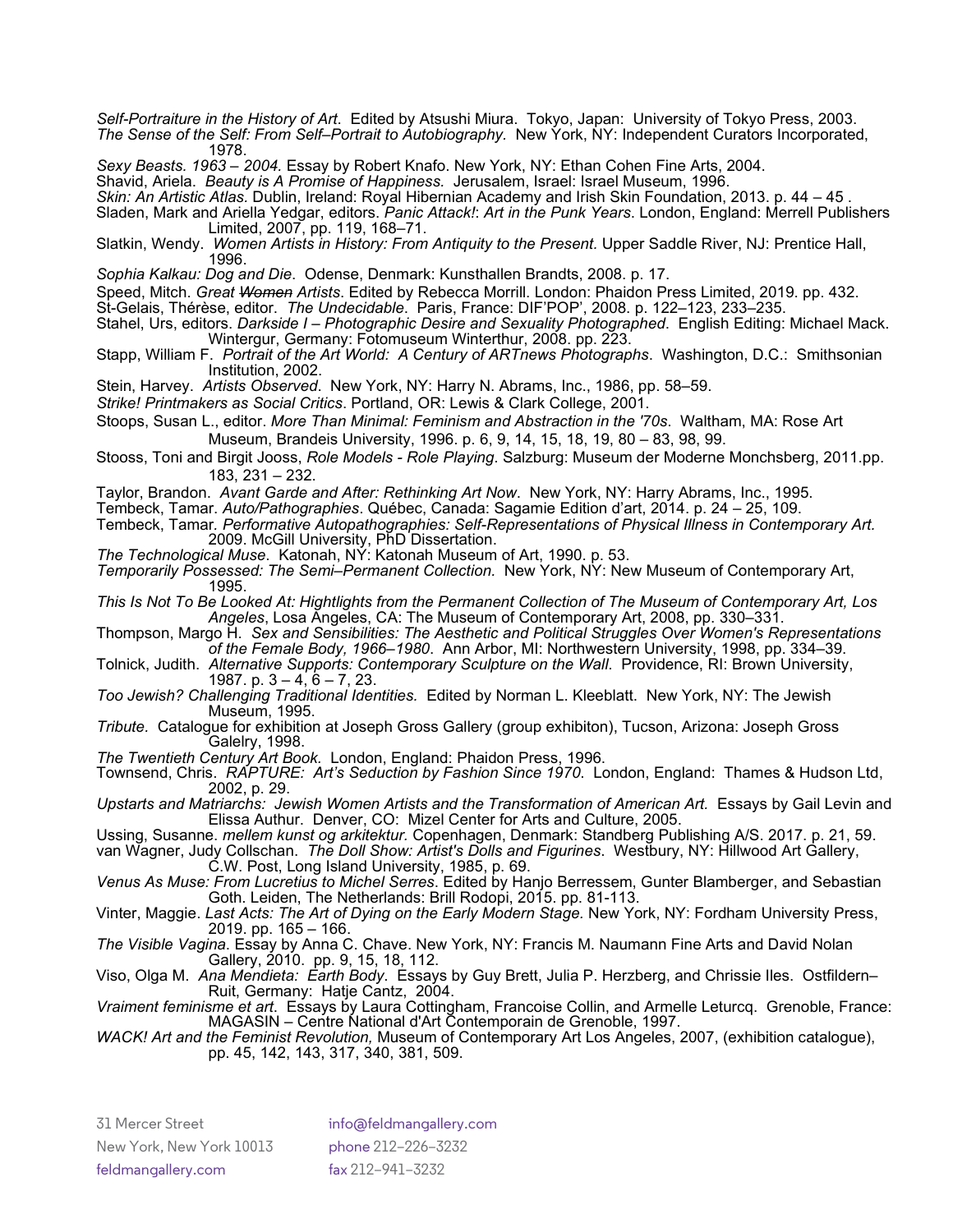Wacks, Debra. *Hannah Wilke: Feminist/Humanist.* Unpublished masters thesis for the Institute of Fine Arts, New York University, 1992.

Wacks, Debra. *Subversive Humor: the Performance Art of Hannah Wilke, Eleanor Antin, and Adrian Piper*. 2003. The City University of New York, PhD dissertation.

Wark, Jayne. *Radical Gestures: Feminism and Performance in North America*. Quebec, Canada: McGill–Queen's University Press, 2006, pp. 179, 185.

- Weill, Harry. "Exhibiting Performance Art's History." *PAJ: A Journal of Performance and Art.* Vol. XXXIII, No. 2 (May 2011): 65 - 71.
- Weschler, Lawrence, *Everything That Rises: A Book of Emergences*. San Francisco, CA: McSweeney's Books, 2006, p.62.
- Westen, Mirjam ed. "*Rebelle. Art and feminism 1969–2009*," Museum voor Moderne Kunst Arnhem, May 30 August 23, 2009 p. 350
- Wilke, Hannah. [statement] *American Women Artists 1980.* Sao Paulo, Brazil: Museu de Arte Contemporanea da Universidade de Sâo Paulo, 1980.
- Wilke, Hannah. "I OBJECT: Memoirs of a Sugar Giver." *Übrigens sterben immer die anderen: Marcel Duchamp und die Avantgarde seit 1950*. Cologne, Germany: Museum Lugwig Köln, 1988, pp. 263–271.
- Wilke, Hannah. [statement] *Master Breasts*. Edited by Frances Prose, et al. New York, NY: Aperture Foundation, Inc., 1998.

Williams, Tod and Ricardo Scofidio. *Window Room Furniture*. New York, NY: The Cooper Union, 1981.

*Witness to Pain*. Edited by: Nieves Pascual. Bern, Switzerland: Peter Lang AG, 2005, pp. 66–67.

*Women Choose Women.* New York, NY: The New York Cultural Center in association with Fairleigh Dickinson University, 1973.

*Woman: The Feminist Avant-Garde of the 1970s*. Edited by Gabriele Schor. Brussels, Belgium: Bozar Books & Sammlung Verbund, 2014. pp. 54-59.

*Women Artists in the 20th and 21st Century.* Edited by Uta Grosenick. Cologne, Germany: Taschen, 2001. pp. 554 – 559.

#### **PERFORMANCES, FILMS, VIDEOTAPES, AUDIOTAPES AND RECORDS**

1990–

- 1993 *Intra-Venus Tapes*. Sixteen mo nitor video installation revealing the last two and one-half years of the artist's life. Ronald Feldman Fine Arts, New York, 2007.
- 1987 *The Starving Artists' Cookbook*. Appearance in videotape by Paul and Melissa Eidia.
- 1985 *So Help Me Hannah*. Audio-video live performance at the Forest City Gallery, London, Ontario and the Art Gallery of Windsor, Windsor, Ontario. Cameras: Scott Stamford and Jake Jablick; Mark Sikich and Paul Vandeborne. 25 minutes. January.
- 1982 *So Help Me Hannah*. Audio-video live performance at A.I.R. Gallery, New York. Simultaneous color and black and white videotapes. Camera: Robert Rubin and Bill Dolson. 25 minutes. February. *Stand Up*. Song with words and vocal by Hannah Wilke for "Revolutions Per Minute: The Art Record," published by Ronald Feldman Fine Arts and Charing Cross Co.
- 1981 *Sex and Language*. Live filmed and photographed performance for the Fifth International Congress of Psychoanalysis, Movimento Freudiano Internazionale, at the Plaza Hotel, New York.
- 1979 *So Help Me Hannah*. Audio-video live performance at D.C. Space in Washington, DC. Two simultaneous black and white videotapes. Cameras: Dan Dynaflow and Pat Molella. 25 minutes. May. *So Help Me Hannah*. Audio-video live performance at Kiplings, New York. Two black and white simultaneous videotapes. Camera: John Keeler and Joe Prio. 25 minutes. October.
- 1978 *(I Object) Performalist Self-Portraits*. Black and white videotape of artist in her exhibition at Ronald Feldman Fine Arts, New York. Camera: Tom Bowes. 25 minutes. *Give: Hannah Wilke Can –– A Living Sculpture Needs to Make a Living.* Benefit performance for The Public Art Fund for City Walls, Susan Caldwell Gallery, New York.
- 1977 *Intercourse With...* Performance and lecture at the London Art Museum and Library, London, Ontario. Two simultaneous black and white videotapes. 30 minutes.

| 31 Mercer Street         | info@feldmangallery.com        |
|--------------------------|--------------------------------|
| New York, New York 10013 | phone 212-226-3232             |
| feldmangallery.com       | $\frac{1}{2}$ fax 212-941-3232 |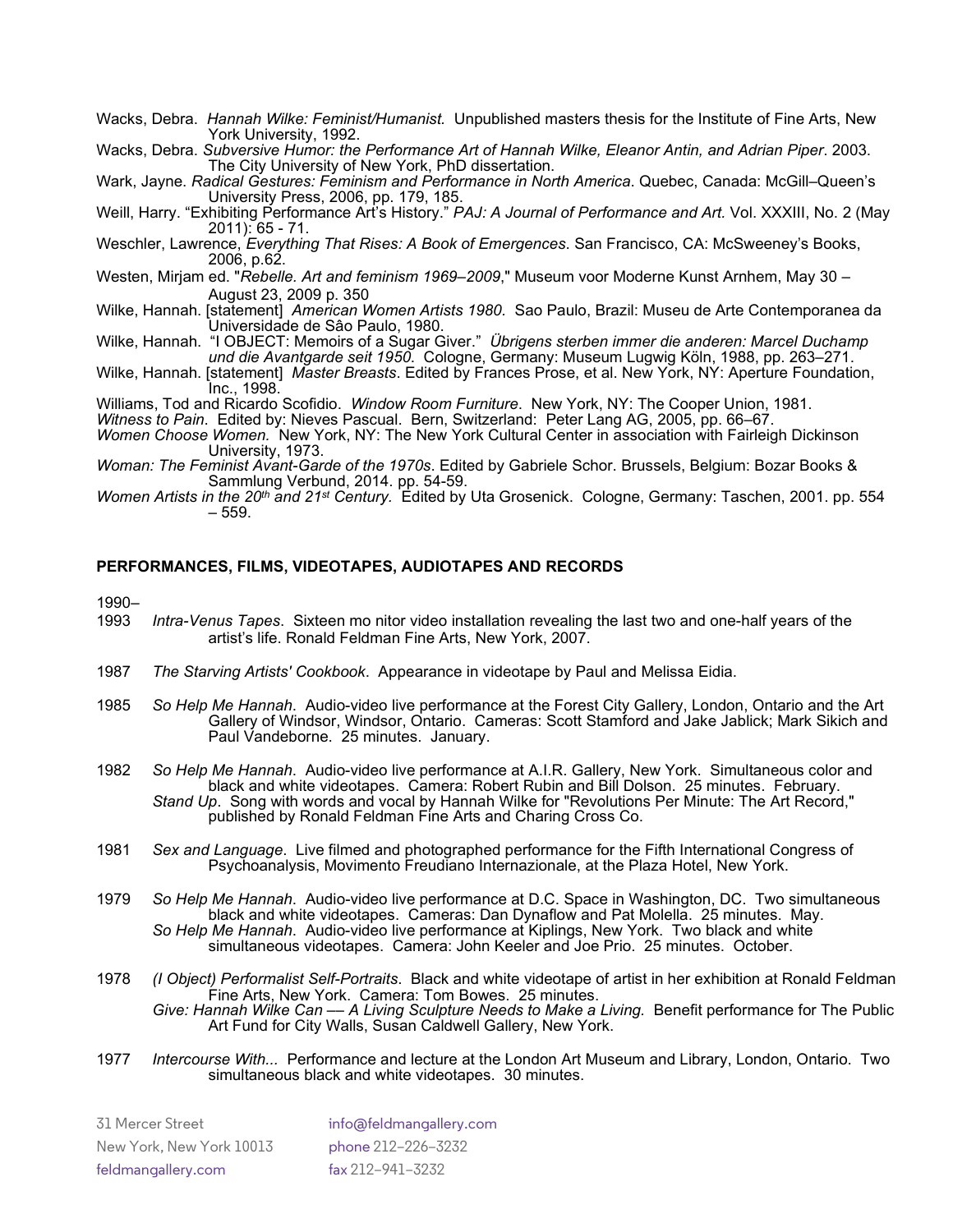*Sugar Giver.* Color videotape vignettes. Camera: John Sanborn. *The Last Tapes of Marcel Duchamp*. Performance in videotape by John Sanborn.

- 1976 *I'd Be Rich as Rockefeller –– My Count-ry 'Tis of Thee*. Singing performance at the Whitney Museum of American Art, New York for the series "Sunday Afternoon on a Revolving Stage," staged by Jean DuPuy.
	- *Starification*. One–person exhibition of audio, video and performance documentation with art relating to performances from 1970 to 1976. Fine Arts Gallery, University of California at Irvine.
	- *Through the Large Glass*. 16 mm color film of performance behind Duchamp's *The Bride Stripped Bare by Her Bachelors, Even* at the Philadelphia Museum of Art. Excerpted from the German television feature film, "C'est la Vie Rrose," produced by Christof Stenzel. Edited in three sections to be played with *Philly*, the video documentary of the event.
	- *Philly*. Black and white videotape documenting performance at the Philadelphia Museum of Art and the filming of "C'est la Vie Rrose." Camera: Andy Mann. Edited by John Sanborn and Hannah Wilke. 30 minutes.
	- *C'est la Vie Rrose*. Hannah Wilke starring as herself in feature film made for German television by Christof Stenzel. Includes performance behind Duchamp's *The Bride Stripped Bare...*
	- *My Count–ry 'Tis of Thee*. Fourth of July performance at the Albright-Knox Art Gallery, Buffalo, NY. Installation of 12–foot photo "Goddesses" and creation of chewing gum sculpture frieze for museum portico.
- 1975 *White Sheets and Quiet Dots*. Public participation performances by Lil Picard at the Max Hutchinson Gallery, New York with Hannah Wilke as Venus.

*My Count-ry 'Tis of Thee*. Live performance for cable television at Artists' Rights exhibition, New York. *S.O.S.* Live video performance as part of sculpture exhibition at the Gerald Piltzer Gallery, Paris. *Hello Boys*. Black and white videotape. Camera: Gerald Piltzer. 10 minutes.

*Invasion Performance*. Performance at opening of Lynda Benglis show using Benglis' draped column as backdrop for living sculpture, Paula Cooper Gallery, New York, NY.

*Intercourse With ...* Audiotape of telephone messages recorded from 1973 through 1975. Two hours. Exhibited at "Lives" show at the Fine Arts Building, New York, NY.

- 1974 *Hannah Wilke, Super-T-Art*. Performance at the Kitchen Center, New York, for the series "Soup and Tart," staged by Jean DuPuy. November *Gestures*. Black and white videotape. 30 minutes. *Afternoons with Paul.* Black and white video vignettes. Camera: Paul Tschinkel.
- 1970 *The Great Ice Cream Robbery.* Double-screen 16 mm color film. Starring Claes Oldenburg and introducing Hannah Wilke. Arts Council of Great Britain.
- 1969 *Erasers and Snails and a Couple of Towels.* 8 mm color film. Camera: Claes Oldenburg. Los Angeles, CA.

# **LECTURES, WORKSHOPS AND CONFERENCES**

- 1990 The St. Louis Art Museum, St. Louis, MO. *Cancer Survivors' Day*. Keynote speaker.
- 1989 University of Missouri, St. Louis, MO. Lecture. University of Missouri, Kansas City, MO. Lecture. Pratt Institute, New York, NY. Lecture.
- 1988 University of California, Los Angeles, CA. Lecture. California Institute of the Arts, Valencia, CA. Lecture. Pasadena Art Institute, Pasadena, CA. Lecture.
- 1987 University of Texas, El Paso, TX. Ceramic, print and sculpture workshops. Lecture. National Women's Sculpture Conference, Cincinnati, OH. Panel on performance and sculpture. Pratt Institute, Brooklyn, NY. Lecture. February. Moore College of Art, Philadelphia, PA. Lecture. Artists Talk on Art, 22 Wooster Street Gallery, New York, NY. Panel on "Blue Angel" exhibition at the Longwood Arts Gallery, Bronx, NY. October. Ithaca College, Ithaca, NY. April.

| 31 Mercer Street         | info@feldmangallery.com        |
|--------------------------|--------------------------------|
| New York, New York 10013 | phone 212-226-3232             |
| feldmangallery.com       | $\frac{1}{2}$ fax 212-941-3232 |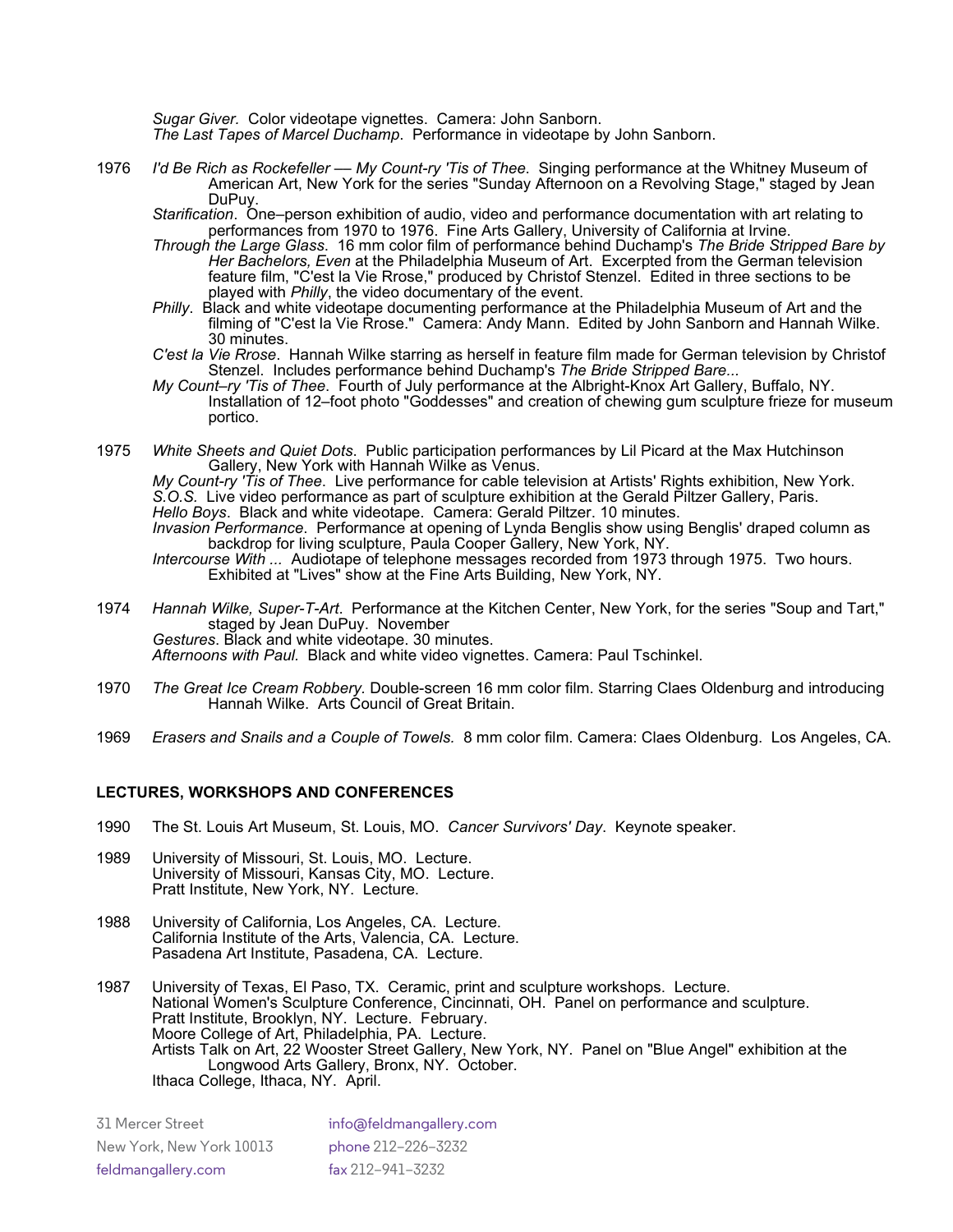- 1985 School of Visual Arts, New York, NY. Lecture. State University of New York, Purchase, NY. Lecture. Avenue B Gallery, New York, NY. Panel on "Feminists and Misogynists" exhibition.
- 1984 BACA, Brooklyn, NY. Panel on women's performance art. University of Arizona, Tucson, AR. Exhibition and lecture.
- 1983 Oberlin College, Oberlin, OH. Lecture. Atlanta College of Art and High Museum of Art, Atlanta, GA. Lecture. January.
- 1982 New York Feminist Art Institute, Women's Center for Learning, New York. Weekend Studio Course. September.
- 1981 Artists Talk on Art, SoHo 20 Gallery, New York, NY. Panel on postcard art.
- 1980 University of Alaska, Fairbanks, Alaska. Ceramics and metal workshops. Lecture. Florida International University, Miami, FL. Lecture.
- 1979 Ohio University, Athens, OH. Ceramic and metal workshops. Lecture. Smith College, Northhampton, MA. Panel on "Contemporary Women in the Visual Arts." Miami–Dade Community College, Miama, FL. Lecture. January. Kingsborough Community College, Brooklyn, NY. Lecture. Ithaca College, Ithaca, NY. Lecture. University of Rochester, Rochester, NY. Lecture. The New York Reading Series, New York.
- 1978 State University of New York, Plattsburgh, NY. Lecture.
- 1977 University of Illinois, Circle Campus, Chicago, IL. Lecture. Artemisia Gallery, Chicago, IL. Lecture.
- 1976 Alfred University, Alfred, NY. Ceramics workshop.
- 1974 Berry College, Mt. Berry, GA. Lecture. Dennison University, Granville, OH. Lecture.
- 1973 WBAI, New York, NY. Panel on women's art moderated by Judith Vivell.

# **AWARDS**

- 1996 International Association of Art Critics (United States Section). First Place Award for Best Show in an Art Gallery at Ronald Feldman Fine Arts.
- 1994 International Association of Art Critics (United States Section). First Place Award for Best Show in an Art Gallery at Ronald Feldman Fine Arts.
- 1992 Pollock-Krasner Grant for art.
- 1987 Pollock-Krasner Grant for art.<br>1982 John Simon Guggenheim Mer
- 1982 John Simon Guggenheim Memorial Foundation Fellowship in Sculpture.<br>1980 National Endowment for the Arts, grant for performance.
- National Endowment for the Arts, grant for performance.
- Alaska Council for the Arts and University of Alaska, Fairbanks: matching grant for sculpture.
- 1979 National Endowment for the Arts and Ohio University, Athens, OH: matching grant for sculpture.<br>1976 National Endowment for the Arts, grant for sculpture.
- 1976 National Endowment for the Arts, grant for sculpture.<br>1973 C.A.P.S. grant for sculpture.
- C.A.P.S. grant for sculpture.

# **PUBLIC COLLECTIONS**

The Albright–Knox Art Gallery, Buffalo, NY